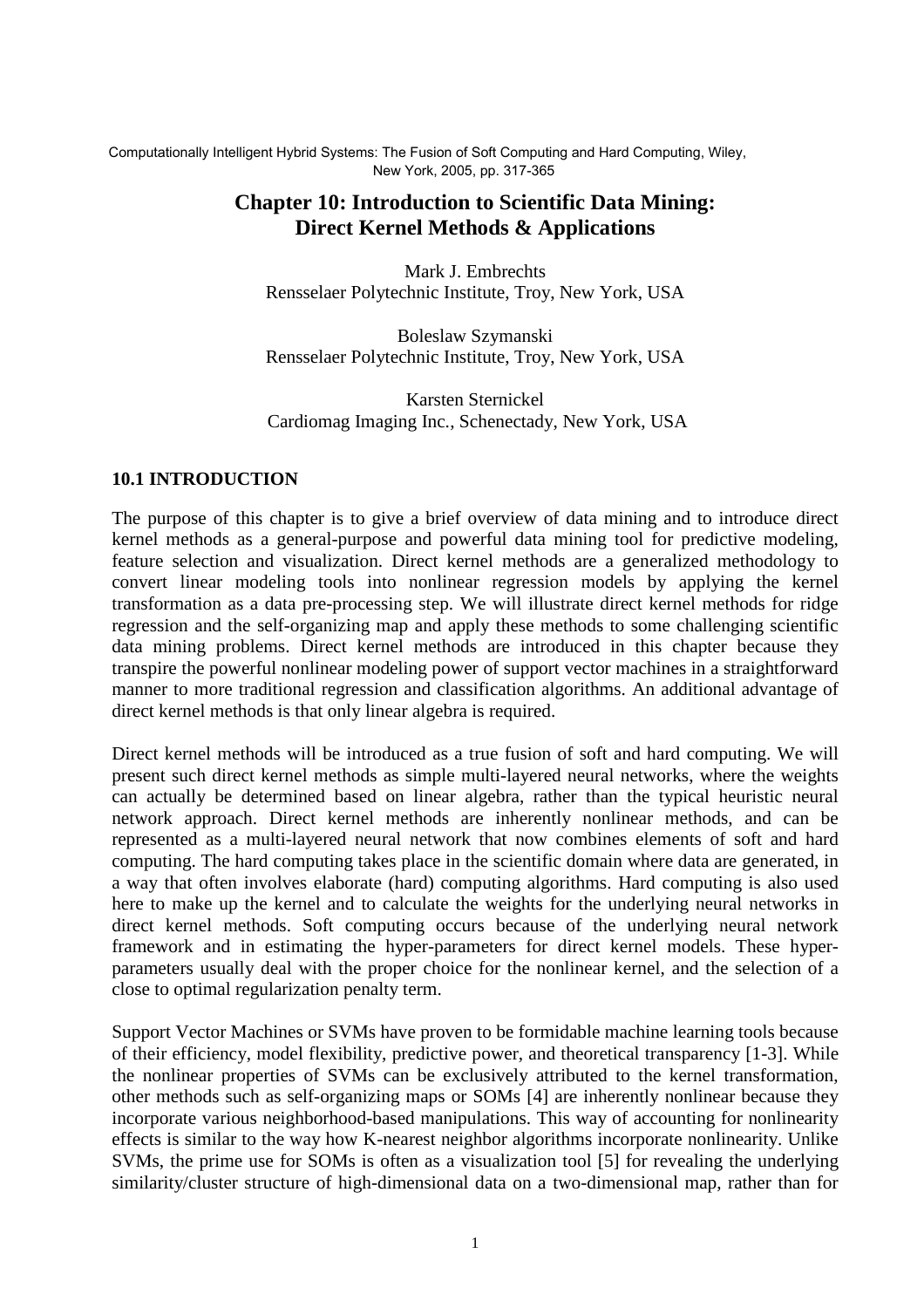regression or classification predictions. SOMs have the additional advantage that they incorporate class ordinality in a rather natural way, i.e., via their self-organization properties that preserve the topology of a high-dimensional space in the two-dimensional SOM. SOMs are therefore quite powerful for multi-class classification, especially when the classes are not ordinal: a problem that is far from trivial. They are also very effective for outlier and novelty detection.

Before explaining direct kernel methods, we will present a brief overview of scientific data mining. The standard data mining problem will be introduced as the underlying framework for different data mining tasks. We will then build a simple linear regression model, explain the data mining and machine learning dilemmas, and provide a simple solution to overcome this type of uncertainty principle. These linear methods will then be translated into an equivalent, but still linear, neural network model, for which the weights can be obtained with hard computing. The linear regression model or predictive data mining model can be transformed into powerful nonlinear prediction method by applying the kernel transformation as a data transformation rather than an inherent ingredient in the mathematical derivation of the modeling algorithm. Many traditional linear regression models can be elegantly transformed into nonlinear direct kernel methods that share many desirable characteristics with support vector machines: they can incorporate regularization and they do not involve the controversial heuristics, common in the neural network approach. We will finally apply this methodology to a challenging scientific data mining problem and illustrate predictive modeling, feature selection and data visualization based on direct kernel methods for predicting ischemia from magneto-cardiogram data.

# **10.2 WHAT IS DATA MINING?**

## **10.2.1 Introduction to Data Mining**

Data mining is often defined as the automated extraction of novel and interesting information from large data sets. Data mining, as we currently know it, has its roots in statistics, probability theory, neural networks, and the experts systems angle of artificial intelligence (AI). The term data mining used to have a negative co-notation, meaning the existence of spurious correlations, indicating that if one looks far enough in a variety of data sets one might find a coincidental rise in the stock market when there is a peak of two-headed sheep born in New Zealand. This out-ofdate interpretation of data mining can be summarized as "the torturing the data until they confess approach." The current popularity of the term data mining can be attributed largely to the rise of the Knowledge Discovery and Data Mining (or KDD) Conference. The KDD conference started in the early nineties as a small workshop, spearheaded by Usuama Fayyad, Gregory Pietatetsky-Shapiro, Padhraic Smyth, and Ramasamy Uthurusamy. The KDD conference is now an annual event and has a good attendance. In the book that resulted from the 1995 KDD conference in Montreal [6], data mining was defined as: "Data mining is the process of automatically extracting valid, novel, potentially useful, and ultimately comprehensible information from large databases." We will adhere to this definition to introduce data mining in this chapter. Recommended books on data mining are summarized in [7-10]. One of the underlying principles of knowledge discovery in data is to promote the process of building data-driven expert systems as an extension of the more traditional AI expert systems approach. The idea is now that experts learn from new findings in the data as well.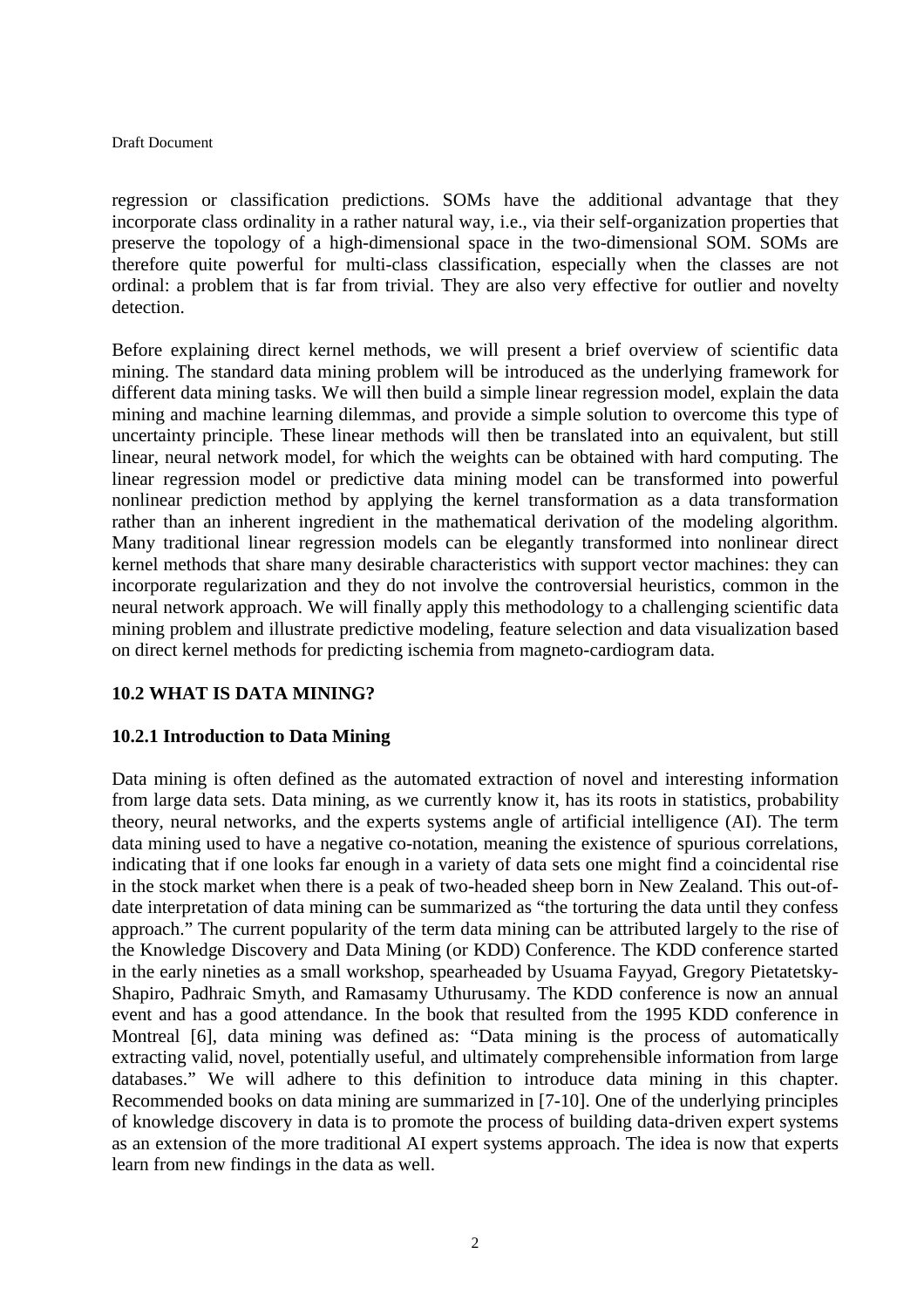Data mining is not a narrowly focused discipline, but requires a combination of multiple disciplines and techniques. Data mining distinguishes itself from traditional statistics in the sense that we now deal with potentially very large datasets that can range from gigabytes, terabytes, to pentabytes. For a while, a problem was considered a data mining problem only if the data could not be stored in the working memory of a computer all-at-once. Other definitions of data mining insisted for a while that the data has to come from a variety of different databases. Of course, interesting and extremely challenging problems such as gene discovery and protein folding in bio-informatics, would not qualify as legitimate data mining problems under these restrictive definitions. Data mining is different from the more traditional methods in the sense that for large amounts of data, many classical algorithms, such as the K-means algorithm for clustering, do not scale well with ever-larger datasets. In general, one can summarize that for a typical data mining case: (i) the data set can be quite large; (ii) the problem is generally challenging and is often not well defined; (iii) there are missing and faulty data; and, (iv) there are redundancies in the data fields, but the redundant fields do not all have the same quality.

Data mining distinguishes itself also from statistics and artificial intelligence in the sense that the expert now exercises a different role. While the goal of AI expert systems was to query the experts in order to come up with a rule base that captures their expertise, that approach often led to failure because the experts, even though knowledgeable and mostly right, are not necessarily in the best position to formulate an explicit set of rules. In data mining, rather than letting the expert formulate the rules up front, the idea is now to let the rules appear in a more or less automated and data-driven way. The expert comes in at the end stage of this data-driven rule discovery/formulation process and applies his domain knowledge to validate the rules.

The first very successful data mining applications were often driven by database marketing and business applications. Typical applications of database marketing are the use of a database to decide on a mail-order campaign, or linking a sales campaign in a supermarket with product positioning and discounting. A classical case here is has been observed that beer sales go up when the beer is positioned close to the diapers in a supermarket store, because dad is more likely to puck up a 6-pack of beer when he is sent to the story to by diapers in case of an emergency. The tongue-in-cheek corollary is here that the reverse is not true. Other early successful applications of data mining relate to credit card fraud, establishing lending and refinancing policies, and telephone fraud.

Data mining is an interdisciplinary science ranging from the domain area and statistics to information processing, database systems, machine learning, artificial intelligence and soft computing. The emphasis in data mining is not just building predictive models or good classifiers for out-of-sample real world data, but obtaining a novel or deeper understanding. In real world problems, data distributions are usually not Gaussian. There also tend to be outliers and missing data. Often there are faulty and imprecise data to deal with as well. Data mining emphasizes the use of innovative and effective data visualization techniques, such as selforganizing maps [4], that can go way beyond the common bar and pie charts. The exact purpose and outcome of a data mining study should probably not be clearly defined up front. The idea of data mining is to look at data in a different way, and in a sense, to let the data speak for themselves.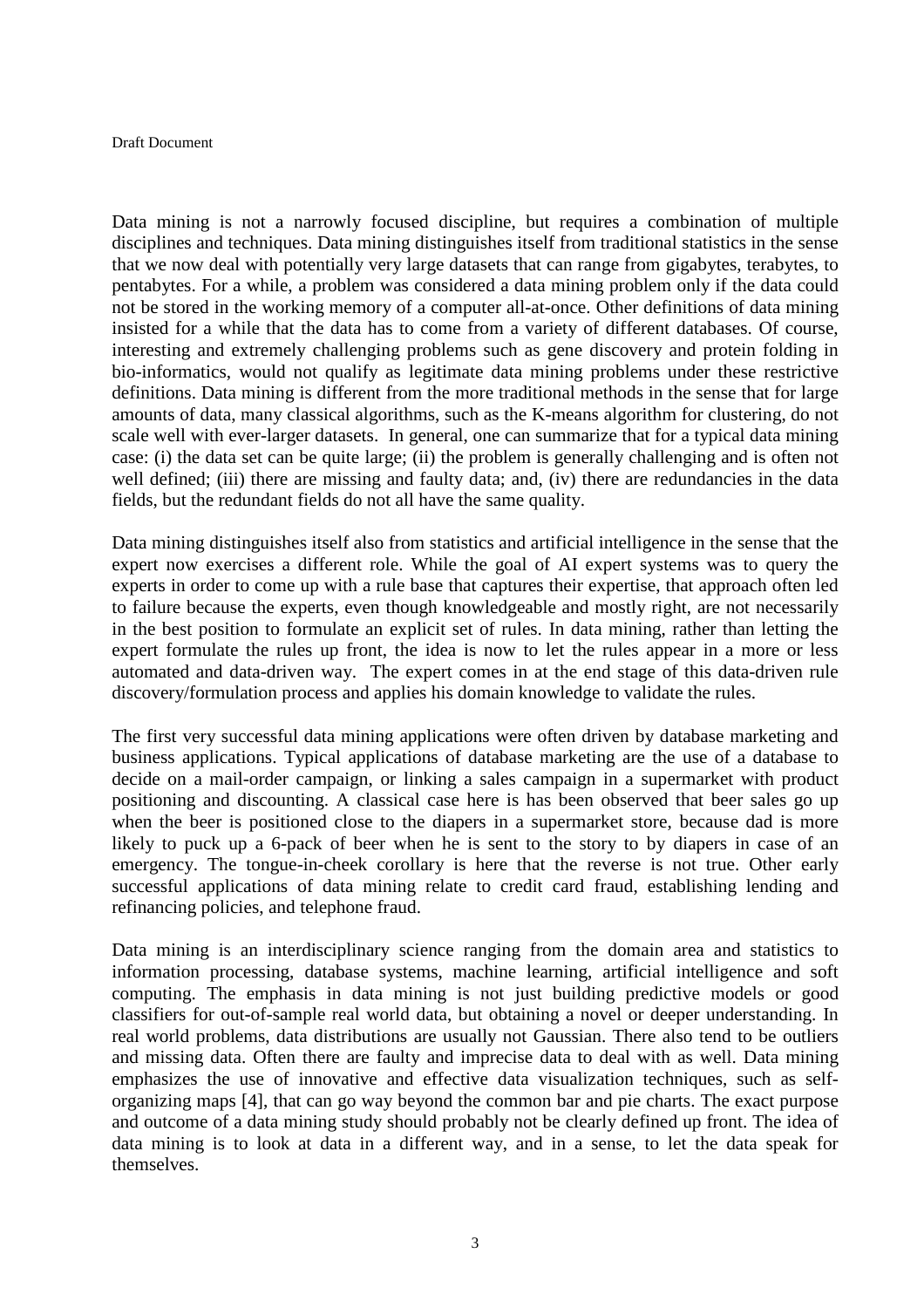## **10.2.2 Scientific Data Mining**

Scientific data mining is defined as data mining applied to scientific problems, rather than database marketing, finance, or business-driven applications. Scientific data mining distinguishes itself in the sense that the nature of the datasets is often very different from traditional marketdriven data mining applications. The datasets now might involve vast amounts of precise and continuous data, and accounting for underlying system nonlinearities can be extremely challenging from a machine learning point of view.

Applications of data mining to astronomy-based data is a clear example of the case where datasets are vast, and dealing with such vast amounts of data now poses a challenge on it's own. On the other hand, for bio-informatics related applications such as gene finding and protein folding, the datasets are more modest, but the modeling part can be extremely challenging. Scientific data mining might involve just building an on-the-fly predictive model that mimics a large computer program that is too slow to be used in real time. Other interesting examples of scientific data mining can be found in bioengineering, and might present themselves as challenging pattern recognition problems based on images (e.g., brain scans) or (multi-variate) time series signals (e.g., electrocardiograms and magneto-cardiograms).

An interesting application relates to in-silico drug design [11]. The idea is to identify and select small molecules (ligands) with superior drug qualities from a huge library of potential often not yet synthesized molecules. The challenge is that the library of molecules with known pharmaceutical properties is often relatively small  $(-50 - 2000)$ , but that there is a large number of descriptive features or attributes (e.g., 500 - 20000). We define such problems where the number of descriptive features exceeds the number of data by far, as data strip mining problems [12]. We call them data strip mining problems, because if the data are placed in an Excel sheet all the data seem to be now on the surface rather than going on and on for thousands and thousands of rows of cells. There is one additional interesting aspect here: many computer programs such as editors and the Excel spreadsheet were not design to handle this type of data. A key challenge for in-silico drug design problems is now to identify a relatively small subset of relevant features that explain the pharmaceutical properties of the molecule. One ultimate aim of in-silico drug design is real-time invention and synthesis of novel drugs to mitigate natural or man-made society threatening diseases. A second type of strip mining problems occurs in the use of gene expression micro-arrays for the identification of relevant genes that are indicative for the presence of a disease. A typical case is a dataset of 72 micro-array data with 6000 descriptive features related to the identification of leukemia.

In a data mining context, common techniques such as clustering might now be used in a very different way. The clustering does not necessarily have to provide a good overall clustering, but just finding one relatively small and fairly homogeneous cluster might offer a significant pay-off in database marketing. Kohonen's self-organizing map has been extensively applied as an efficient visualization tool for high-dimensional data on a two-dimensional map while preserving important aspects of the underlying topology.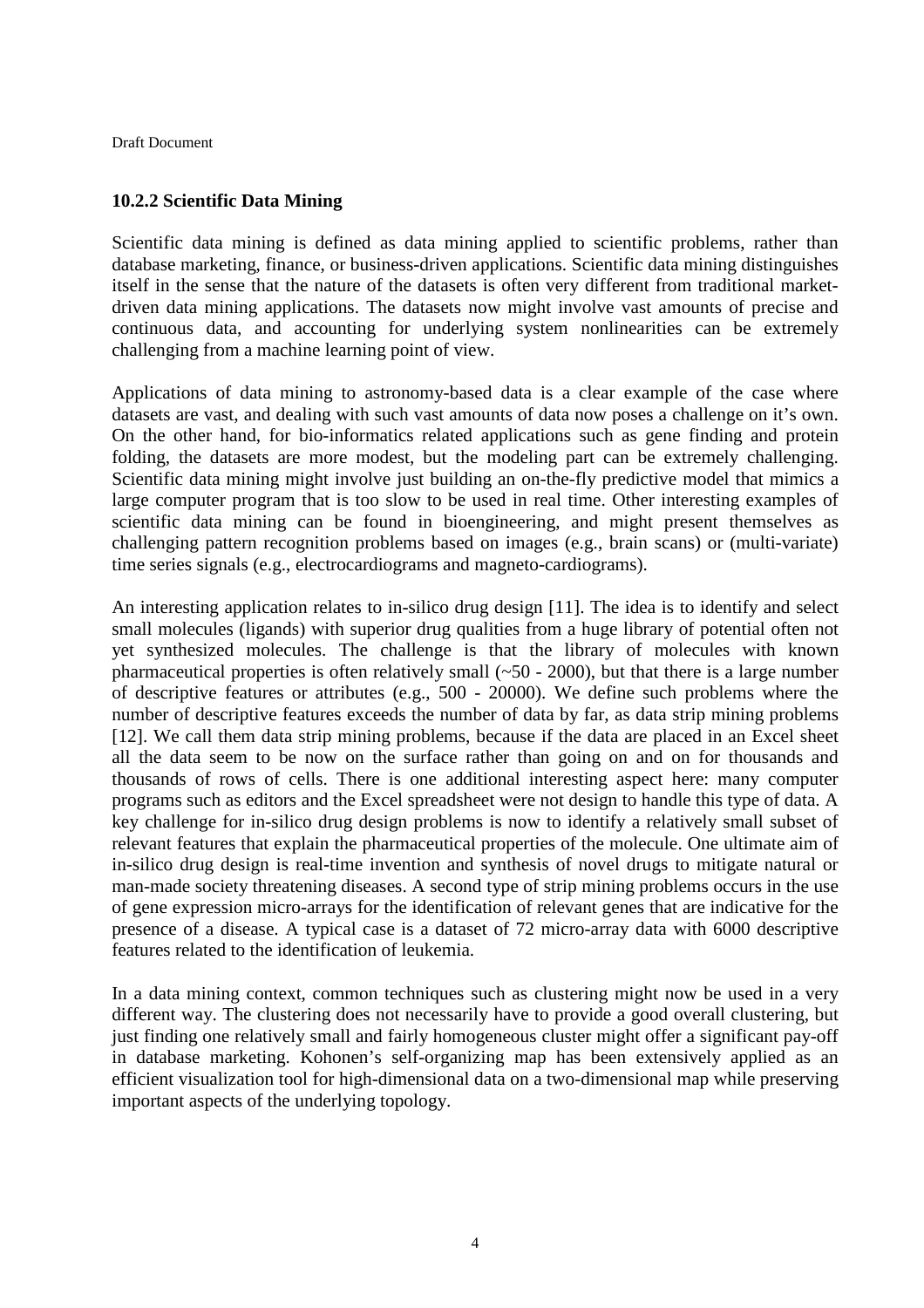# **10.2.3 The Data Mining Process**

Many data mining applications can be represented in a cartoon model that we will call the standard data mining process. This process involves the gathering of data, data cleansing, data pre-processing and transforming a subset of data to a flat file, building one or more models that can be predictive models, clusters or data visualizations that lead to the formulation of rules, and finally piecing together the larger picture. This process is outlined in Fig. 10.1.



Figure 10.1 Cartoon Illustration of the data mining process.

It is interesting to note here that often a large amount of effort is required before the data can be presented in a flat file. Data cleansing and data pre-processing often takes up a large part of the resources committed to a typical data mining project and might involve 80 percent of the effort. It is often necessary to experiment with different data transformations (e.g., Fourier and wavelet transforms) in the data pre-processing stage.

Another representation of the data mining process is the data mining wisdom pyramid in Fig. 10.2, where we progress from raw data to information, knowledge and understanding, and ultimately wisdom. The art of data mining is to charm the data into a confession. An informal way to define data mining is to say that we are looking for a needle in a haystack without knowing what a needle looks like and where the haystack is located.

# **10.2.4 Data Mining Methods and Techniques**

A wide variety of techniques and methods are commonly used in data mining applications. Data mining often involves clustering, the building of predictive regression or classification models, attribute and/or feature selection, the formation of rules and outlier or novelty detection. These techniques can be based on statistics, probability theory, Bayesian networks, decision trees, association rules, neural networks, evolutionary computation, and fuzzy logic.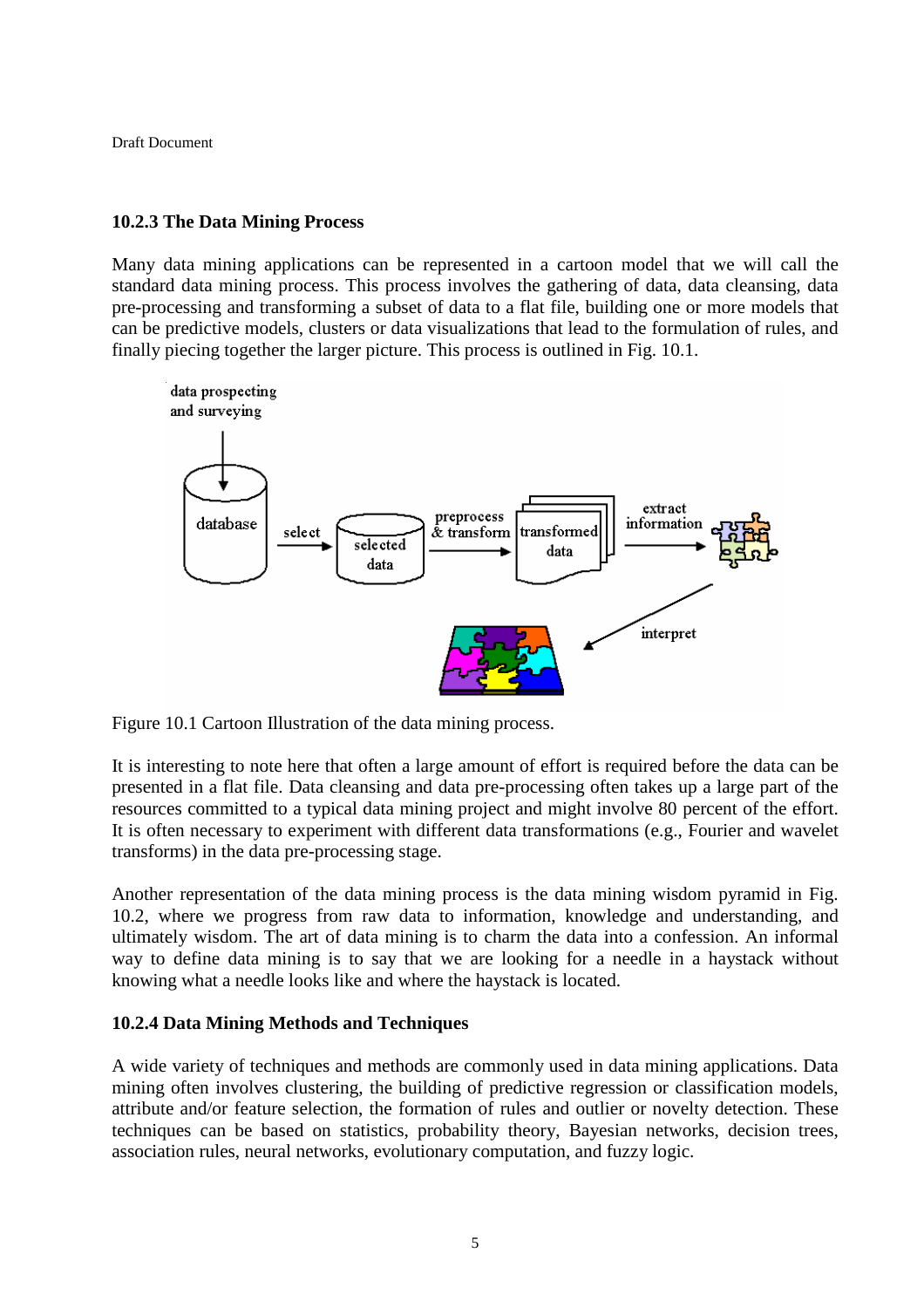While the reader may already be familiar with some of these techniques, they often have an additional flavor to them, when it comes to data mining. It is not the purpose of this introduction to discuss data mining in wide breadth, but rather to emphasize the proper use of soft computing techniques for scientific data mining in the context of the fusion of soft computing and hard computing methodologies.

Rather than exposing a breadth of data mining techniques we will introduce here only direct kernel methods for predictive data mining, feature detection and visualization. Direct-kernel based techniques will then be applied to a challenging problem related to the prediction of ischemia from magneto-cardiogram data.



Figure 10.2. Data mining wisdom pyramid.

# **10.3 BASIC DEFINITIONS FOR DATA MINING**

## **10.3.1 The MetaNeural Data Format**

In this section, the standard data mining problem will be introduced and it will be shown how the standard data mining problem actually relates to many interesting types of real-world applications. It is assumed here that the data are already prepared and available in the form of a single, i.e., flat, data file, rather than a relational database. Note that extracting such flat files from different databases is often a challenging task on its own. Consider the flat file data from Table 10.1, provided by Svante Wold [13]. They actually represent a cartoon example for a QSAR or QSPR (quantitative structural property and quantitative structural activity relationship) problem [11], where it is often the purpose to predict chemical properties in the case of QSPR and bio-activities in the case of QSAR from other basic properties (or molecular descriptors) from a molecular dataset. In this case, the activity of interest (or in data mining lingo, the response) for which we would like to make a model is in the second column, represented by DDGTS.

Table 10.1 is a spreadsheet-like table, with 20 horizontal row entries and 9 vertical fields. The first row contains names MOL, DDGTS, PIE, PIF, DGR, SAC, MR, Lam and Vol that describe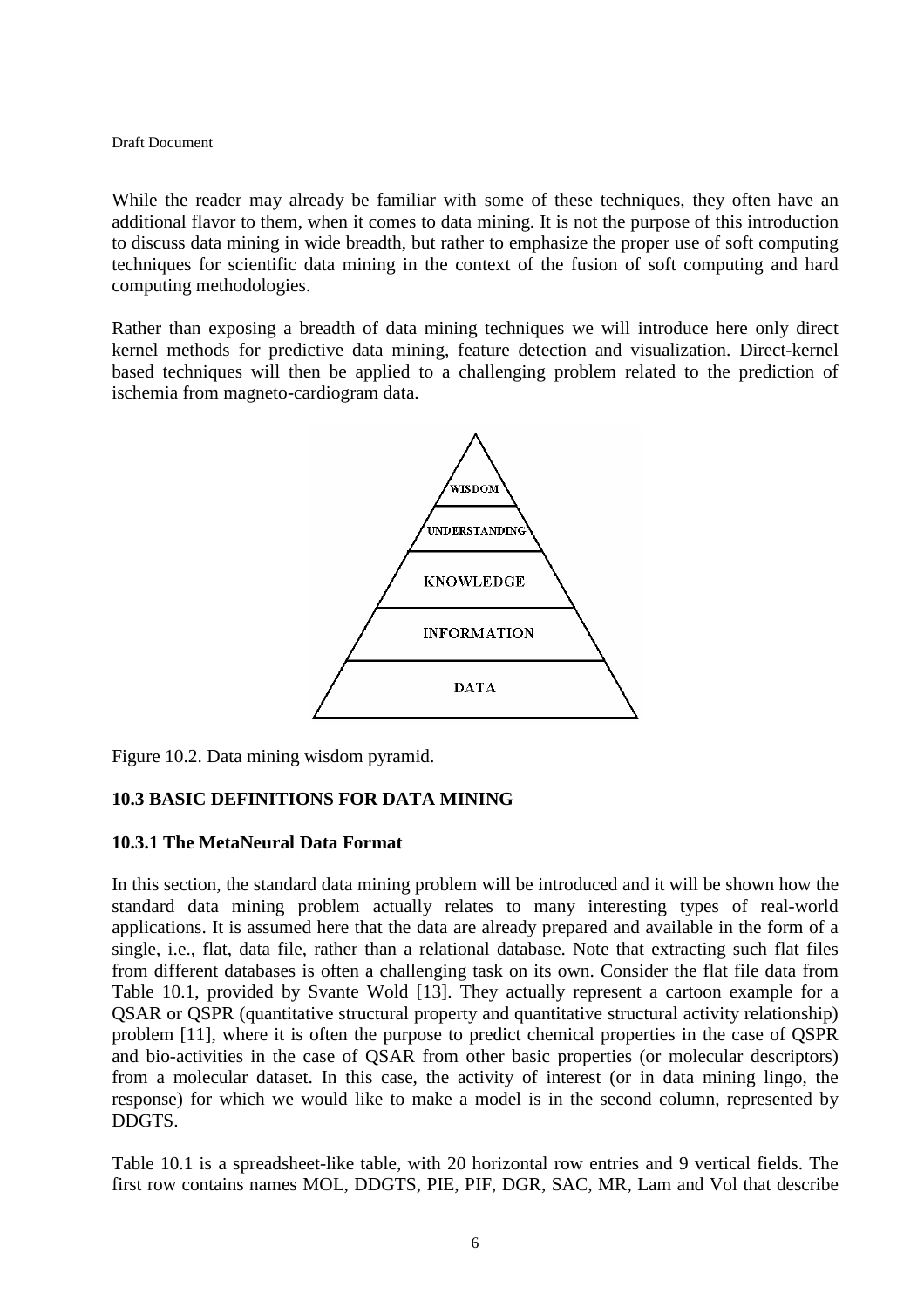entries in each vertical field. The first column actually contains the abbreviations for 19 amino acid (AA) names (i.e., all the coded amino acids, except arginine). The second column contains the free energy for unfolding a protein. This free energy, nicknamed DDGTS, is called the response. In this case, we want to build a predictive model for the response based on the remaining seven fields, which contain the chemical properties for the 19 amino-acids listed here. Data entries that are used in predictive models are called descriptors, attributes, or descriptive attributes. Sometimes they are also called features. In a machine learning context, a feature, strictly speaking, is not the same as an attribute, but rather a combination of descriptors, such as principal components in principal component analysis [19] and latent variables in the case of partial least-squares or PLS methods [13]. In this case, PIE and PIF are the lipophilicity constants of the AA side, DGR is the free energy of transfer of an AA side chain from protein interior to water, SAC is the water-accessible surface area, MR the molecular refractivity, Lam is a polarity parameter and Vol represents the molecular volume.

| <b>MOL</b> | <b>DDGTS</b> | PIE         | PIF      | <b>DGR</b> | <b>SAC</b> | <b>MR</b> | Lam     | Vol   |
|------------|--------------|-------------|----------|------------|------------|-----------|---------|-------|
| Ala        | 8.5          | 0.23        | 0.31     | $-0.55$    | 254.2      | 2.126     | $-0.02$ | 82.2  |
| Asn        | 8.2          | $-0.48$     | $-0.6$   | 0.51       | 303.6      | 2.994     | $-1.24$ | 112.3 |
| Asp        | 8.5          | $-0.61$     | $-0.77$  | 1.2        | 287.9      | 2.994     | $-1.08$ | 103.7 |
| Cys        | 11           | 0.45        | 1.54     | $-1.4$     | 282.9      | 2.933     | $-0.11$ | 99.1  |
| Gln        | 6.3          | $-0.11$     | $-0.22$  | 0.29       | 335        | 3.458     | $-1.19$ | 127.5 |
| Glu        | 8.8          | $-0.51$     | $-0.64$  | 0.76       | 311.6      | 3.243     | $-1.43$ | 120.5 |
| Gly        | 7.1          | 0           | $\Omega$ | $\Omega$   | 224.9      | 1.662     | 0.03    | 65    |
| His        | 10.1         | 0.15        | 0.13     | $-0.25$    | 337.2      | 3.856     | $-1.06$ | 140.6 |
| <b>Ile</b> | 16.8         | 1.2         | 1.8      | $-2.1$     | 322.6      | 3.35      | 0.04    | 131.7 |
| Leu        | 15           | 1.28        | 1.7      | $-2$       | 324        | 3.518     | 0.12    | 131.5 |
| Lys        | 7.9          | $-0.77$     | $-0.99$  | 0.78       | 336.6      | 2.933     | $-2.26$ | 144.3 |
| Met        | 13.3         | 0.9         | 1.23     | $-1.6$     | 336.3      | 3.86      | $-0.33$ | 132.3 |
| Phe        | 11.2         | 1.56        | 1.79     | $-2.6$     | 366.1      | 4.638     | $-0.05$ | 155.8 |
| Pro        | 8.2          | 0.38        | 0.49     | $-1.5$     | 288.5      | 2.876     | $-0.32$ | 106.7 |
| Ser        | 7.4          | $\mathbf 0$ | $-0.04$  | 0.09       | 266.7      | 2.279     | $-0.4$  | 88.5  |
| <b>Thr</b> | 8.8          | 0.17        | 0.26     | $-0.58$    | 283.9      | 2.743     | $-0.53$ | 105.3 |
| Trp        | 9.9          | 1.85        | 2.25     | $-2.7$     | 401.8      | 5.755     | $-0.31$ | 185.9 |
| Tyr        | 8.8          | 0.89        | 0.96     | $-1.7$     | 377.8      | 4.791     | $-0.84$ | 162.7 |
| Val        | 12           | 0.71        | 1.22     | $-1.6$     | 295.1      | 3.054     | $-0.13$ | 115.6 |

Table 10.1 Example of a flat data file.

While this table is definitely informative, we will introduce some conventions and standard formats here to make it easier for a computer program to automate the data analysis procedure. It has been our experience that, when looking at the data related to many different industrial applications, there is no standard way of presenting data. Each applications has its own different way of presenting data and often a lot of time is spent just trying to read and organize these data before actually doing an analysis or starting the data mining cycle. We will therefore first rearrange and format data into a standard shape, so that we can feed them into a computer program or data mining software. We will be very unforgiving when it comes to adhering to this standard format, in order to reduce the amount of potential computer problems. There is no uniform flat file standard in the data mining community, and each data mining program assumes that the data are organized and presented differently. We will introduce here just one way to organize data: the MetaNeural format. The MetaNeural format will be assumed as the standard format for data representation in this chapter.

An intermediate step towards the MetaNeural format is presented in Table 10.2, which contains almost the same information as Table 10.1, but with a few changes. (i) The column containing the names for each data entry is now placed last and the names are translated into numerical ID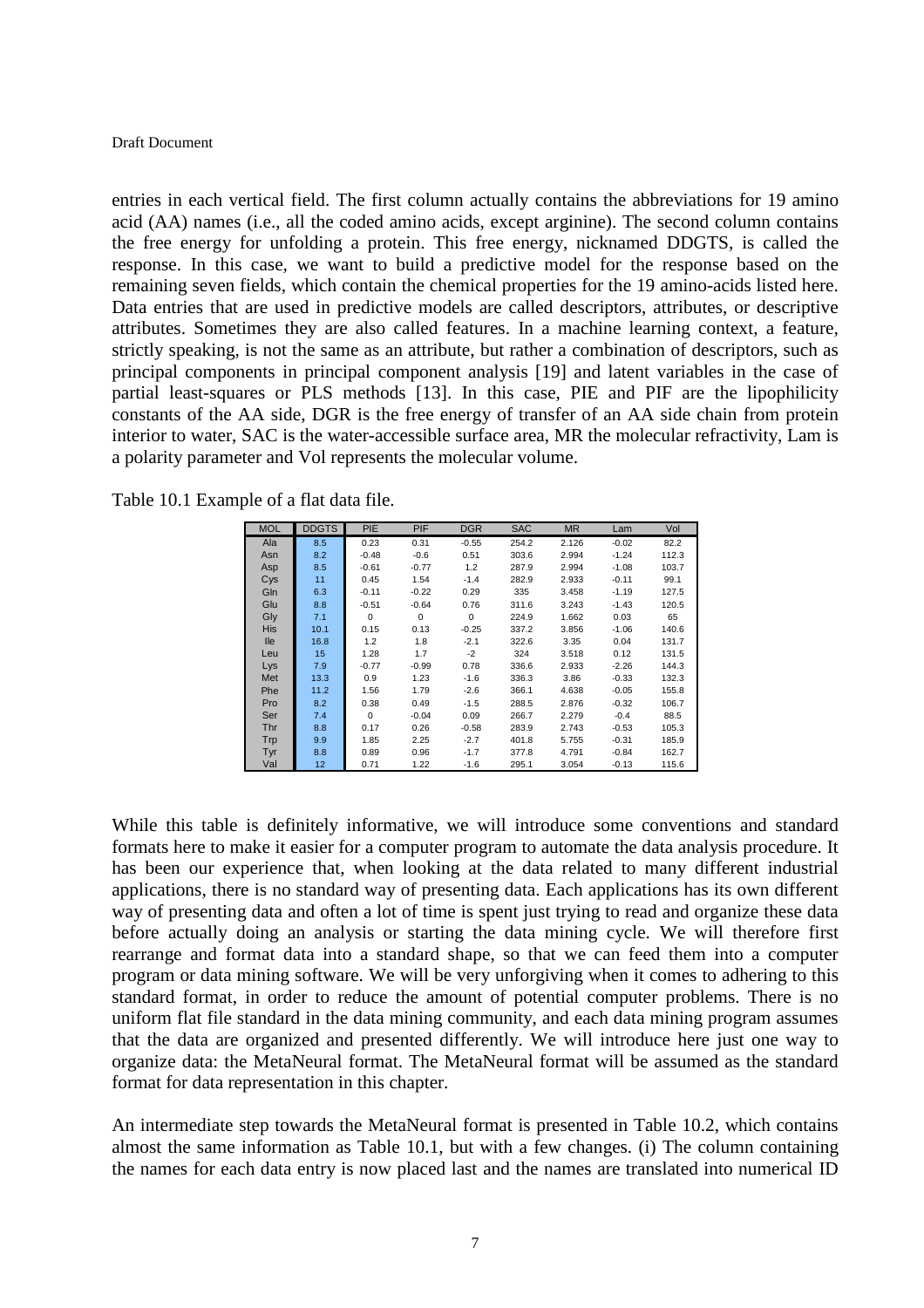`

numbers  $1 - 19$ . (ii) The response of interest, DDGTS, is now made the next to last column field, and the descriptive alphanumerical entry is now called Response. (iii) The first row, or header row, now contains different names, indicating the columns with descriptive features or attributes (Feature\_1 … Feature\_7), followed by one or more names for the response, followed by the ID.

| Feature<br>4 |          |          |       |       | Feature 2 Feature 3 Feature 4 Feature 5 Feature 6 Feature 7 Response |       |      | ID             |
|--------------|----------|----------|-------|-------|----------------------------------------------------------------------|-------|------|----------------|
| 0.23         | 0.31     | $-0.55$  | 254.2 | 2.126 | $-0.02$                                                              | 82.2  | 8.5  | 1              |
| $-0.48$      | $-0.6$   | 0.51     | 303.6 | 2.994 | $-1.24$                                                              | 112.3 | 8.2  | $\overline{2}$ |
| $-0.61$      | $-0.77$  | 1.2      | 287.9 | 2.994 | $-1.08$                                                              | 103.7 | 8.5  | 3              |
| 0.45         | 1.54     | $-1.4$   | 282.9 | 2.933 | $-0.11$                                                              | 99.1  | 11   | $\overline{4}$ |
| $-0.11$      | $-0.22$  | 0.29     | 335   | 3.458 | $-1.19$                                                              | 127.5 | 6.3  | 5              |
| $-0.51$      | $-0.64$  | 0.76     | 311.6 | 3.243 | $-1.43$                                                              | 120.5 | 8.8  | 6              |
| 0            | $\Omega$ | $\Omega$ | 224.9 | 1.662 | 0.03                                                                 | 65    | 7.1  | $\overline{7}$ |
| 0.15         | 0.13     | $-0.25$  | 337.2 | 3.856 | $-1.06$                                                              | 140.6 | 10.1 | 8              |
| 1.2          | 1.8      | $-2.1$   | 322.6 | 3.35  | 0.04                                                                 | 131.7 | 16.8 | 9              |
| 1.28         | 1.7      | $-2$     | 324   | 3.518 | 0.12                                                                 | 131.5 | 15   | 10             |
| $-0.77$      | $-0.99$  | 0.78     | 336.6 | 2.933 | $-2.26$                                                              | 144.3 | 7.9  | 11             |
| 0.9          | 1.23     | $-1.6$   | 336.3 | 3.86  | $-0.33$                                                              | 132.3 | 13.3 | 12             |
| 1.56         | 1.79     | $-2.6$   | 366.1 | 4.638 | $-0.05$                                                              | 155.8 | 11.2 | 13             |
| 0.38         | 0.49     | $-1.5$   | 288.5 | 2.876 | $-0.32$                                                              | 106.7 | 8.2  | 14             |
| 0            | $-0.04$  | 0.09     | 266.7 | 2.279 | $-0.4$                                                               | 88.5  | 7.4  | 15             |
| 0.17         | 0.26     | $-0.58$  | 283.9 | 2.743 | $-0.53$                                                              | 105.3 | 8.8  | 16             |
| 1.85         | 2.25     | $-2.7$   | 401.8 | 5.755 | $-0.31$                                                              | 185.9 | 9.9  | 17             |
| 0.89         | 0.96     | $-1.7$   | 377.8 | 4.791 | $-0.84$                                                              | 162.7 | 8.8  | 18             |
| 0.71         | 1.22     | $-1.6$   | 295.1 | 3.054 | $-0.13$                                                              | 115.6 | 12   | 19             |

Table II. Different representation for the data of Table 10.2.

In order to convert this flat data file to the MetaNeural format, all the alphanumerical information in the file will be discarted. This is done by just eliminating the first header row in the file, as shown in Table III. Basically, the MetaNeural format contains only numerical information, where the data are ordered as follows: first are the descriptors or attributes, next is the response (or responses, in the rarer case of multiple responses), and finally some record ID. If the original data contained symbolic or descriptive attribute entries, they have to be somehow converted to numbers.

Data sets often contain missing data. It is a standard practice to code missing data as "-999". Before actually processing the data, it is often common to drop columns and/or rows containing many data entries with –999, or replace the –999 data with the average value for the corresponding data descriptor.

Table 10.3. The MetaNeural format as a standard format for presenting flat file data.

| 0.23    | 0.31    | $-0.55$  | 254.2 | 2.126 | $-0.02$ | 82.2  | 8.5  |                |
|---------|---------|----------|-------|-------|---------|-------|------|----------------|
| $-0.48$ | $-0.6$  | 0.51     | 303.6 | 2.994 | $-1.24$ | 112.3 | 8.2  | $\overline{2}$ |
| $-0.61$ | $-0.77$ | 1.2      | 287.9 | 2.994 | $-1.08$ | 103.7 | 8.5  | 3              |
| 0.45    | 1.54    | $-1.4$   | 282.9 | 2.933 | $-0.11$ | 99.1  | 11   | $\overline{4}$ |
| $-0.11$ | $-0.22$ | 0.29     | 335   | 3.458 | $-1.19$ | 127.5 | 6.3  | 5              |
| $-0.51$ | $-0.64$ | 0.76     | 311.6 | 3.243 | $-1.43$ | 120.5 | 8.8  | 6              |
| 0       | 0       | $\Omega$ | 224.9 | 1.662 | 0.03    | 65    | 7.1  | 7              |
| 0.15    | 0.13    | $-0.25$  | 337.2 | 3.856 | $-1.06$ | 140.6 | 10.1 | 8              |
| 1.2     | 1.8     | $-2.1$   | 322.6 | 3.35  | 0.04    | 131.7 | 16.8 | 9              |
| 1.28    | 1.7     | $-2$     | 324   | 3.518 | 0.12    | 131.5 | 15   | 10             |
| $-0.77$ | $-0.99$ | 0.78     | 336.6 | 2.933 | $-2.26$ | 144.3 | 7.9  | 11             |
| 0.9     | 1.23    | $-1.6$   | 336.3 | 3.86  | $-0.33$ | 132.3 | 13.3 | 12             |
| 1.56    | 1.79    | $-2.6$   | 366.1 | 4.638 | $-0.05$ | 155.8 | 11.2 | 13             |
| 0.38    | 0.49    | $-1.5$   | 288.5 | 2.876 | $-0.32$ | 106.7 | 8.2  | 14             |
| 0       | $-0.04$ | 0.09     | 266.7 | 2.279 | $-0.4$  | 88.5  | 7.4  | 15             |
| 0.17    | 0.26    | $-0.58$  | 283.9 | 2.743 | $-0.53$ | 105.3 | 8.8  | 16             |
| 1.85    | 2.25    | $-2.7$   | 401.8 | 5.755 | $-0.31$ | 185.9 | 9.9  | 17             |
| 0.89    | 0.96    | $-1.7$   | 377.8 | 4.791 | $-0.84$ | 162.7 | 8.8  | 18             |
| 0.71    | 1.22    | $-1.6$   | 295.1 | 3.054 | $-0.13$ | 115.6 | 12   | 19             |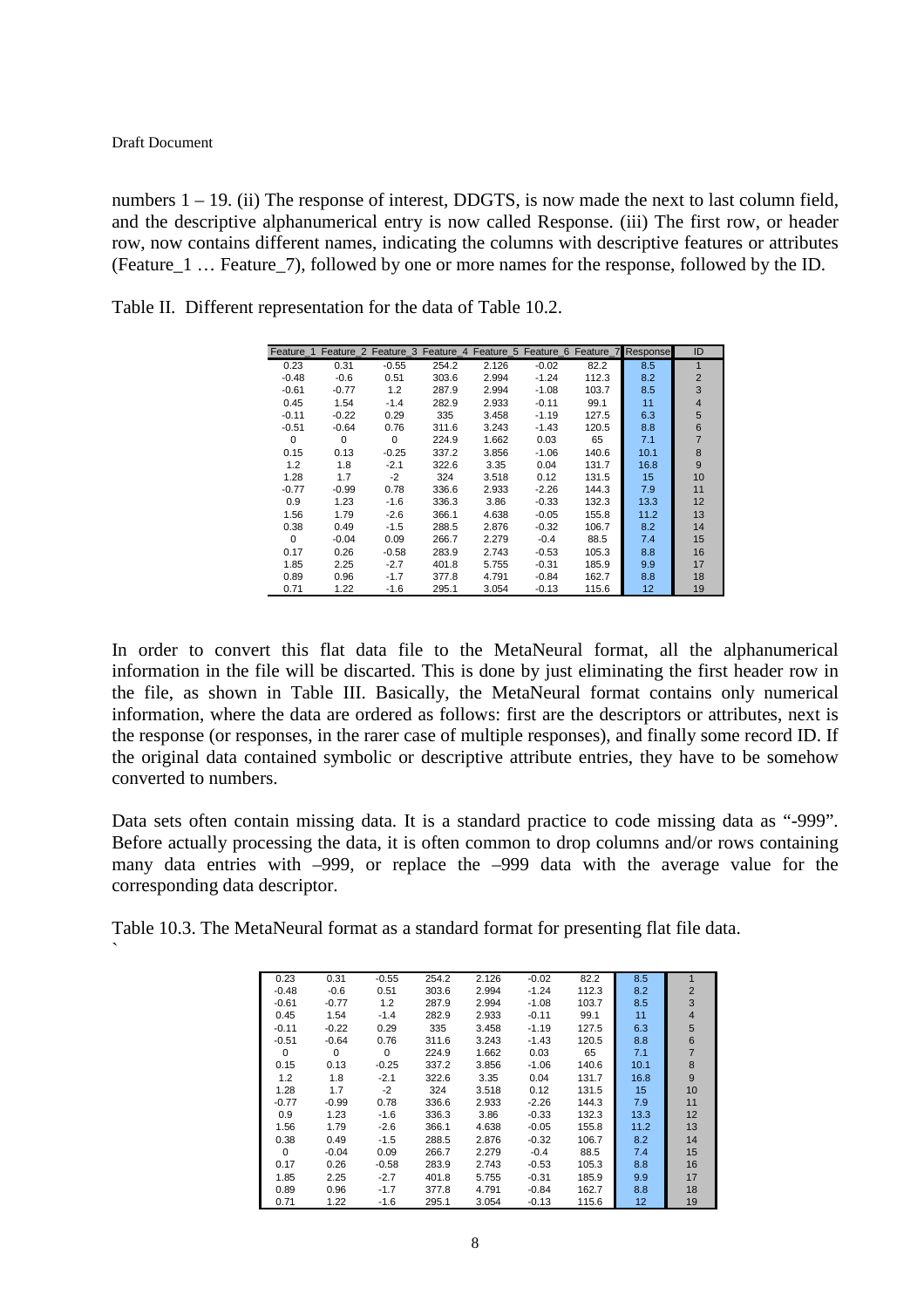### **10.3.2 The "Standard Data Mining Problem"**

We will define the standard (predictive) data mining problem as a regression problem of predicting the response from the descriptive features. In order to do so, we will first build a predictive model based on training data, evaluate the performance of this predictive model based on validation data, and finally use this predictive model to make actual predictions on a test data set for which we generally do not know, or pretend not to know, the response value. There are many different ways to build such predictive regression models. Just to mention a few possibilities here, such a regression model could be a linear statistical model, a Neural Network based model (NN), or a Support Vector Machine (SVM) based model. Examples for linear statistical models are Principal Component Regression models (PCR) and Partial-Least Squares models (PLS). Popular examples of neural network-based models include feedforward neural networks (trained with one of the many popular learning methods), Sef-Organizing Maps (SOMs), and Radial Basis Function Networks (RBFN). Examples of Support Vector Machine algorithms include the perceptron-like SVM for classification, and Least-Squares Support Vector Machines (LS-SVM), also known as kernel ridge regression.

It is customary to denote the data matrix as  $X_{nm}$  and the response vector as  $\vec{y}_n$ . In this case, there are *n* data points and *m* descriptive features in the dataset. We would like to infer  $\vec{y}_n$  from  $X_{nm}$  by induction, denoted as  $X_{nm} \Rightarrow \vec{y}_n$ , in such a way that our inference model works not only for the training data, but also does a good job on the out-of-sample data (i.e., validation data and test data). In other words, we aim at building a linear predictive model of the type:

$$
\hat{\vec{y}}_n = X_{nm}\vec{w}_m \tag{10.1}
$$

The hat symbol indicates that we are making predictions that are not perfect (especially for the validation and test data). Equation (10.1) answers to the question "wouldn't it be nice if we could apply wisdom to the data, and pop comes out the answer?" The vector  $\vec{w}_n$  is that wisdom vector and is usually called the weight vector in machine learning. By introducing the standard data mining problem we are doing a lot of over-simplifying. In a typical data mining study, the questions related to what we are trying to find out are not a priori defined. In this context, precisely formulating the right questions might actually be a more difficult task than answering them. A typical data mining case is therefore more complex than the standard data mining problem. There actually might be many regression models involved and there will be a whole set of additional constraints as well. For example, a more realistic problem for data mining that is still close to the standard data mining problem might be picking an a priori unspecified small subset of the chemically most transparent descriptive features or descriptors from Table 10.3, in order to make a good model for the protein folding energy. Note that now we are using terms that are not precisely defined (but "fuzzy") such as "small subset," "chemically most transparent", and "pretty good model." Also, keep in mind that the predictive model that was proposed so far is strictly linear. It therefore can't be expected that the model is going to be very accurate, but that will change very soon.

It should be pointed out that many problems that are typical for data mining can be posed as a variation of the standard data mining problem. In the above case, we considered a regression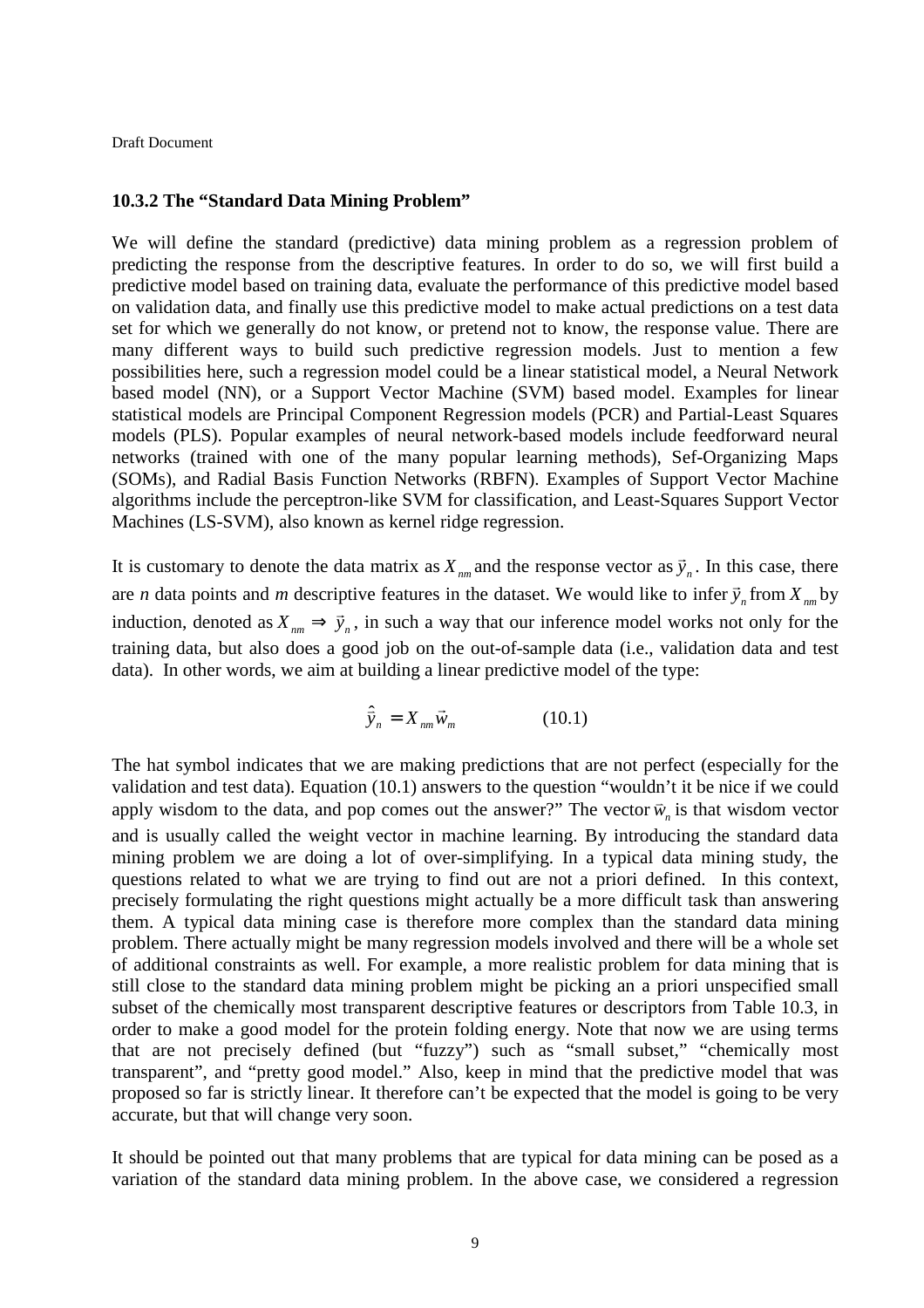problem. Note, that a classification problem can be treated as a special case of a regression problem, e.g., the data entries for the response could be just –1 and 1 in the case of a two-class classification problem. For a multi-class classification problem, the different classes could be presented as 1, 2, 3, and so on. However, there is one difficulty for multi-class classification. If the multi-class classification problem is posed as a regression problem, the classes should be ordinal, i.e., class 2 should be indicative for a response that is in between class 1 and class 3. In practice, that is often the case, e.g., consider the case where we have five alert levels from 1 to 5, where a higher alert number means a more severe type of alert. On the other hand, when we have a classification problem where the classes represent five cities, they are usually not fully ordinal. In that case, it is common to represent the response not as a single response, but encode the response on orthogonal set of 5 response vectors of the type  $\{0, 0, 0, 0, 1\}$ ,  $\{0, 0, 0, 1, 0\}$ ,  $\{0, 0, 0, 1, 0\}$ 1, 0, 0}, and so on. Non-orthogonal classification problems are often not-trivial to solve, and we refer the reader to the literature [3] for a further discussion.

A different and difficult classification problem is the case with just two classes that have very unbalanced representation, i.e., cases in which there are much more samples from one class than from the other. Consider the cartoon problem of a trinket manufacturing case were a product line produces 1000000 good trinkets that pass the inspection line and 1000 defect trinkets that should not pass the inspection line before the product is shipped out. It is often difficult to build good models for such problems without being aware that we are dealing here with an outlier problem. Naively applying machine learning models could result in the case where the model now predicts that all trinkets belong to the majority class. Concluding that now only 1000 out 1001000 cases are missed, and that the classification is therefore 99.9% correct, does not make sense of course, because in reality 100% of the cases that we are interested in catching are now missed altogether. It therefore should be a common practice for classification problems to represent the results in the form of a confusion matrix. In case of a binary classification problem where the classifications results can be presented as four numbers: the number of true negatives, the number of false negatives, the number of true positives and the number of false positives. The false negatives and false positives are called Type I and Type II errors. For medical applications, it is customary to convert these numbers further into sensitivity and specificity measures.

Note that outlier problems do not only occur in classification problems, but also in regression problems. Predicting the swing for the stock market is a regression problem, and predicting a stock market crash is an outlier problem in that context. Predicting rare events such as stock market crashes, earthquakes, or tornados can also be considered as extreme outlier problems or rare event problems. Such cases are usually very difficult if not impossible to deal with using data mining techniques.

A special case of an outlier problem is novelty detection, where we often have a dataset consisting of normal cases and maybe a few instances of abnormal cases. The different categories for abnormal cases are often not known a priori. The problem is now to devise a detection model that tags data samples that are very different from what has been seen before.

A difficult type of data mining problem is a data strip mining problem. Data strip mining is a special case of predictive data mining, where the data have much more descriptors than there are data. Such problems are common for in-silico drug design and the analysis of gene-expression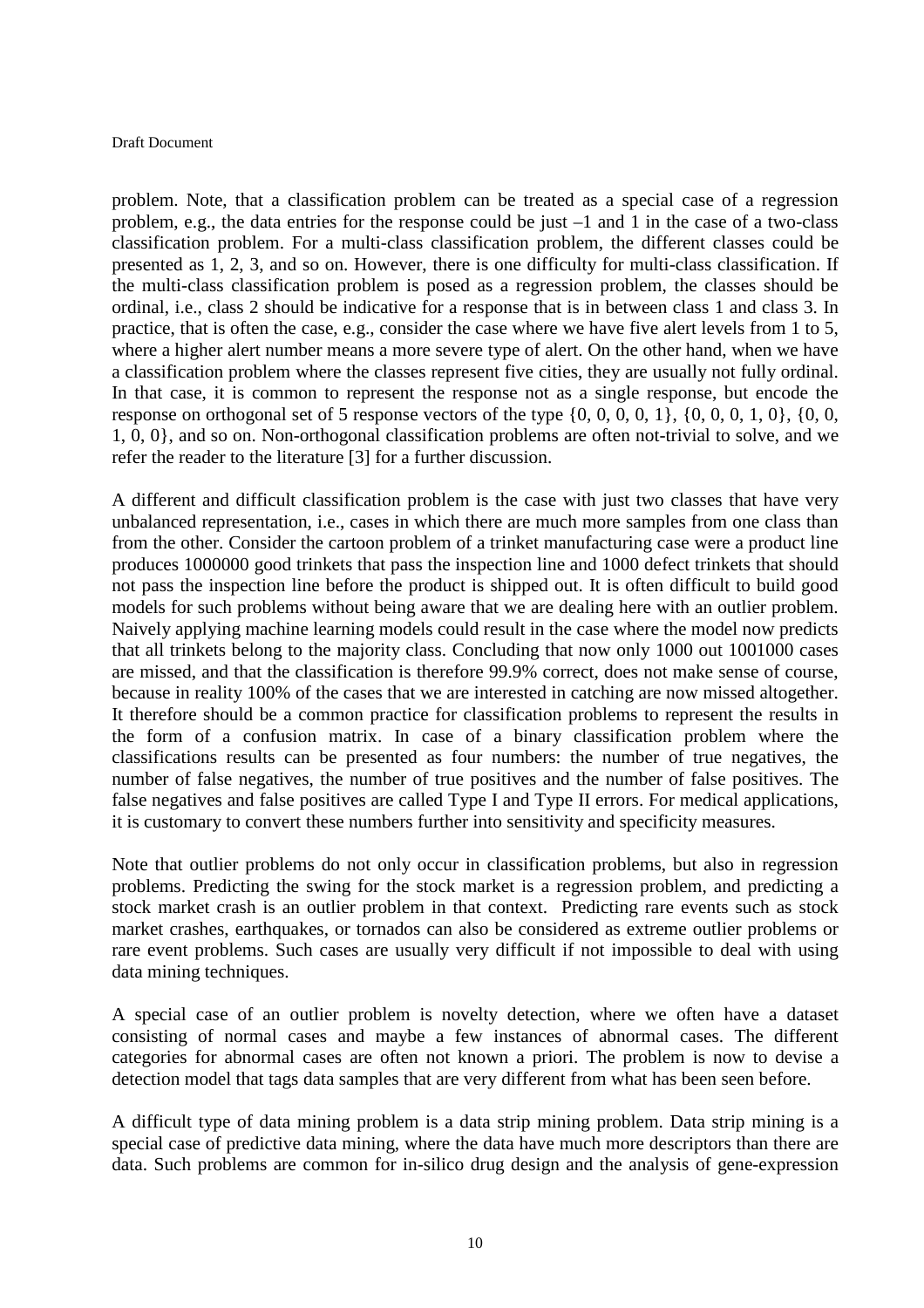arrays. The task is now to identify a combination of a subset of the most relevant features and make a predictive model that works well on external test data.

A whole different class of data mining relates to signal and time series analysis. Time series analysis problems are of common interest to the finance industry, process control, and medical diagnostics. Challenging time series analysis problems deal with multi-variate time series, problems where the time series exhibits complex dynamics (such as nonlinear chaotic time sequences), or cases with the non-stationary time series.

Note that for a legitimate data mining case, we are not just interested in building predictive models. What is of real interest is the understanding and explaining of these models (e.g., in the form of a fuzzy rules system). It is often revealing for such a rule set to identify the most important descriptors and/or features, and then explain what these descriptors or features do for the model. Feature detection is a sub-discipline on its own and an important part of the data mining process. There are many different ways for feature detection, and the most appropriate method depends on the modeling method, the data characteristics and the application domain. It is important to point out here that the most interesting features are often not the most correlated features.

### **10.3.3 Predictive Data Mining**

In this section, a simple statistical regression solution to the standard data mining problem will be introduced. In this context, the standard data mining problem can be interpreted as a predictive data mining problem.

Looking back at Eq. (10.1), let us try now whether we can actually make a "pop-comes-out the answer" model for Svante Wold's cartoon QSAR data from Table 10.3. In this case, one is actually trying to predict the free energy for protein folding, or the entry next to last column, based on the descriptive features in the prior columns. A model will be constructed here by finding an approximate solution for the weights in (10.1). Note that the data matrix is generally not symmetric. If that were the case, it would be straightforward to come up with an answer by using the inverse of the data matrix. We will therefore apply the pseudo-inverse transformation, which will generally not lead to precise predictions for  $y$ , but will predict  $y$  in a way that is optimal in a least-squares sense. The pseudo-inverse solution for the weight vector is illustrated in equation below:

$$
X_{mn}^T X_{nm} \vec{w}_m = X_{mn}^T \vec{y}_n
$$
  

$$
(X_{mn}^T X_{nm})^{-1} (X_{mn}^T X_{nm}) \vec{w}_m = (X_{mn}^T X_{nm})^{-1} X_{mn}^T \vec{y}_n
$$
 (10.2)  

$$
\vec{w}_m = (X_{mn}^T X_{nm})^{-1} X_{mn}^T \vec{y}_n
$$

Predictions for the training set can now be made for *y* by substituting (10.2) in (10.1):

$$
\hat{\vec{y}}_n = X_{nm} \left( X_{mn}^T X_{nm} \right)^{-1} X_{mn}^T \vec{y}_n \quad (10.3)
$$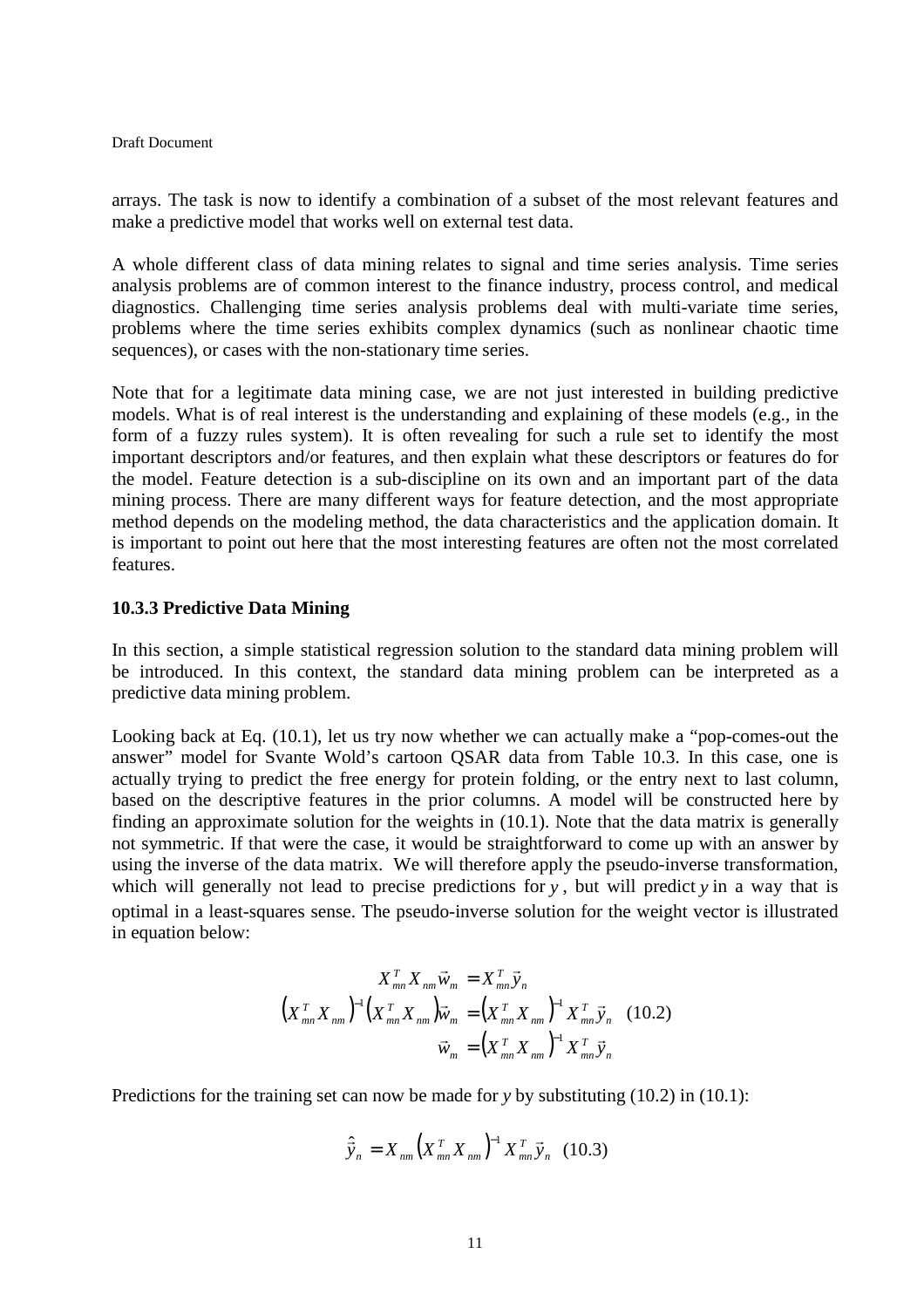Before applying this formula for the prediction of the free binding energy of amino acids, we have to introduce one more important stage of the data mining cycle: data pre-processing. The seven descriptors for the amino acids have very different underlying metrics and scales, i.e., some columns have all very small entries and other columns have relatively large entries. It is a common procedure in data mining to center all the descriptors and to bring them to a unity variance. The same process is then applied to the response. This procedure of centering and variance normalization is known as Mahalanobis scaling [ref]. While Mahalanobis scaling is not the only way to pre-process the data, it is probably the most general and the most robust way to do pre-processing that applies well across the board. If we represent a feature vector as  $\vec{z}$ , Mahalanobis scaling will result in a rescaled feature vector  $\vec{z}'$  and can be summarized as:

$$
\vec{z} = \frac{\vec{z} - \vec{z}}{std(\vec{z})} \quad (10.4)
$$

where  $\bar{z}$  represents the average value and  $std(\bar{z})$  represents the standard deviation for attribute  $\bar{z}$ . After Mahalanobis scaling, the data matrix from Table 10.3 now changes to Table 10.4.

|  |  |  |  |  |  | Table 10.4. Amino acid protein folding data after Mahalanobis scaling during preprocessing. |
|--|--|--|--|--|--|---------------------------------------------------------------------------------------------|
|  |  |  |  |  |  |                                                                                             |

| $-0.205$ | $-0.240$ | 0.195    | $-1.340$ | $-1.233$ | 0.881    | $-1.344$ | $-0.502$ |                |
|----------|----------|----------|----------|----------|----------|----------|----------|----------------|
| $-1.149$ | $-1.155$ | 1.067    | $-0.204$ | $-0.336$ | $-1.022$ | $-0.318$ | $-0.611$ | $\overline{2}$ |
| $-1.322$ | $-1.326$ | 1.635    | $-0.565$ | $-0.336$ | $-0.772$ | $-0.611$ | $-0.502$ | 3              |
| 0.088    | 0.997    | $-0.504$ | $-0.680$ | $-0.399$ | 0.740    | $-0.768$ | 0.405    | 4              |
| $-0.657$ | $-0.773$ | 0.886    | 0.518    | 0.144    | $-0.944$ | 0.200    | $-1.300$ | 5              |
| $-1.189$ | $-1.195$ | 1.273    | $-0.020$ | $-0.079$ | $-1.318$ | $-0.039$ | $-0.393$ | 6              |
| $-0.511$ | $-0.552$ | 0.647    | $-2.013$ | $-1.713$ | 0.959    | $-1.930$ | $-1.010$ |                |
| $-0.311$ | $-0.421$ | 0.442    | 0.569    | 0.555    | $-0.741$ | 0.646    | 0.078    | 8              |
| 1.086    | 1.259    | $-1.080$ | 0.233    | 0.032    | 0.974    | 0.343    | 2.508    | 9              |
| 1.193    | 1.158    | $-0.998$ | 0.265    | 0.206    | 1.099    | 0.336    | 1.855    | 10             |
| $-1.535$ | $-1.547$ | 1.289    | 0.555    | $-0.399$ | $-2.612$ | 0.772    | $-0.719$ | 11             |
| 0.687    | 0.686    | $-0.669$ | 0.548    | 0.559    | 0.397    | 0.363    | 1.239    | 12             |
| 1.566    | 1.249    | $-1.492$ | 1.234    | 1.363    | 0.834    | 1.164    | 0.477    | 13             |
| $-0.005$ | $-0.059$ | $-0.587$ | $-0.551$ | $-0.458$ | 0.413    | $-0.509$ | $-0.611$ | 14             |
| $-0.511$ | $-0.592$ | 0.721    | $-1.052$ | $-1.075$ | 0.288    | $-1.129$ | $-0.901$ | 15             |
| $-0.284$ | $-0.290$ | 0.170    | $-0.657$ | $-0.596$ | 0.085    | $-0.557$ | $-0.393$ | 16             |
| 1.951    | 1.712    | $-1.574$ | 2.055    | 2.518    | 0.428    | 2.189    | 0.006    | 17             |
| 0.674    | 0.414    | $-0.751$ | 1.503    | 1.522    | $-0.398$ | 1.399    | $-0.393$ | 18             |
| 0.434    | 0.676    | $-0.669$ | $-0.399$ | $-0.274$ | 0.709    | $-0.206$ | 0.767    | 19             |

The modeling results obtained from Eq. (10.3) after de-scaling the "predictions" back to the original distribution are shown in Fig. 10.3. After a first inspection, these "predictions" do not look bad. However, there is one caveat: these are "predictions" for training data. It is imperative for predictive data mining to verify how good the model really is on a validation set, i.e., a set of data that was not used for training. Of course, there is now a problem here: there are only 19 data points. If we would build a model using 13 data points and test on the remaining 6 data points, the model is probably not going to be as accurate as it potentially could be, because all the available data were not used for model building. There are several ways out of that dilemma. (i) Because data mining in principle deals with large data sets, there are normally enough data available to split the dataset up in a training set and a test set. A good practice would be to use a random sample of 2/3 of the data for the training, and 1/3 for testing. (ii) If one is truly concerned about compromising the quality of the model, one can follow the leave-one-out (LOO) method. In this case, one would build 19 different models, each time using 18 data for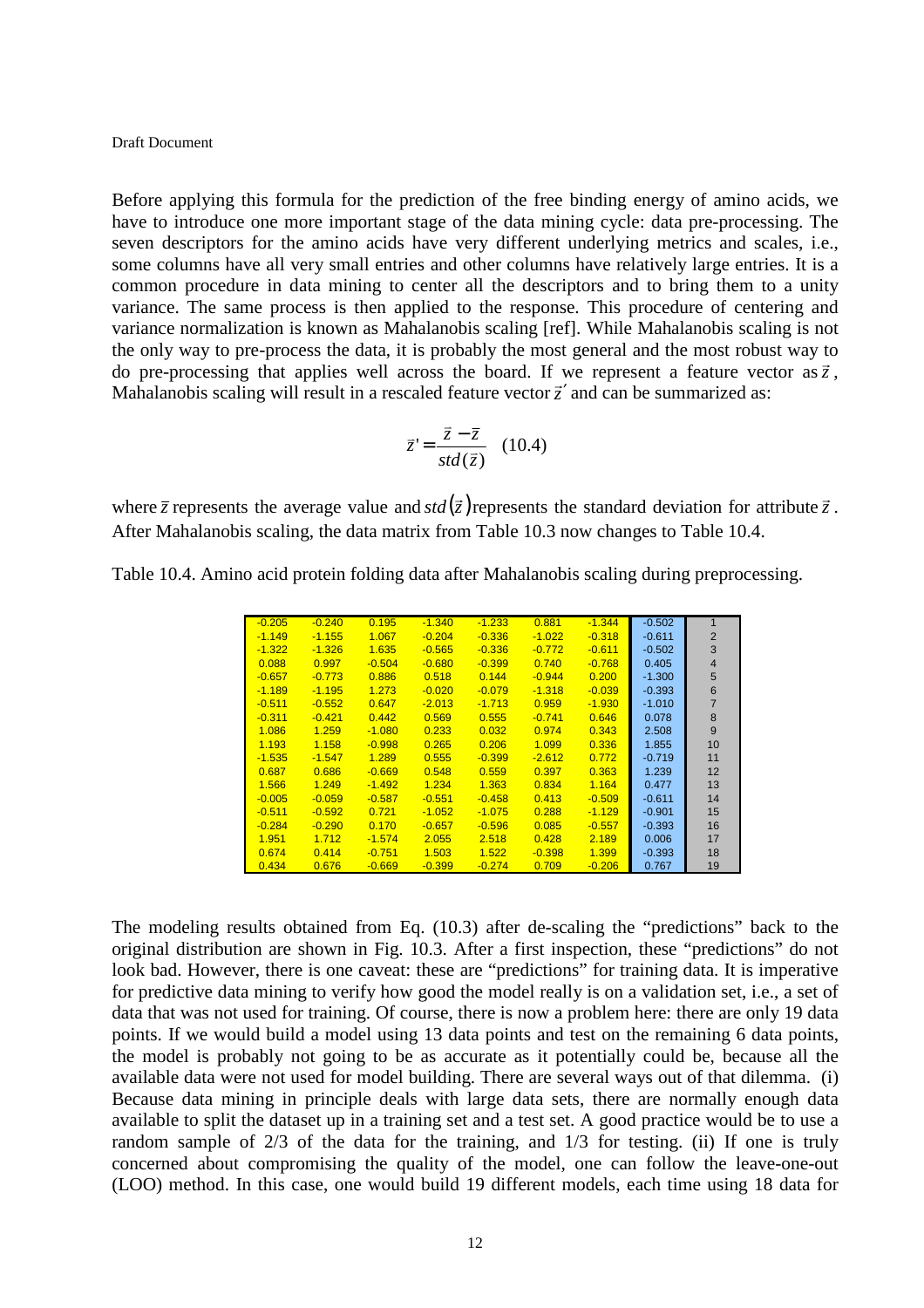training and test on the one remaining data-point. The 19 individual tests would then be combined and displayed in a simple plot similar to the plot of Fig. 10.4. (iii) An obvious extension to the LOO practice is to leave several samples out. This procedure is called bootstrapping and in analogy with the LOO method will be indicated by the acronym BOO. Using it, it is easy to make actually 100 or more models from the 19 data samples, leaving three samples out each time for testing, and then combining the predictions.



Fig. 10.3 Predictions for training model for the 19 amino-acid data form Table IV.

Making a test model proceed in a very similar way as for training: the "wisdom vector" or the weight vector will be applied to the test data to make predictions according to:

$$
\hat{\vec{y}}_{k}^{\textit{test}} = X_{km}^{\textit{test}} \vec{w}_{m} \quad (10.5)
$$

In the above expression it was assumed that there are *k* test data, and the subscript 'test" is use to explicitly indicate that the wisdom vector will be applied to a set of *k* test data with *m* attributes or descriptors. If one considers testing for one sample data point at a time, Eq. (10.5) can be represented as a simple neural network with an input layer and just a single neuron, as shown in Fig. 10.4. The neuron produces the weighted sum of the average input features. Note that the transfer function, commonly found in neural networks, is not present here. Note also that that the number of weights for this one-layer neural networks equals the number of input descriptors or attributes.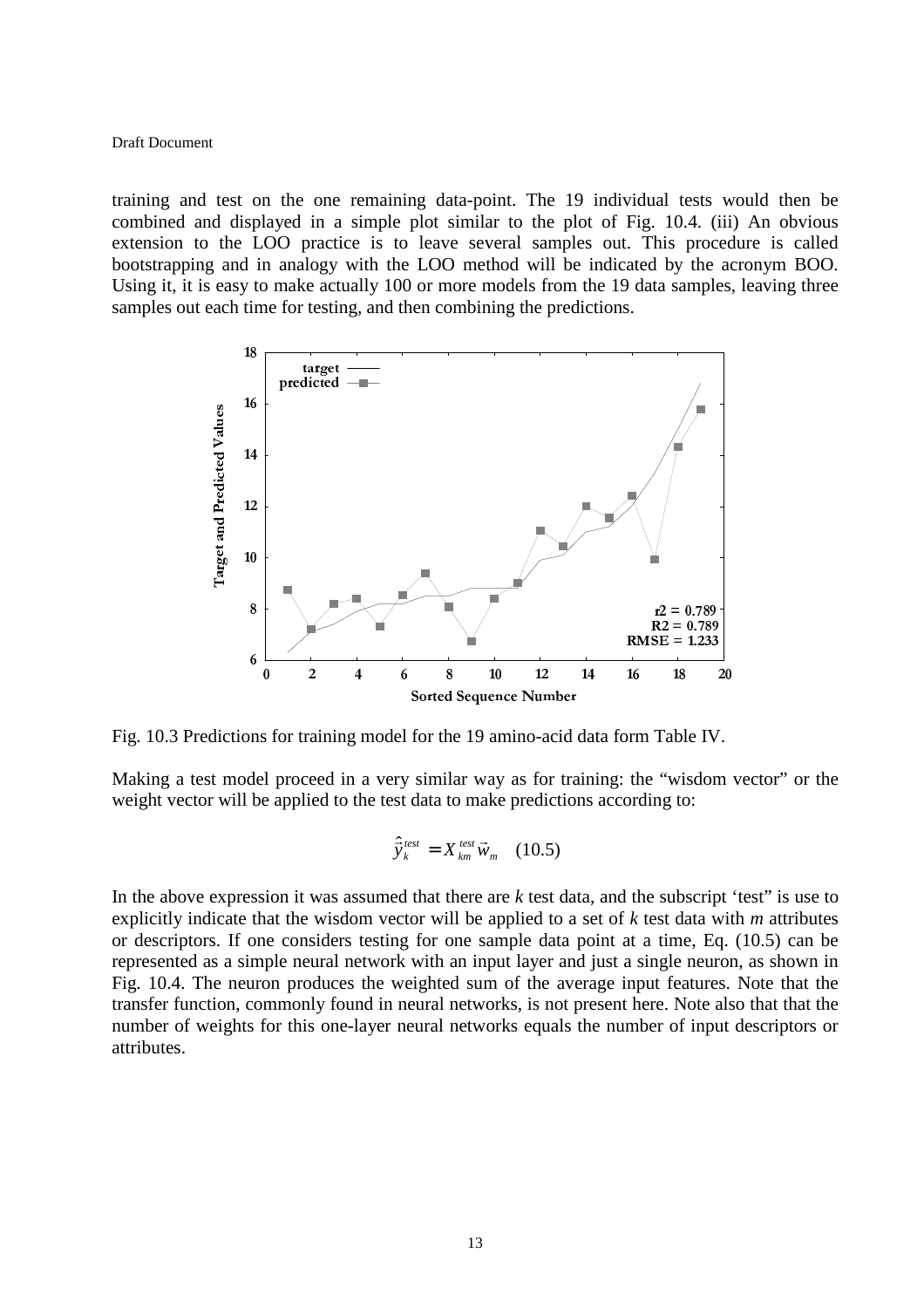

Fig 10.4. Neural network representation for the simple regression model.

Let us just proceed with training the simple learning model on the first 13 data points, and make predictions on the last six data points. The results are shown in Fig. 10.5. It is clear that this model looks less convincing for being able to make good predictions on the test data.



Fig. 10.5 Test data predictions for the simple regression model trained on the first 13 data samples in Table10.4 and tested on the six last data samples.

### **10.3.4 Metrics for Assessing the Model Quality**

An obvious question that now comes to mind is how to assess or describe the quality of a model for training data and test data, such as is the case for the data shown in Figs. 10.4 and 10.6. In the case of a classification problem that would be relatively easy, and one would ultimately present the number of hits and misses in the form of a confusion matrix as described earlier. For a regression problem, a common way to capture the error is by the Root Mean Square Error index or RMSE, which is defined as the average value of the squared error (either for the training set or the test set) according to: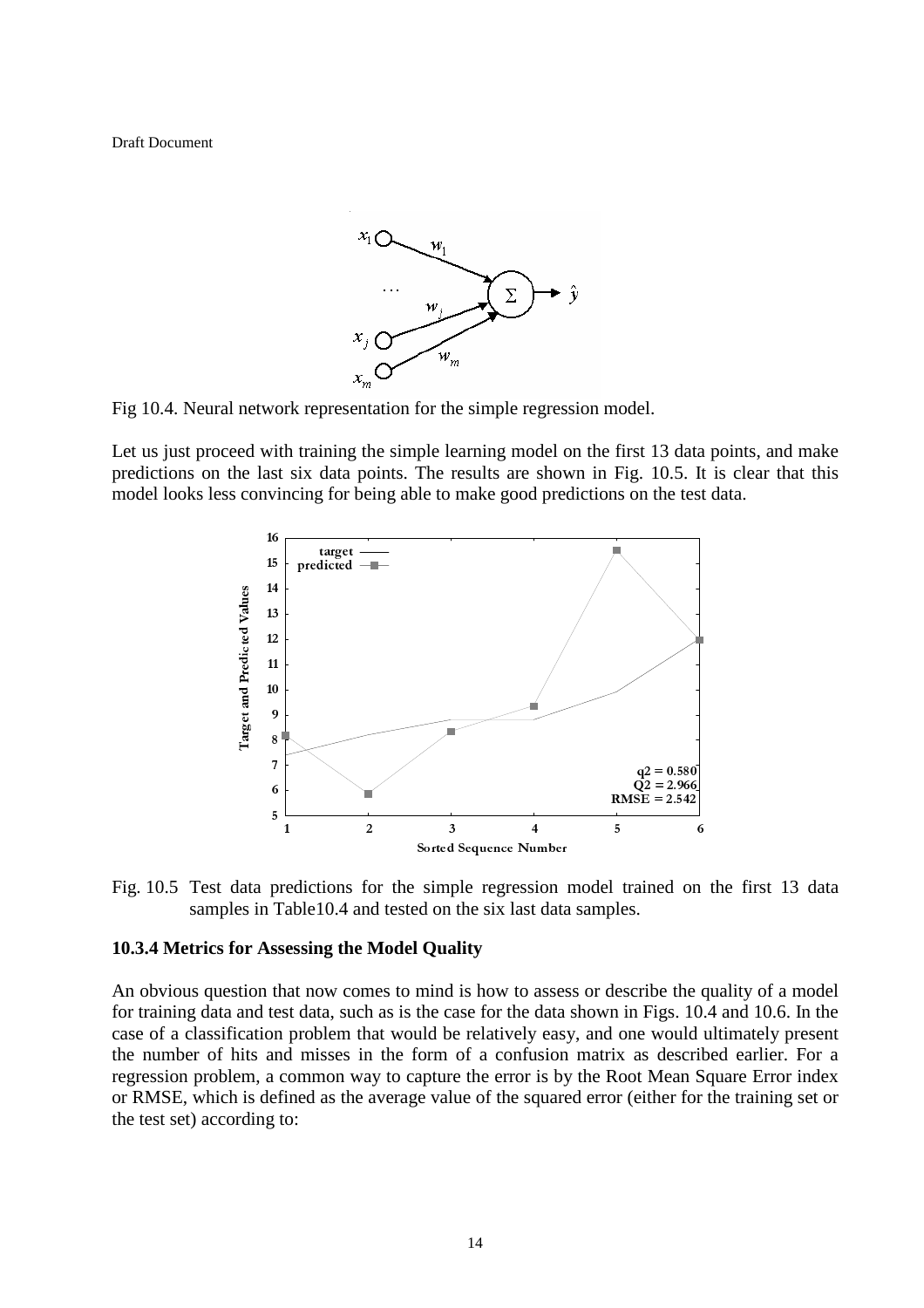RMSE = 
$$
\sqrt{\frac{1}{n} \sum_{i} (\hat{y}_i - y_i)^2}
$$
 (10.6)

While the root mean square error is an efficient way to compare the performance of different prediction methods on the same data, it is not an absolute metric in the sense that the RMSE will depend on how the response for the data was scaled. In order to overcome this handicap, additional error measures will be introduced that are less dependent on the scaling and magnitude of the response value. A first metric that will be used for assessing the quality of a trained model is  $r^2$ , where  $r^2$  is defined as the correlation coefficient squared between target values and predictions for the response according to:

$$
r^{2} = \frac{\sum_{i=1}^{n_{\text{train}}} (\hat{y}_{i} - \bar{y})(y_{i} - \bar{y})}{\sqrt{\sum_{i=1}^{n_{\text{train}}} (\hat{y}_{i} - \bar{y})^{2}} \sqrt{\sum_{i=1}^{n_{\text{train}}} (y_{i} - \bar{y})^{2}}}
$$
(10.7)

where  $n_{\text{train}}$  represents the number of data points in the training set.  $r^2$  takes values between zero and unity, and the higher the  $r^2$  value, the better the model. An obvious drawback of  $r^2$  for assessing the model quality is that  $r^2$  only expresses a linear correlation, indicating how well the predictions follow a line if  $\hat{y}$  is plotted as function of *y*. While one would expect a nearly perfect model when  $r^2$  is unity, this is not always the case. A second and more powerful measure to assess the quality of a trained model is the so-called "Press *r* squared", or  $R^2$ , often used in chemometric modeling [14], where  $R^2$  is defined as [15]:

$$
R^{2} = 1 - \frac{\sum_{i=1}^{n_{main}} (y_{i} - \hat{y}_{i})^{2}}{\sum_{i=1}^{n_{main}} (y_{i} - \overline{y})^{2}}
$$
 (10.8)

We consider  $R^2$  as a better measure than  $r^2$ , because it accounts for the residual error as well. The higher the value for  $R^2$ , the better the model. Note that in certain cases the  $R^2$  metric can actually be negative. The  $R^2$  metric is commonly used in chemometrics and is generally smaller than  $r^2$ . For large datasets,  $R^2$  tends to converge to  $r^2$ , and the comparison between  $r^2$  and  $R^2$  for such data often reveals hidden biases.

For assessing the quality of the validation set or a test set, we will introduce similar metrics,  $q^2$ and  $Q^2$ , where  $q^2$  and  $Q^2$  are defined as  $1 - r^2$  and  $1 - R^2$  for the data in the test set. For a model that perfectly predicts on the test data, we now would expect  $q^2$  and  $Q^2$  to be zero. The reason for introducing metrics that are symmetric between the training set and the test set is actually to avoid confusion.  $Q^2$  and  $q^2$  values will always apply to a validation set or a test set, and that we would expect these values to be quite low in order to have a good predictive model.  $R^2$  and  $r^2$ values will always apply to training data, and should be close to unity for a good training model. For the example above, trained on 13 training data, we obtained RMSE =  $0.1306$ ,  $r^2 = 0.826$ , and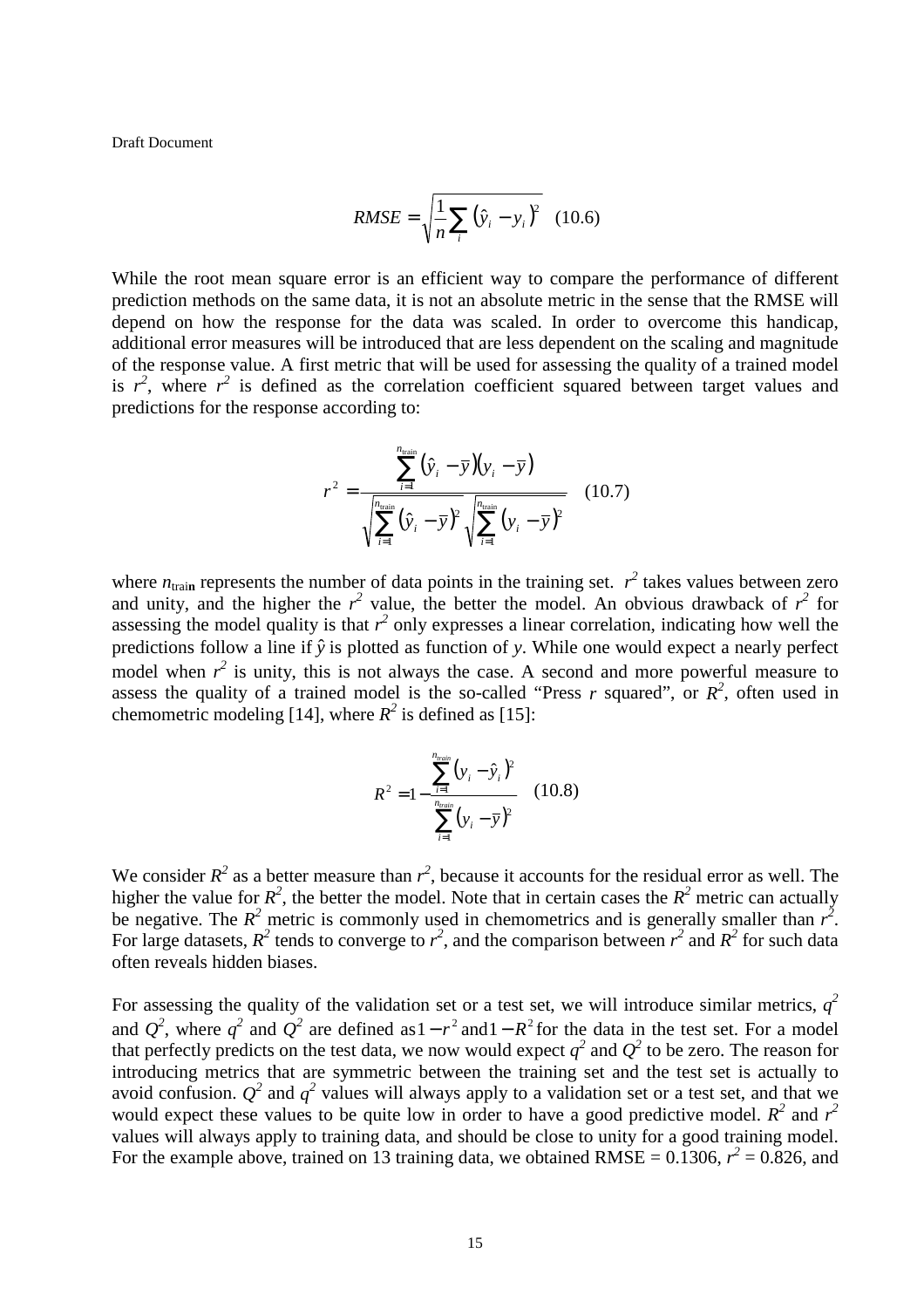$R<sup>2</sup> = 0.815$  for the training data. Similarly, with a model in which the six data points are put aside for the validation set, we obtained 2.524, 0.580, 2.966, for the RMSE,  $q^2$ , and  $Q^2$  respectively.

Note that for the above example  $Q^2$  is significantly larger than unity (2.966). While  $0 < q^2 < 1$ , inspecting Eq. (10.8) reveals that this upper limit does not hold anymore for  $Q^2$ . The  $Q^2$  measure for the six test data actually indicates that the predictions on the test data are poor. The large difference between  $q^2$  and  $Q^2$  indicates that the model also has a lot of uncertainty. Looking at Fig.10.6a, this conclusion is not entirely obvious: the predictions in this figure seem to follow the right trend, and there are two data points that are clearly missed in the predictions. A better type of plot, that clearly supports the conclusions from the  $q^2$  and  $Q^2$  analysis, is the scatterplot. A scatterplot is a plot where the true values are indicated on the horizontal axis and the predicted values correspond to the *y*-axis. For a perfect predictive model, all the data should fall on the main diagonal. Fig.10.6b shows the scatterplot for the six test data for the amino acid example. From looking at the scatterplot, it now becomes immediately clear that the predictive model is not good at all in predicting on test data. The scatterplot on the left hand side is for the six test data (the six last samples from Table 10.3), while the scatterplot on the right hand side is obtained from running 200 different bootstraps, and testing on a random selection of six test samples. The variance on the bootstrap predictions for this case is indicated with error bars on the figure.



Figure 10.6 Scatterplot for predictions on (a) six test data for the amino acid example, and (b) 200 bootstraps with six sample test data each.

### **10.4 INTRODUCTION TO DIRECT KERNEL METHODS**

### **10.4.1 The data mining dilemma and the machine learning dilemma for real-world data**

The example above is a simple "toy" problem and rather naïve. Real-world data mining problems differ in many ways. Real-world datasets can be vast. They are often so large that they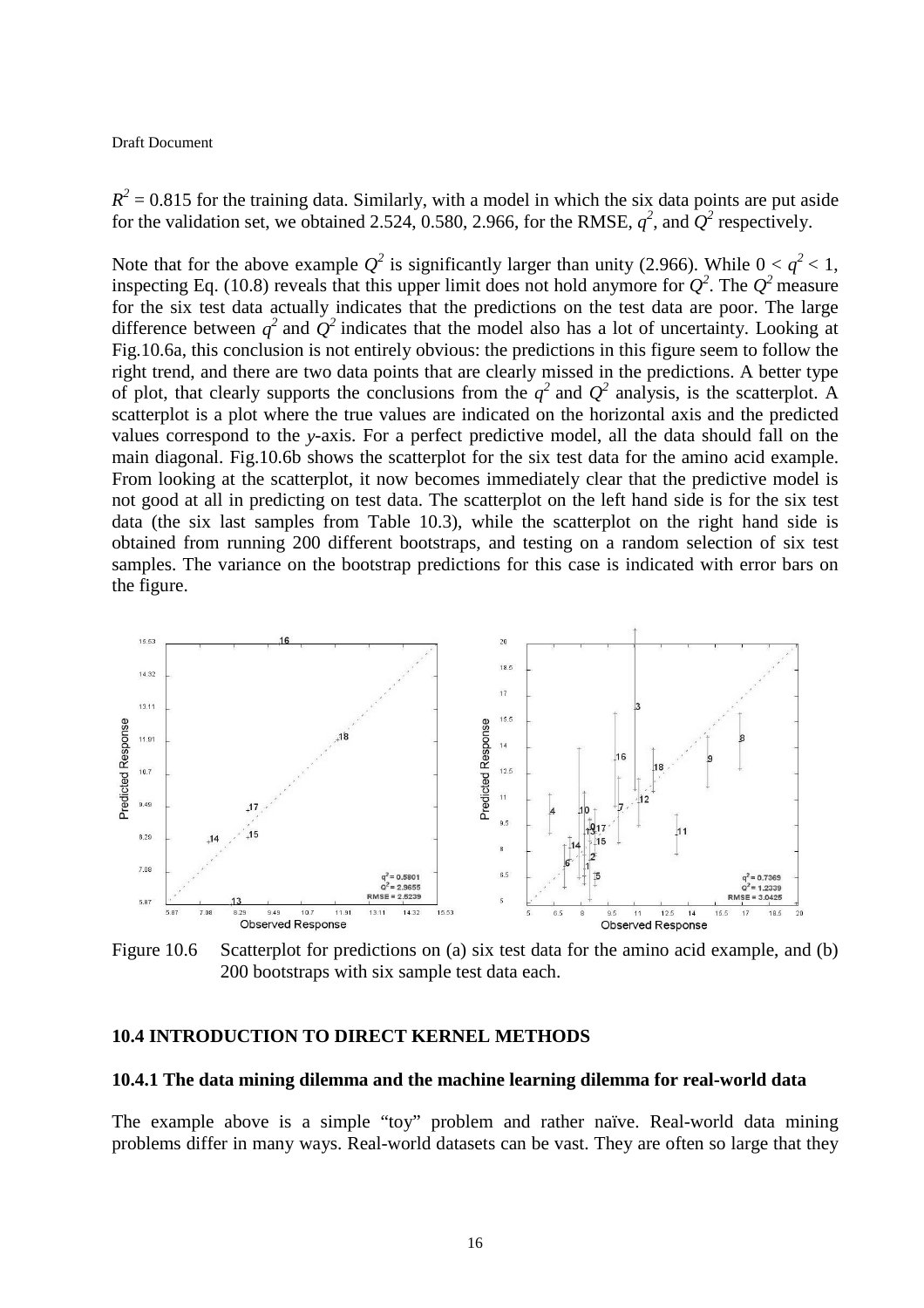cannot be elegantly presented and looked at in a spreadsheet anymore. Furthermore, real-world data sets have missing data, errors, outliers, and minority classes.

There is also the problem of diminishing "information density" in large datasets. As datasets become larger and larger, we would expect, on the one hand, that there is more information out there to build good and robust models. On the other hand, there might also be so much spurious and superfluous data in the dataset that the information density is actually lower. Even if it is possible to obtain better models from larger datasets because there is more useful and relevant information out there, it is actually a harder to extract that information. We call this the phenomenon "the data mining dilemma."

Another observation will be even more fundamental for predictive data mining. Looking back at equations (2) and (3) it can be noticed that they contain the inverse of the feature kernel,  $K_F$ , defined as:

$$
K_{F}=X_{mn}^{T}X_{nm} \ (10.9)
$$

The feature kernel is a  $m \times m$  symmetric matrix where each entry represents the similarity between features. Obviously, if there were two features that would be completely redundant the feature matrix would contain two columns and two rows that are (exactly) identical, and the inverse does not exist. For the case of data strip mining problems, where there are more descriptors than data, this matrix would be rank deficient and the inverse would not exist. Consequently, the simple regression model we proposed above would not work anymore. One can argue that all is still well, and that in order to make the simple regression method work one would just make sure that the same descriptor or attribute is not included twice. By the same argument, highly correlated descriptors (i.e., "cousin features" in data mining lingo) should be eliminated as well. While this argument sounds plausible, the truth of the matter is more subtle. Let us repeat Eq. (10.2) again and go just one step further as shown below.

$$
X_{mn}^T X_{nm} \vec{w}_m = X_{mn}^T \vec{y}_n
$$
  

$$
(X_{mn}^T X_{nm})^{-1} (X_{mn}^T X_{nm}) \vec{w}_m = (X_{mn}^T X_{nm})^{-1} X_{mn}^T \vec{y}_n
$$
  

$$
\vec{w}_m = (X_{mn}^T X_{nm})^{-1} X_{mn}^T \vec{y}_n
$$
  

$$
\vec{w}_m = X_{mn}^T (X_{nm} X_{mn})^{-1} \vec{y}_n
$$
  
(10.10)

Eq.  $(10.10)$  is the derivation of an equivalent linear formulation to  $(2.2)$ , based on the so-called right-hand pseudo-inverse or Penrose inverse, rather than using the more common left-hand pseudo-inverse. It was not shown here how that last line followed from the previous equation, but the proof is straightforward and left as an exercise to the reader. Note that now the inverse is needed for a different entity matrix, which now has an  $n \times n$  dimensionality, and is called the data kernel,  $K_{\textit{D}}$ , as defined by:

$$
K_{D} = X_{nm} X_{mn}^{T} (10.11)
$$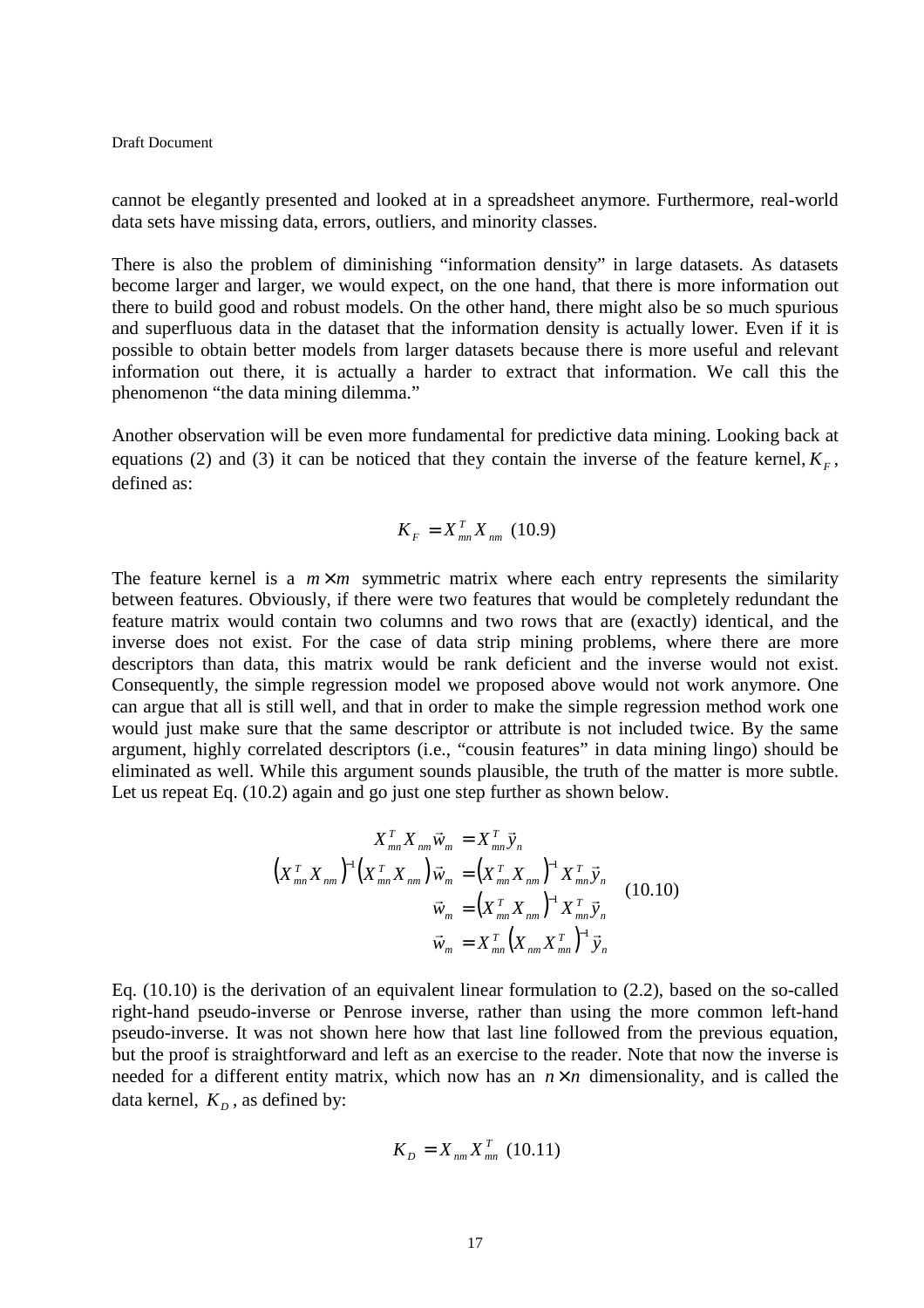The right-hand pseudo-inverse formulation is less frequently cited in the literature, because it can only be non-rank deficient when there are more descriptive attributes than data points, which is not the usual case for data mining problems (except for data strip mining cases). The data kernel matrix is a symmetrical matrix that contains entries representing similarities between data points. The solution to this problem seems to be straightforward. We will first try to explain here what seems to be an obvious solution, and then actually show why this won't work. Looking at Eqs. (10.10) and (10.11) it can be concluded that, except for rare cases where there are as many data records as there are features, either the feature kernel is rank deficient (in case that  $m > n$ , i.e., there are more attributes than data), or the data kernel is rank deficient (in case that  $n > m$ , i.e., there are more data than attributes). It can be now argued that for the *m* < *n* case one can proceed with the usual left-hand pseudo-inverse method of Eq. (10.2), and that for the  $m > n$  case one should proceed with the right-hand pseudo inverse, or Penrose inverse following Eq. (10.10).

While the approach just proposed here seems to be reasonable, it will not work. Learning occurs by discovering patterns in data through redundancies present in the data. Data redundancies imply that there are data present that seem to be very similar to each other (and that have similar values for the response as well). An extreme example for data redundancy would be a dataset that contains the same data point twice. Obviously, in that case, the data matrix is ill-conditioned and the inverse does not exist. This type of redundancy, where data repeat themselves, will be called here a "hard redundancy." However, for any dataset that one can possibly learn from, there have to be many "soft redundancies" as well. While these soft redundancies will not necessarily make the data matrix ill-conditioned, in the sense that the inverse does not exist because the determinant of the data kernel is zero, in practice this determinant will be very small. In other words, regardless whether one proceeds with a left-hand or a right-hand inverse, if data contain information that can be learnt from, there have to be soft or hard redundancies in the data. Unfortunately, Eqs. (10.2) and (10.10) can't be solved for the weight vector in that case, because the kernel will either be rank deficient (i.e., ill-conditioned), or poor-conditioned, i.e., calculating the inverse will be numerically unstable. We call this phenomenon "the data mining dilemma:" (i) machine learning from data can only occur when data contain redundancies; (ii) but, in that case the kernel inverse in Eq. (10.2) or Eq. (10.10) is either not defined or numerically unstable because of poor conditioning. Taking the inverse of a poor-conditioned matrix is possible, but the inverse is not "sharply defined" and most numerical methods, with the exception of methods based on single value decomposition (SVD), will run into numerical instabilities. The data mining dilemma seems to have some similarity with the uncertainty principle in physics, but we will not try to draw that parallel too far.

Statisticians have been aware of the data mining dilemma for a long time, and have devised various methods around this paradox. In the next sections, we will propose several methods to deal with the data mining dilemma, and obtain efficient and robust prediction models in the process.

## **10.4.2 Regression Models Based on the Data Kernel Model**

In this section, we will consider the data kernel formulation of Eq. (10.10) for predictive modeling. Not because we have to, but because this formulation is just in the right form to apply the kernel transformation on test data. There are several well-known methods for dealing with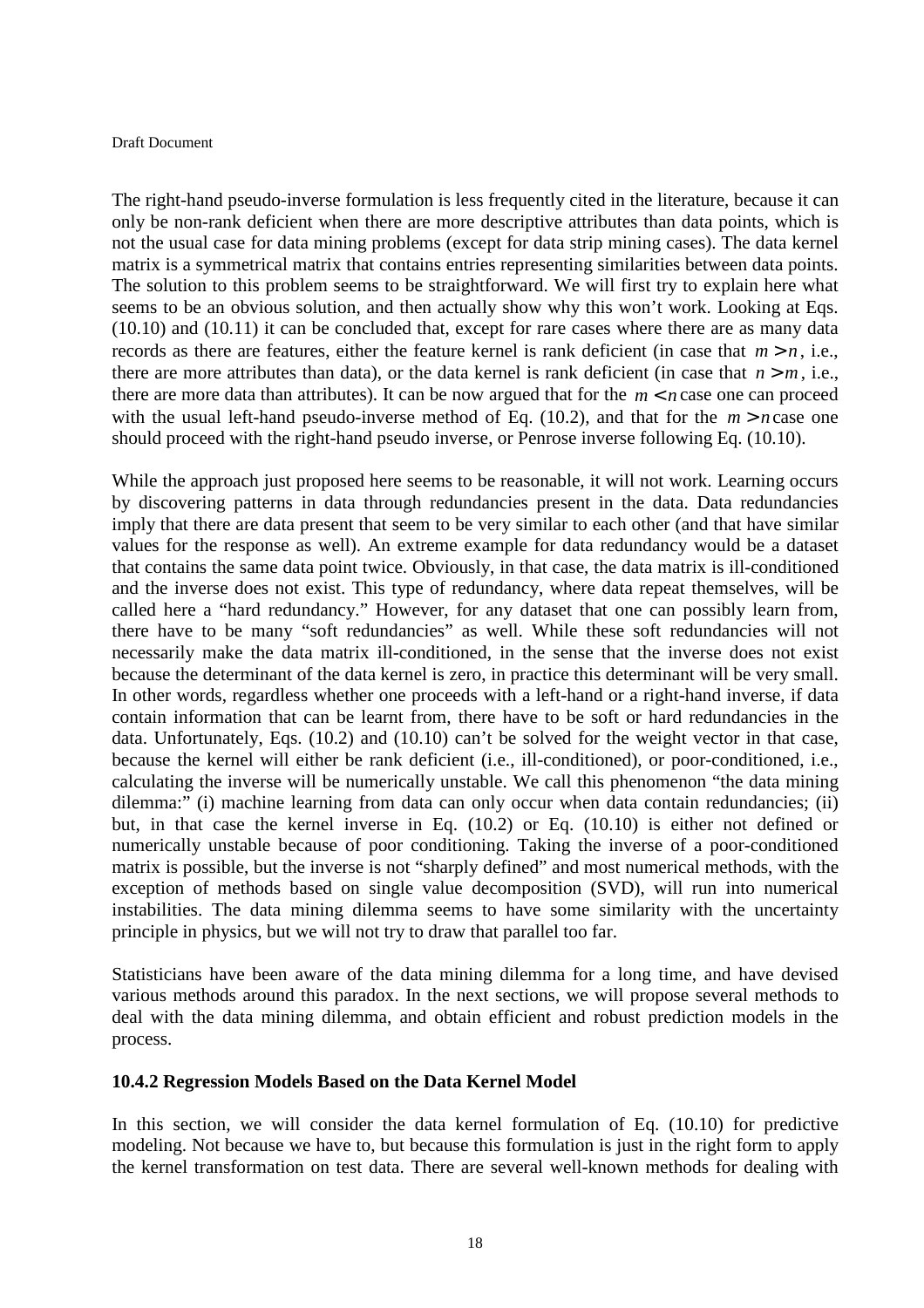the data mining dilemma by using techniques that ensure that the kernel matrix will not be rank deficient anymore. Two well-known methods are principal component regression [16] and ridge regression [17-18]. In order to keep the mathematical diversions to its bare minimum, only ridge regression will be discussed.

Ridge regression is a very straightforward way to ensure that the kernel matrix is positive definite (or well-conditioned), before inverting the data kernel. In ridge regression, a small positive value,  $\lambda$ , is added to each element on the main diagonal of the data matrix. Usually the same value for  $\lambda$  is used for each entry. Obviously, we are not solving the same problem anymore. In order to not deviate too much from the original problem, the value for  $\lambda$  will be kept as small as we reasonably can tolerate. A good choice for  $\lambda$  is a small value that will make the newly defined data kernel matrix barely positive definite, so that the inverse exists and is mathematically stable. In data kernel space, the solution for the weight vector that will be used in the ridge regression prediction model now becomes:

$$
\vec{w}_n = X_{mn}^T (X_{nm} X_{mn}^T + \lambda I)^{-1} \vec{y}_n \quad (10.12)
$$

and predictions for *y* can now be made according to:

$$
\hat{\vec{y}} = X_{nm} X_{mn}^T (X_{nm} X_{mn}^T + \lambda I)^{-1} \vec{y}_n \n= K_D (K_D + \lambda I)^{-1} \vec{y}_n
$$
\n(10.13)\n  
\n= K\_D \vec{w}\_n

where a very different weight vector was introduced:  $\vec{w}_n$ . This weight vector is applied directly to the data kernel matrix (rather than the training data matrix) and has the same dimensionality as the number of training data. To make a prediction on the test set, one proceeds in a similar way, but applies the weight vector on the data kernel for the test data, which is generally a rectangular matrix, and projects the test data on the training data according to:

$$
K_D^{\text{test}} = X_{km}^{\text{test}} \left( X_{mn}^{\text{train}} \right)^T \quad (10.14)
$$

where it is assumed that there are *k* data points in the test set.

## **10.4.3 The Kernel Transformation**

The kernel transformation is an elegant way to make a regression model nonlinear. The kernel transformation goes back at least to the early 1900's, when Hilbert addressed kernels in the mathematical literature. A kernel is a matrix containing similarity measures for a dataset: either between the data of the dataset itself, or with other data (e.g., support vectors [1]). A classical use of a kernel is the correlation matrix used for determining the principal components in principal component analysis, where the feature kernel contains linear similarity measures between (centered) attributes. In support vector machines, the kernel entries are similarity measures between data rather than features and these similarity measures are usually nonlinear, unlike the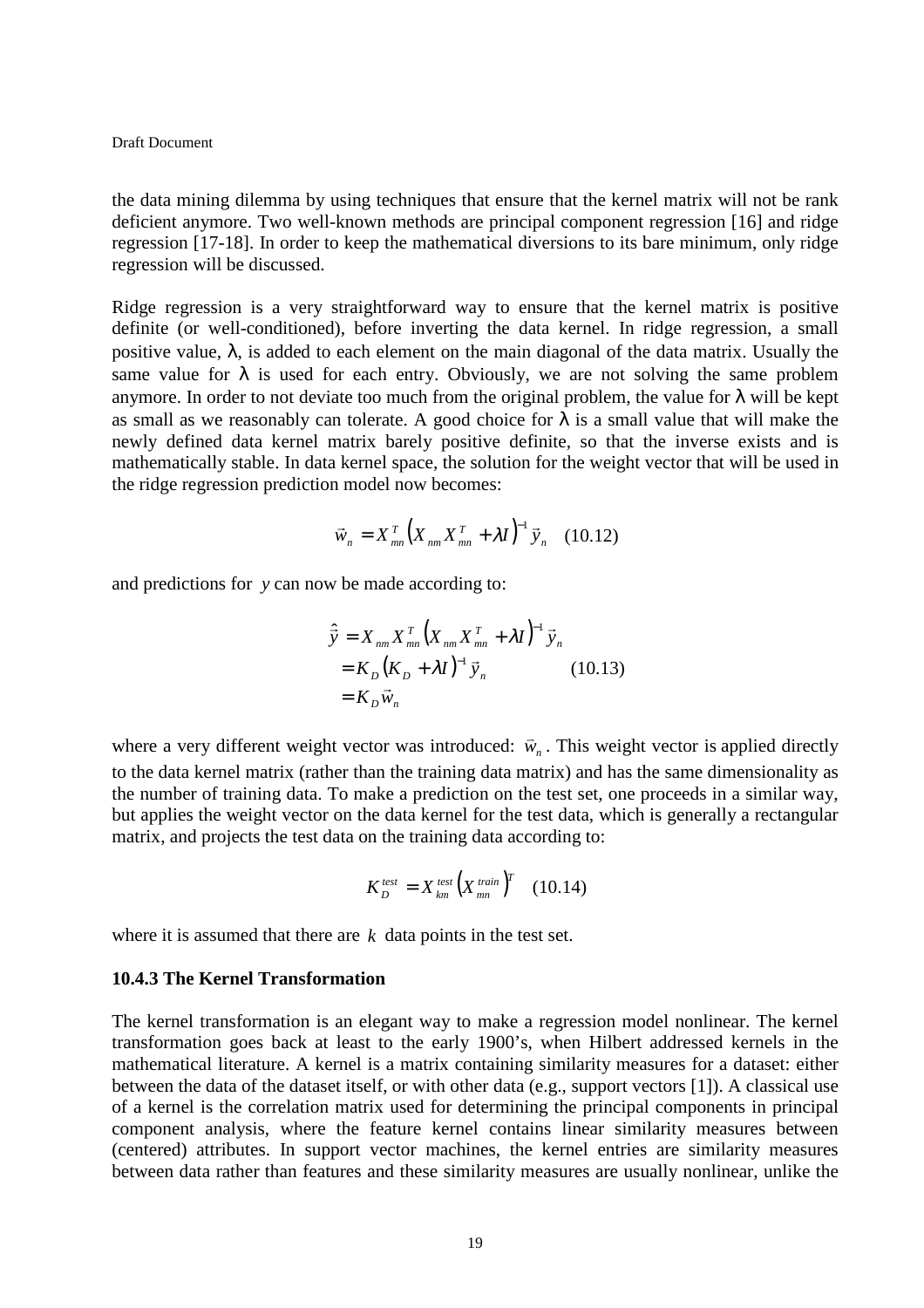dot product similarity measure that we used before to define a kernel. There are many possible nonlinear similarity measures, but in order to be mathematically tractable the kernel has to satisfy certain conditions, the so-called Mercer conditions [1-3].

$$
\vec{K}_{nn} = \begin{bmatrix} k_{11} & k_{12} & \dots & k_{1n} \\ k_{21} & k_{22} & \dots & k_{2n} \\ \dots & \dots & \dots & \dots \\ k_{n1} & k_{n2} & \dots & k_{nn} \end{bmatrix}
$$
 (10.15)

The expression above, introduces the general structure for the data kernel matrix,  $\vec{K}_{nm}$ , for *n* data. The kernel matrix is a symmetrical matrix where each entry contains a (linear or nonlinear) similarity between two data vectors. There are many different possibilities for defining similarity metrics such as the dot product, which is a linear similarity measure and the Radial Basis Function kernel or RBF kernel, which is a nonlinear similarity measure. The RBF kernel is the most widely used nonlinear kernel and the kernel entries are defined by

$$
k_{ij} \equiv e^{-\frac{\left\|\vec{x}_j - \vec{x}_l\right\|_2^2}{2\sigma^2}}
$$
 (10.16)

Note that in the kernel definition above, the kernel entry contains the square of the Euclidean distance (or two-norm) between data points, which is a dissimilarity measure (rather than a similarity), in a negative exponential. The negative exponential also contains a free parameter,  $\sigma$ , which is the Parzen window width for the RBF kernel. The proper choice for selecting the Parzen window is usually determined by an additional tuning, also called hyper-tuning, on an external validation set. The precise choice for  $\sigma$  is not crucial, there usually is a relatively broad range for the choice for  $\sigma$  for which the model quality should be stable.

Different learning methods distinguish themselves in the way by which the weights are determined. Obviously, the model in Eqs. (10.12) - (10.14) to produce estimates or predictions for *y* is linear. Such a linear model has a handicap in the sense that it cannot capture inherent nonlinearities in the data. This handicap can easily be overcome by applying the kernel transformation directly as a data transformation. We will therefore not operate directly on the data, but on a nonlinear transform of the data, in this case the nonlinear data kernel. This is very similar to what is done in principal component analysis, where the data are substituted by their principal components before building a model. A similar procedure will be applied here, but rather than substituting data by their principal components, the data will be substituted by their kernel transform (either linear or nonlinear) before building a predictive model.

The kernel transformation is applied here as a data transformation in a separate pre-processing stage. We actually replace the data by a nonlinear data kernel and apply a traditional linear predictive model. Methods where a traditional linear algorithm is used on a nonlinear kernel transform of the data are introduced in this chapter as "direct kernel methods." The elegance and advantage of such a direct kernel method is that the nonlinear aspects of the problem are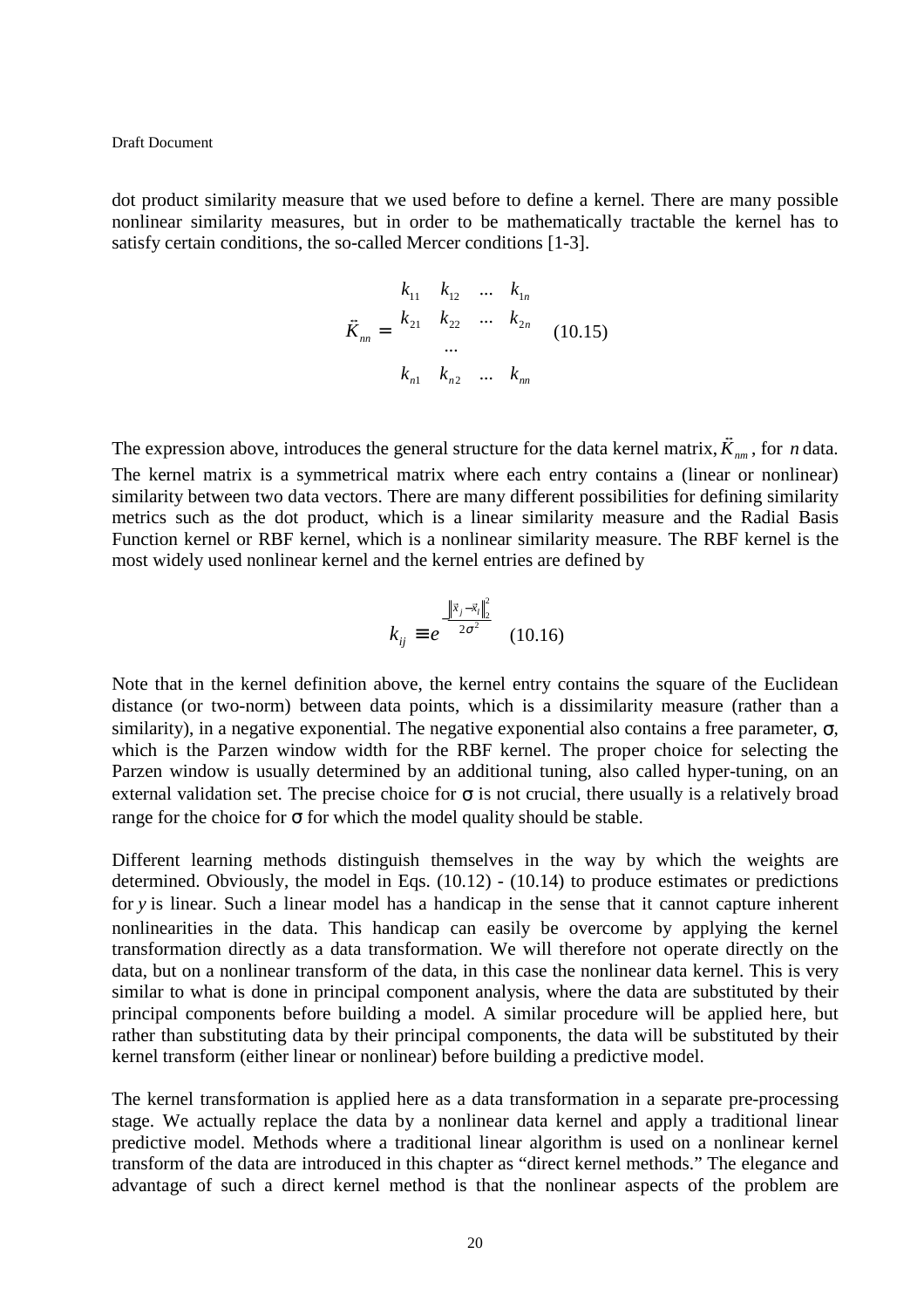captured entirely in the kernel and are transparent to the applied algorithm. If a linear algorithm was used before introducing the kernel transformation, the required mathematical operations remain linear. It is now clear how linear methods such as principal component regression, ridge regression, and partial least squares can be turned into nonlinear direct kernel methods, by using exactly the same algorithm and code: only the data are different, and we operate on the kernel transformation of the data rather than the data themselves. This same approach for converting algorithms to direct kernel methods can also be applied to nonlinear learning algorithms such as the self-organizing map [4].

In order to make out-of-sample predictions on true test data, a similar kernel transformation needs to be applied to the test data, as shown in Eq. (10.14). The idea of direct kernel methods is illustrated in Fig. 10.7, by showing how any regression model can be applied to kerneltransformed data. One could also represent the kernel transformation in a neural network type of flow diagram and the first hidden layer would now yield the kernel-transformed data, and the weights in the first layer would be just the descriptors of the training data. The second layer contains the weights that can be calculated with a hard computing method, such as kernel ridge regression. When a radial basis function kernel is used, this type of neural network would look very similar to a radial basis function neural network [19-20], except that the weights in the second layer are calculated differently.



Figure 10.7 Operation schematic for direct kernel methods as a data pre-processing step.

## **10.4.4 Dealing with the Bias: Centering the Kernel**

There is still one important detail that was overlooked so far, and that is necessary to make direct kernel methods work. Looking at the prediction equations in which the weight vector is applied to data as in Eq. (10.1), there is no constant offset term or bias. It turns out that for data that are centered this offset term is always zero and does not have to be included explicitly. In machine learning lingo the proper name for this offset term is the bias, and rather than applying Eq. (10.1), a more general predictive model that includes this bias can be written as: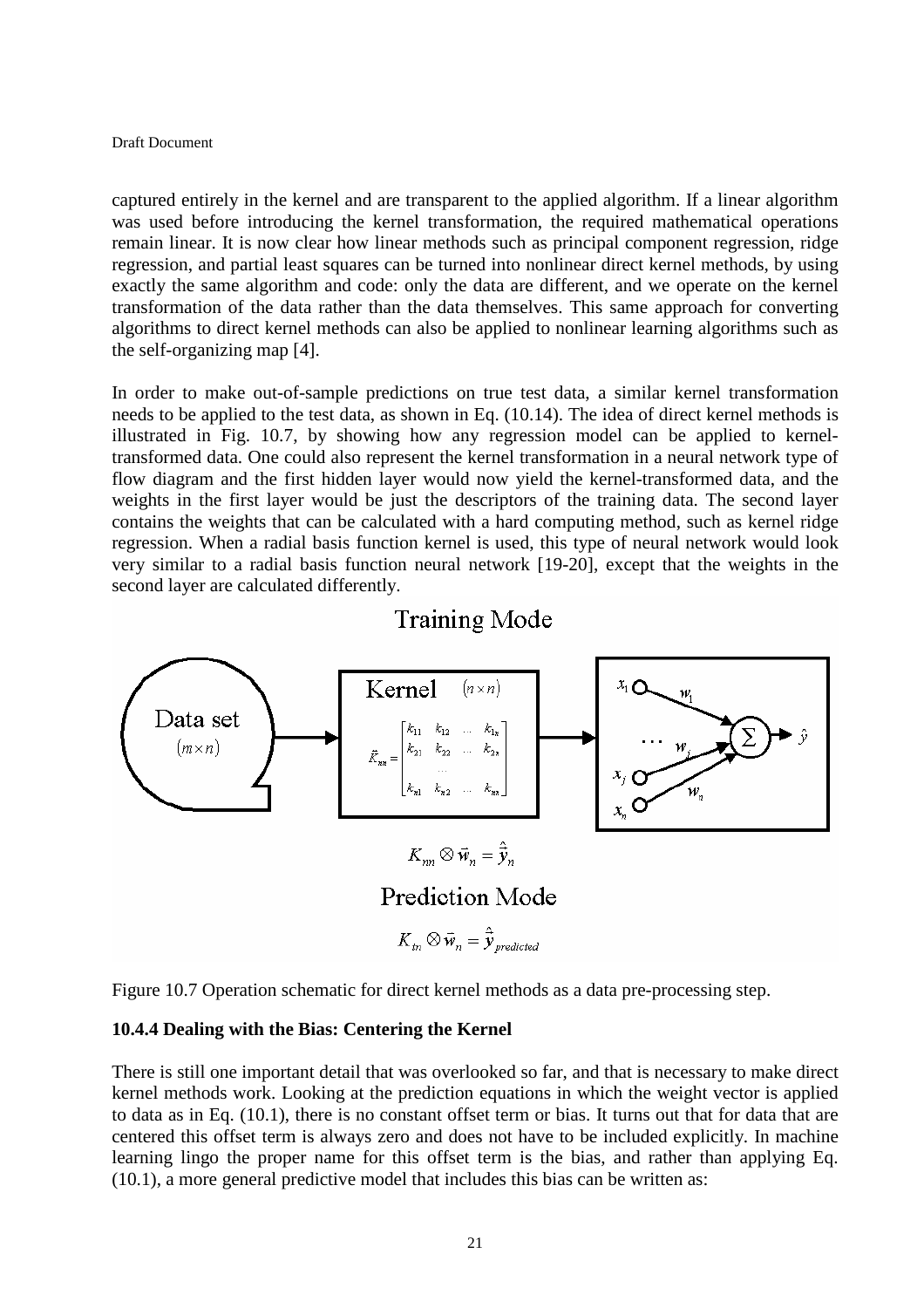$$
\hat{\vec{y}}_n = X_{nm}\vec{w}_m + b \quad (10.17)
$$

where *b* is the bias term. Because we made it a practice in data mining to center the data first by Mahalanobis scaling, this bias term is zero and can be ignored.

When dealing with kernels, the situation is more complex, as they need some type of bias as well. We will give only a recipe here, that works well in practice, and refer the reader to the literature for a more detailed explanation [3, 21-23]. Even when the data were Mahalanobisscaled, before applying a kernel transform, the kernel still needs some type of centering to be able to omit the bias term in the prediction model. A straightforward way for kernel centering is to subtract the average from each column of the training data kernel, and store this average for later recall, when centering the test kernel. A second step for centering the kernel is going through the newly obtained vertically centered kernel again, this time row by row, and subtracting the row average form each horizontal row.

The kernel of the test data needs to be centered in a consistent way, following a similar procedure. In this case, the stored column centers from the kernel of the training data will be used for the vertical centering of the kernel of the test data. This vertically centered test kernel is then centered horizontally, i.e., for each row, the average of the vertically centered test kernel is calculated, and each horizontal entry of the vertically centered test kernel is substituted by that entry minus the row average.

Mathematical formulations for centering square kernels are explained in the literature [21-23]. The advantage of the kernel-centering algorithm introduced (and described above in words) in this section is that it also applies to rectangular data kernels. The flow chart for pre-processing the data, applying a kernel transform on this data, and centering the kernel for the training data, validation data, and test data is shown in Fig. 10.8.



Figure 10.8 Data pre-processing with kernel centering for direct kernel methods.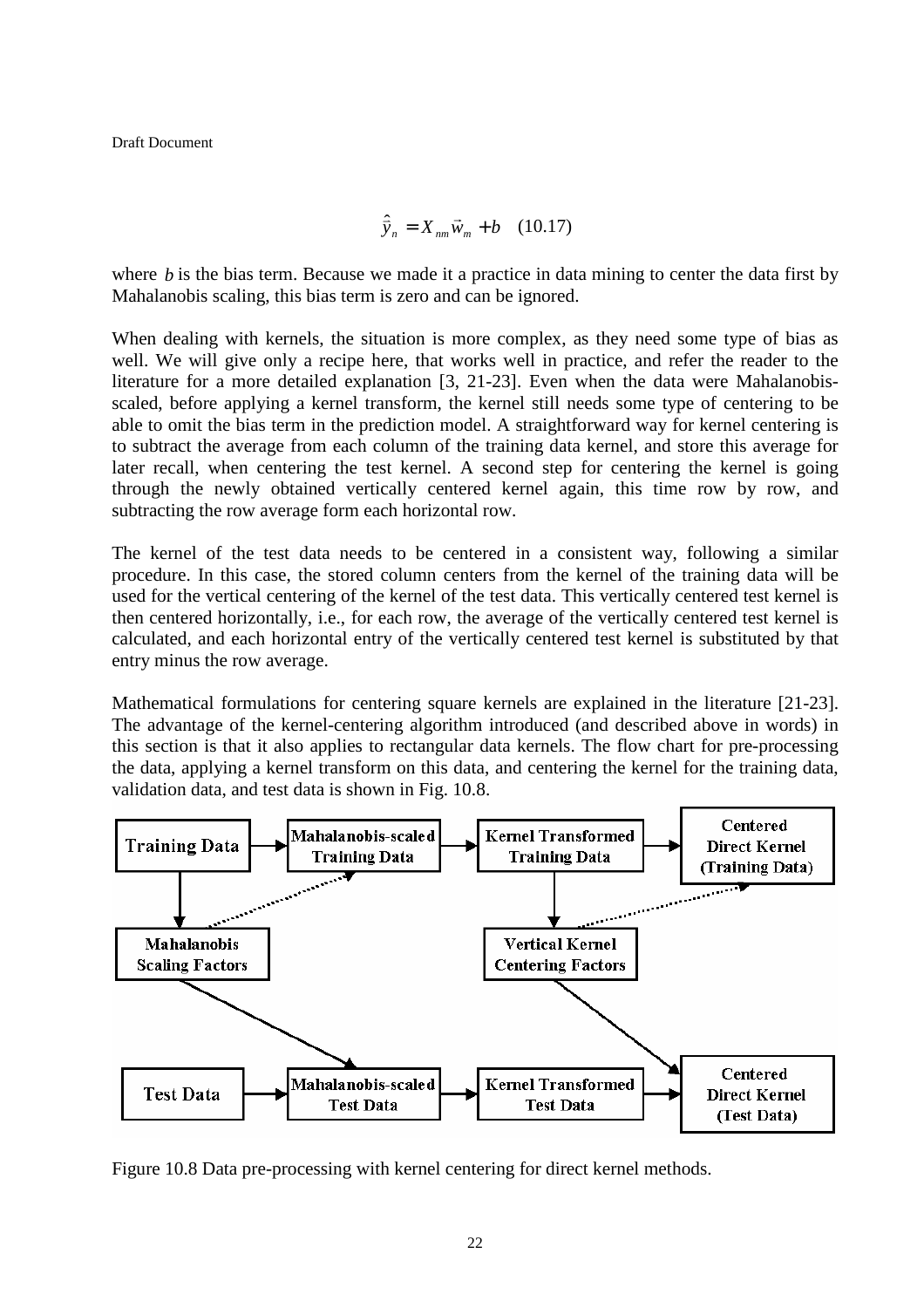## **10.5. DIRECT KERNEL RIDGE REGRESSION**

## **10.5.1 Overview**

So far, the argument was made that by applying the kernel transformation in Eqs. (10.13) and (10.14), many traditional linear regression models can be transformed into a nonlinear direct kernel method. The kernel transformation and kernel centering proceed as data pre-processing steps (Fig. 10.8). In order to make the predictive model inherently nonlinear, the radial basis function kernel will be applied, rather than the (linear) dot product kernel, used in Eqs. (10.2) and (10.10). There are actually several alternate choices for the kernel [1-3, 19], but the RBF kernel is the most widely applied kernel. In order to overcome the machine learning dilemma, a ridge can be applied to the main diagonal of the data kernel matrix. Because the kernel transformation is applied directly on the data, before applying ridge regression, this method is called direct-kernel ridge regression.

Kernel ridge regression and (direct) kernel ridge regression are not new. The roots for ridge regression can be traced back to the statistics literature [18]. Methods equivalent to kernel ridge regression were recently introduced under different names in the machine literature (e.g., proximal SVMs were introduced by Mangasarian et al. [24], kernel ridge regression was introduced by Poggio et al. [25-27], and Least-Squares Support Vector Machines were introduced by Suykens et al. [28-29]). In these works, Kerned Ridge Regression is usually introduced as a regularization method that solves a convex optimization problem in a Langrangian formulation for the dual problem that is very similar to traditional SVMs. The equivalency with ridge regression techniques then appears after a series of mathematical manipulations. By contrast, in this chapter direct kernel ridge regression was introduced with few mathematical diversions in the context of the machine learning dilemma. For all practical purposes, kernel ridge regression is similar to support vector machines, works in the same feature space as support vector machines, and was therefore named least-squares support vector machines by Suykens et al. [28-29].

Note that kernel ridge regression still requires the computation of an inverse for a  $n \times n$  matrix, that can be quite large. This task is computationally demanding for large datasets, as is the case in a typical data mining problem. Because the kernel matrix now scales with the number of data squared, this method can also become prohibitive from a practical computer implementation point of view, because both memory and processing requirements can be very demanding. Krylov space-based methods and conjugate gradient methods are relatively efficient ways to speed up the matrix inverse transformation of large matrices, where the computation time now scales as  $n^2$ , rather than  $n^3$ . Krylov-space methods are discussed in [30]. Conjugate gradientbased methods for inverting large matrices are discussed in [1] and [29]. The Analyze/Stripminer [31] code used for the analysis presented here applies Møller's scaled conjugate gradient method to calculate the matrix inverse [32].

The issue of dealing with large datasets is even more profound. There are several potential solutions that will not be discussed in detail. One approach would be to use a rectangular kernel, were not all the data are used as bases to calculate the kernel, but a good subset of "support vectors" is estimated by chunking [1] or other techniques such as sensitivity analysis (explained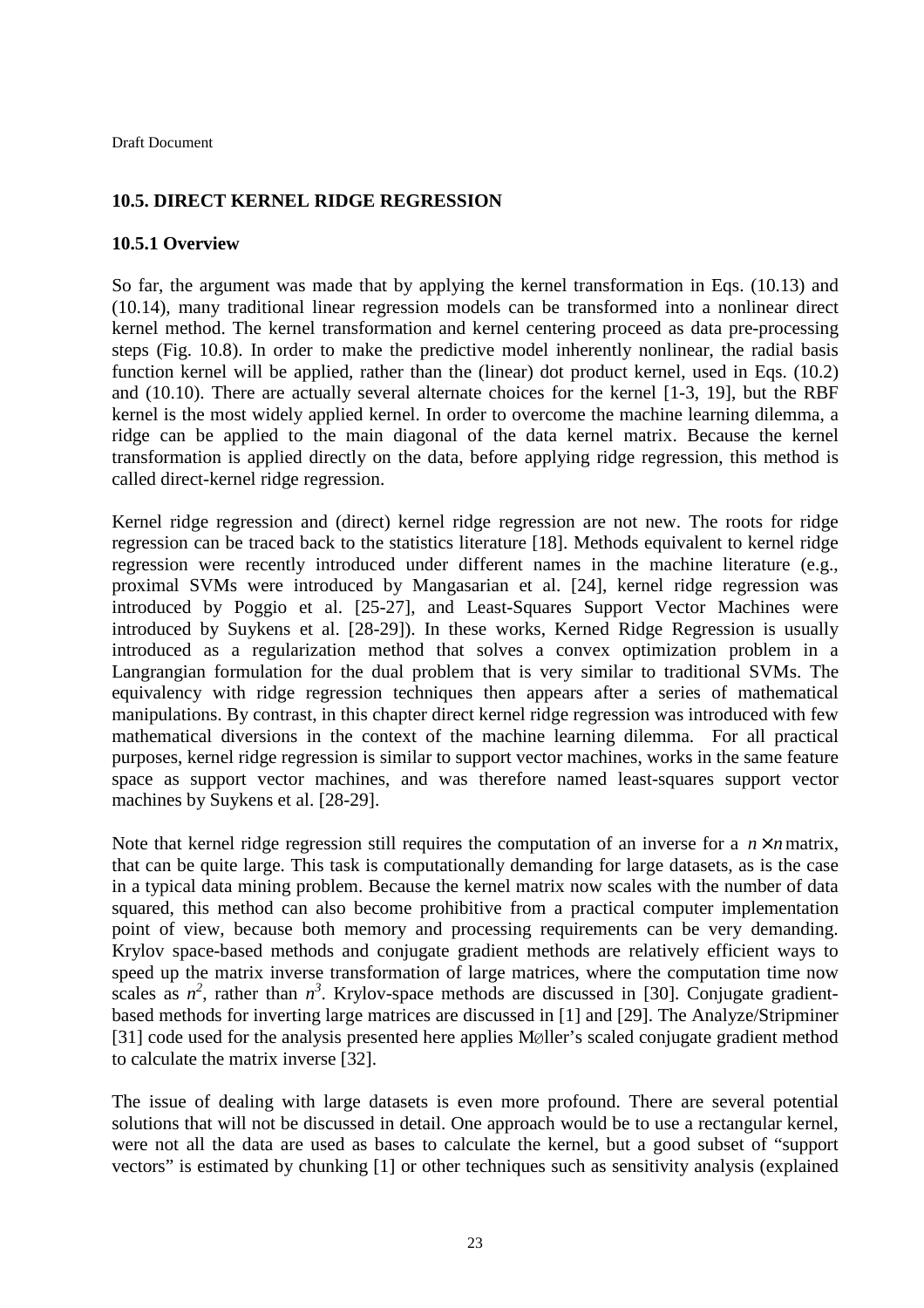further on in this chapter). More efficient ways for inverting large matrices are based on piecewise inversion. Alternatively, the matrix inversion may be avoided altogether by adhering to the support vector machine formulation of kernel ridge regression and solving the dual Lagrangian optimization problem and applying the sequential minimum optimization or SMO algorithm as explained in [33].

### **10.5.2 Choosing the Ridge Parameter,** λ

It has been shown in the literature [29] that kernel ridge regression can be expressed as an optimization method, where rather than minimizing the residual error on the training set, according to:

$$
\sum_{i=1}^{n_{\text{train}}} \left\| \hat{\vec{y}}_i - \vec{y}_i \right\|_2 \quad (10.18)
$$

we now minimize:

$$
\sum_{i=1}^{n_{\text{train}}} \left\| \hat{\vec{y}}_i - \vec{y}_i \right\|_2 + \frac{\lambda}{2} \left\| \vec{w} \right\|_2 (10.19)
$$

The above equation is a form of Tikhonov regularization [34-35] that has been explained in detail by Cherkassky and Mulier [17] in the context of empirical versus structural risk minimization. Minimizing the norm of the weight vector is in a sense similar to an error penalization for prediction models with a large number of free parameters. An obvious question in this context relates to the proper choice for the regularization parameter or ridge parameter  $\lambda$ .

In the machine learning, it is common to tune the hyper-parameter  $\lambda$  by making use of a tuning/validation set. This tuning procedure can be quite time consuming for large datasets, especially in consideration that a simultaneous tuning for the RBF kernel width must proceed in a similar manner. We therefore propose a heuristic formula for the proper choice for the ridge parameter, that has proven to be close to optimal in numerous practical cases [36]. If the data were originally Mahalanobis scaled, it was found by scaling experiments that a near optimal choice for λ is

$$
\lambda = \min \left\{ 1; \quad 0.05 \left( \frac{n}{200} \right)^{\frac{3}{2}} \right\}
$$
 (10.20)

where  $n$  is the number of data for the training set.

Note that in order to apply the above heuristic the data have to be Mahalanobis scaled first. Eq. (10.20) was validated on a variety of standard benchmark datasets from the UCI data repository [36], and provided results that are nearly identical to an optimally tuned  $\lambda$  on a tuning/validation set. In any case, the heuristic formula for  $\lambda$  should be an excellent starting choice for the tuning process for λ. The above formula proved to be also useful for the initial choice for the regularization parameter C of SVMs, where C is now taken as  $1/\lambda$ .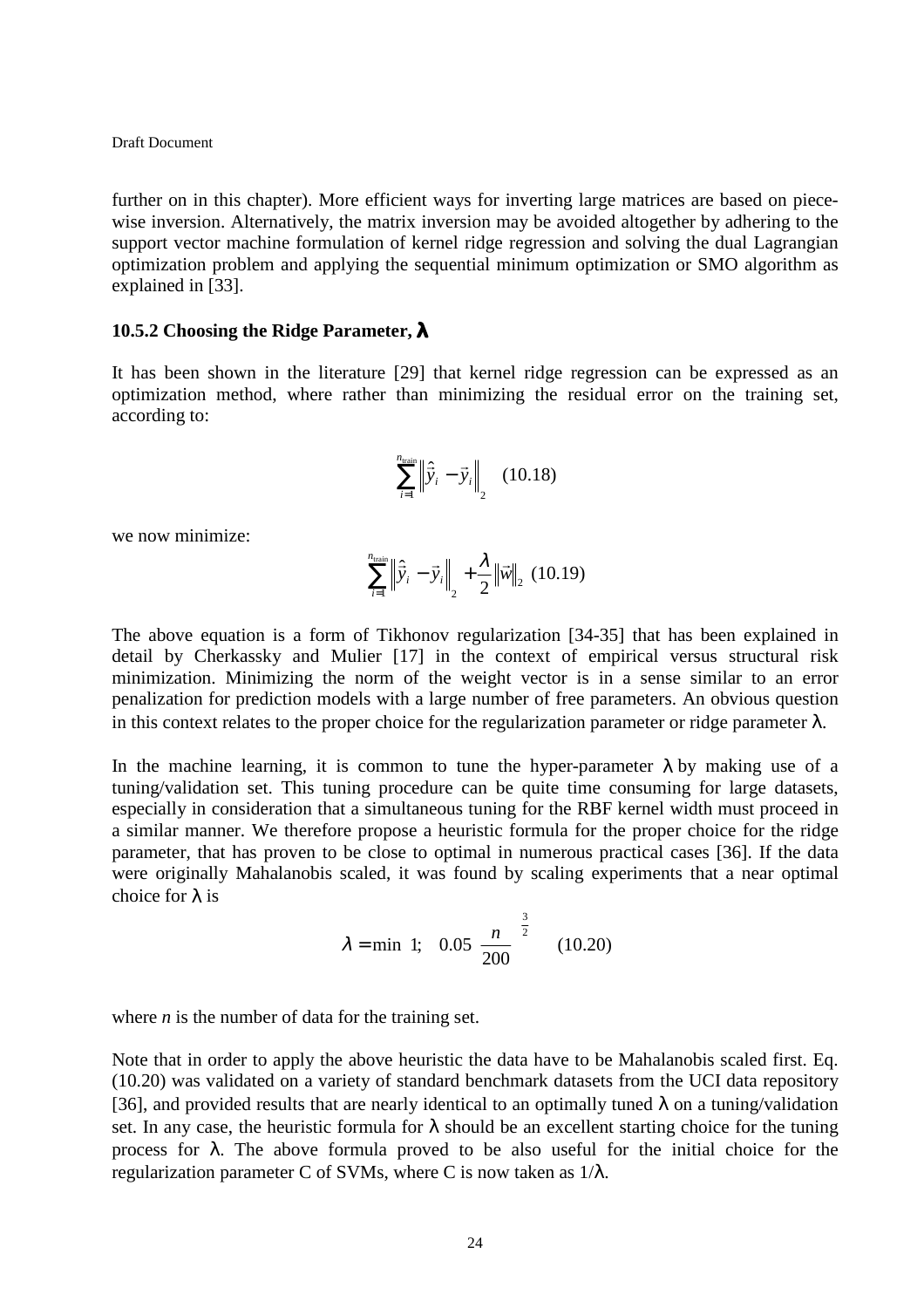### **10.6. CASE STUDIES**

#### **10.6.1 Case Study #1: Predicting the Binding Energy for Amino Acids**

In this section, predicting the free energy for unfolding amino acids will be revisited by applying direct kernel ridge regression with a Gaussian or RBF kernel. The ridge parameter  $\lambda$  was chosen as 0.00083, following Eq. (10.20), and the Parzen window parameter, σ, was chosen to be unity (obtained by tuning with the leave-one-out method on the training set of 13 data). The predictions for the six amino acids are shown in Fig. 10.9. The lower values for  $q^2$ ,  $Q^2$ , and RMSE show a clear improvement over the predictions in Fig. 10.5. Figure 10.10 illustrates the scatterplot for 200 bootstrap predictions on six randomly selected samples. The values of  $q^2$  and  $Q^2$  are now 0.366 and 0.374, compared to 0.737 and 1.233 for the corresponding values in the linear bootstrap model shown in Fig. 10.6b. The execution time for the 200 bootstraps was 13 seconds for kernel ridge regression, compared to 0.5 seconds with the simple regression model using the Analyze/Stripminer code on a 128MHz Pentium III computer. Note also that the bootstrapped values for  $q^2$  and  $Q^2$  i.e., 0.366 and 0.374, are now almost equal. The similar values for  $q^2$  and  $Q^2$  indicate that there is no bias in the models, and that the choices for the hyperparameters  $\sigma$  and  $\lambda$ , are at least close to optimal.



Figure 10.9 Predictions for DDGTS for the last six amino acids from Table IV with direct kernel ridge regression.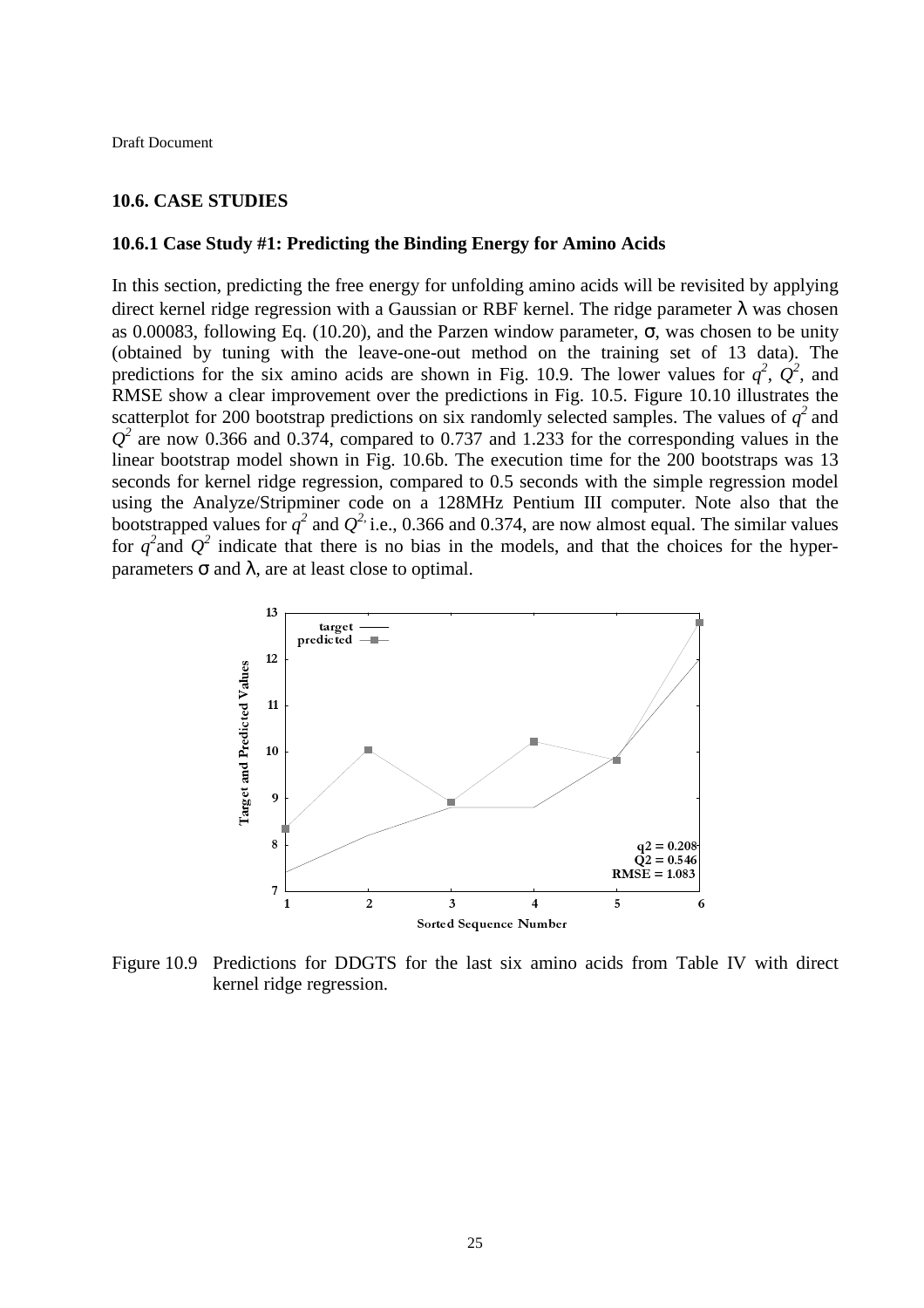

Figure 10.10 Scatterplot for predictions on six test data for DDGTS with 200 bootstraps with six sample test data each.

## **10.6.2 Case study #2: Predicting the Region of Origin for 572 Italian Olive Oils**

The second case study deals with classifying 572 Italian olive oils by their region of origin, based on eight fatty acid contents. We chose this problem, because it is a multi-class problem with nine classes that are not ordinal. With the term non-ordinal we mean that the class numbers are not hierarchical and do not reflect a natural ordering.



| Class | Region                | #samples |
|-------|-----------------------|----------|
|       | North Apulia Calabria | 25       |
| 2     | Calabria              | 56       |
| 3     | South Apulia          | 206      |
| 4     | Sicily                | 36       |
| 5     | Inner Sardinia        | 65       |
| 6     | Coastal Sardinia      | 33       |
| 7     | East Liguria          | 50       |
| 8     | West Liguria          | 50       |
| 9     | Umbria                | 51       |
|       |                       | 572      |

Figure 10.11 572 Italian olive oil samples by nine regions of origin [37-38].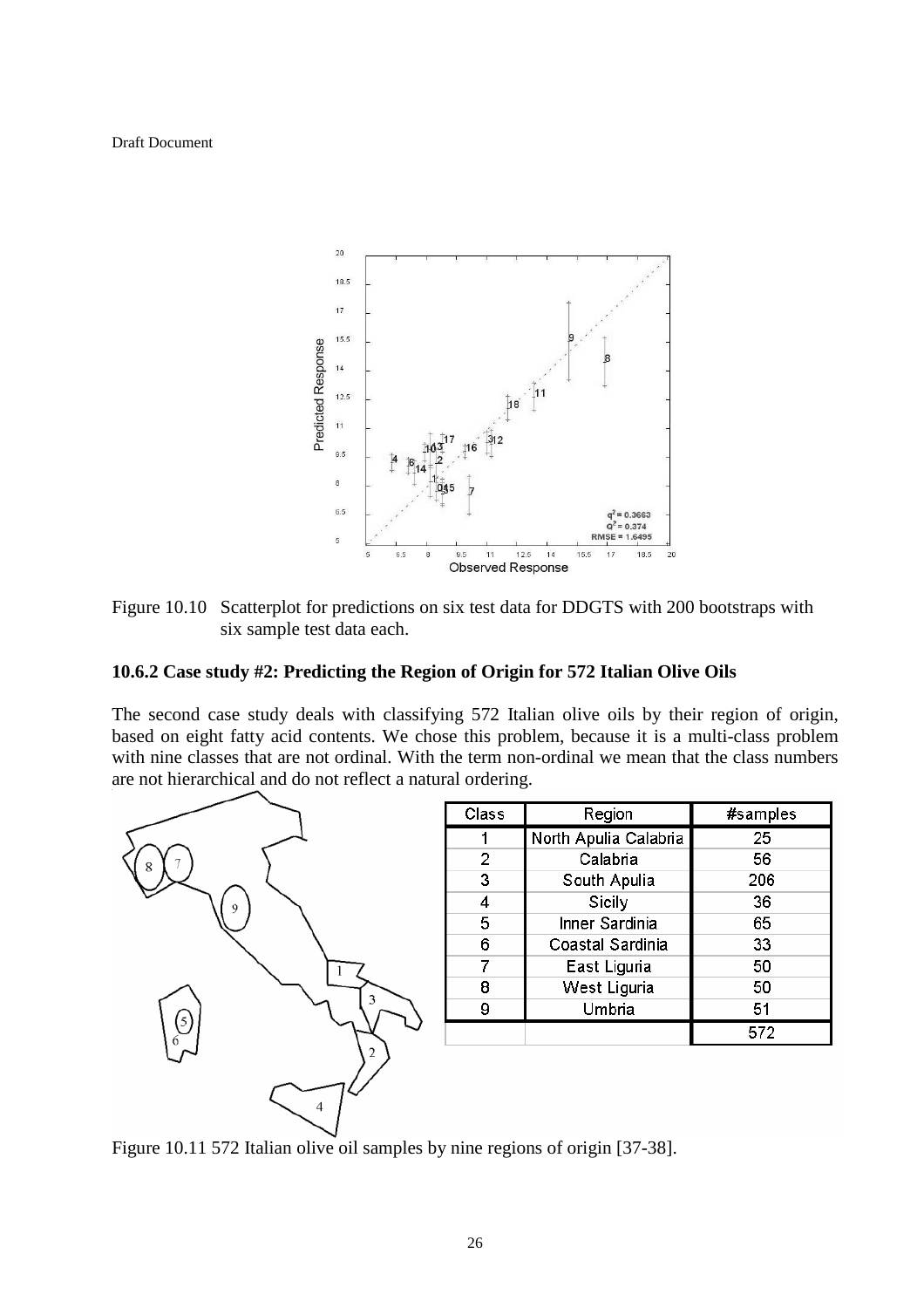The olive oil data were introduced by Forina [37] and extensively analyzed by Zupan and Gasteiger [38]. They can be downloaded from the web site referenced in [37]. Following [38], the data were split in 250 training data and 322 test data, but the split is different from the one used in [38].

The data were preprocessed as shown in Fig. 10.8. The response for the nine classes is now coded as  $\{1, ..., 9\}$ , and Mahalanobis scaled before applying kernel ridge regression.  $\sigma$  is tuned on the training set, and assumed a value of 2. The ridge parameter,  $\lambda$ , is 0.07, based on Eq. (10.20). The errors on the test set, after de-scaling, are shown in Fig. 10.12. Figure 10.13 shows the scatterplot for the same data.



Figure 10.12 Test results for nine olive oil classes on 322 test data (kernel ridge regression).



Figure 10.13 Scatterplot for nine olive oil classes on 322 test data (kernel ridge regression).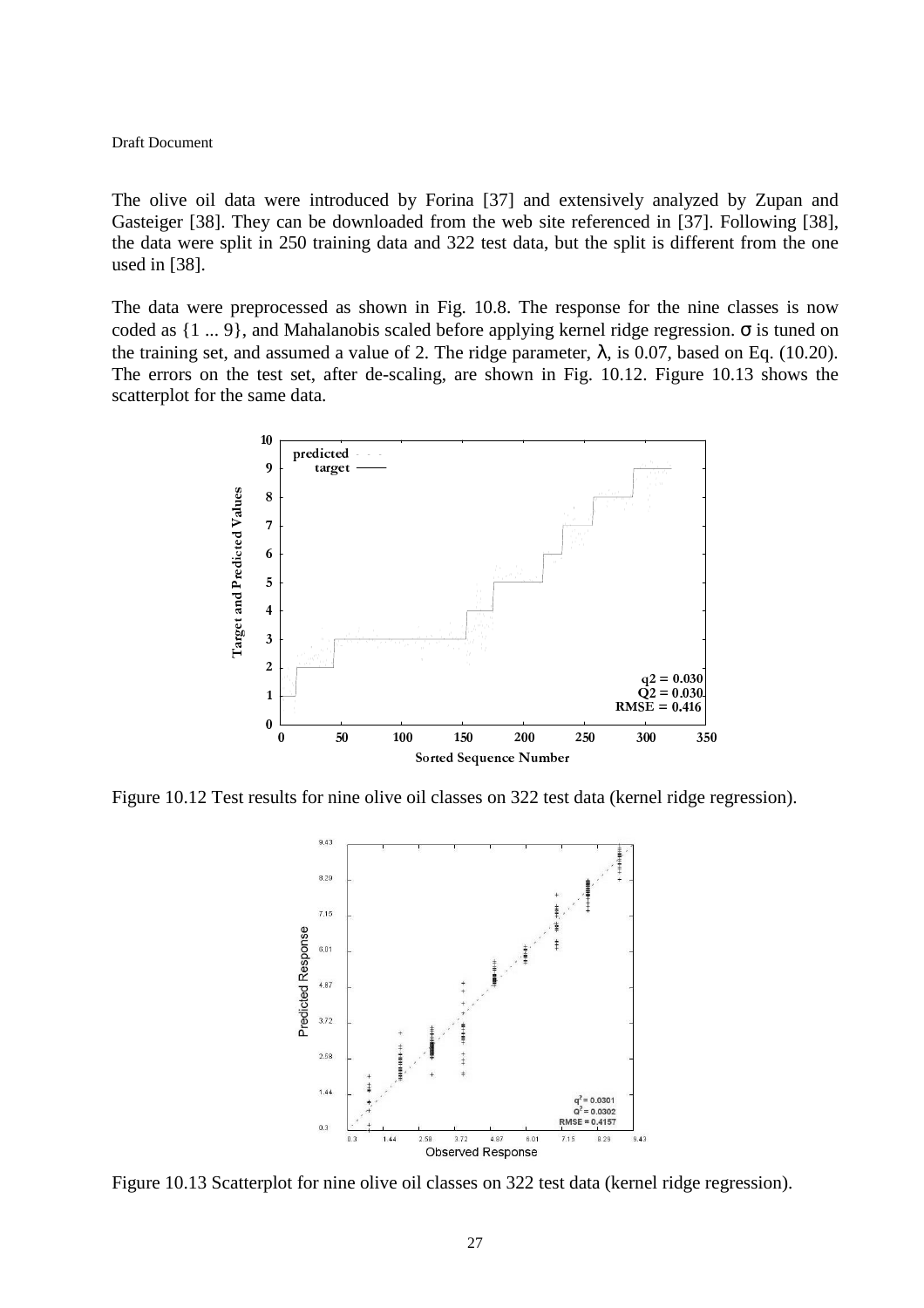In this case, 84% of the classes were correctly predicted. This is significantly better than the 40% prediction rate with a neural net with one output neuron for the classes, as reported in [38], but also clearly below the 90% prediction rate with a neural network with nine output neurons and an orthogonal encoding reported in the same reference. In order to improve the prediction results one could either train nine different kernel ridge models, and predict for one-class versus the other eight classes at a time, or train for all possible 36 combinations on two class problems, and let a voting scheme decide on the final class predictions. While this latter scheme is definitely not as straightforward as training a single neural network with nine orthogonally encoded output neurons, the results should be more comparable to the best neural network results.

Note that there is a near perfect separation for distinguishing the olive oils from regions in southern Italy from the olive oils from the northern regions. Most of the misses in the prediction in Figs. 10.12 and 10.13, are off by just one class, locating the olive oils that were misclassified close to the actual region of origin. The single-field encoding for the output class, still works reasonably well on this non-ordinal classification problem, because the classes were labeled in an almost ordinal fashion. By this we mean that class numbers that are close to each other, e.g., 1, 2, and 3, are also geographically located nearby on the map in Fig. 10.11b.

Direct Kernel Partial Least-Squares (DK-PLS) is a direct-kernel implementation form of the PLS algorithm, popular in chemometrics, and similar to kernel-PLS first introduced in [39]. DK-PLS yields an 83% correct classification rate, using the same pre-processing procedure and 12 latent variables. In this case, latent variables are the equivalent of principal components in PCA. The traditional (linear) PLS algorithm yields a 28% correct classification rate. Direct-kernel principal component analysis with 12 principal components yields a 54% correct classification rate, while principal component analysis with six principal components results in a 30% correct classification rate. The classification results reported in this section indicate a clear improvement of direct kernel methods over their linear counterpart. The excellent comparison between kernel ridge regression and direct kernel PLS is also a good confidence indicator for heuristic formula, Eq. (10.20), for selecting the ridge parameter.

Rather than reporting improved results from combining binary classification models, we will illustrate Kohonen's self-organizing map or SOM [4]. Because self-organizing maps already inherently account for nonlinear effects, it is not necessary to apply a Direct-Kernel Self Organizing Map (DK-SOM). Fig. 10.14 shows a  $13 \times 20$  Kohonen map based on 250 training data. 93% of the 322 test samples are now correctly classified as shown by the confusion matrix in Table 10.5. The classification performance of the DK-SOM is similar to the SOM, but the DK-SOM in this case requires 3 minutes training, rather than 6 seconds training for the SOM. This is not entirely surprising because the DK-SOM operates on data with 250 features or kernel entries, while the SOM operates on the eight original features.

An efficient SOM module was incorporated in the Analyze/StripMiner software [31] with a goal of keeping user decisions minimal by incorporating robust default parameter settings. To do so, the SOM is trained in its usual two-stage procedure: an ordering phase and a fine-tuning phase. The weights are trained by competitive learning where the winning neuron and its neighboring neurons in the map are iteratively updated, according to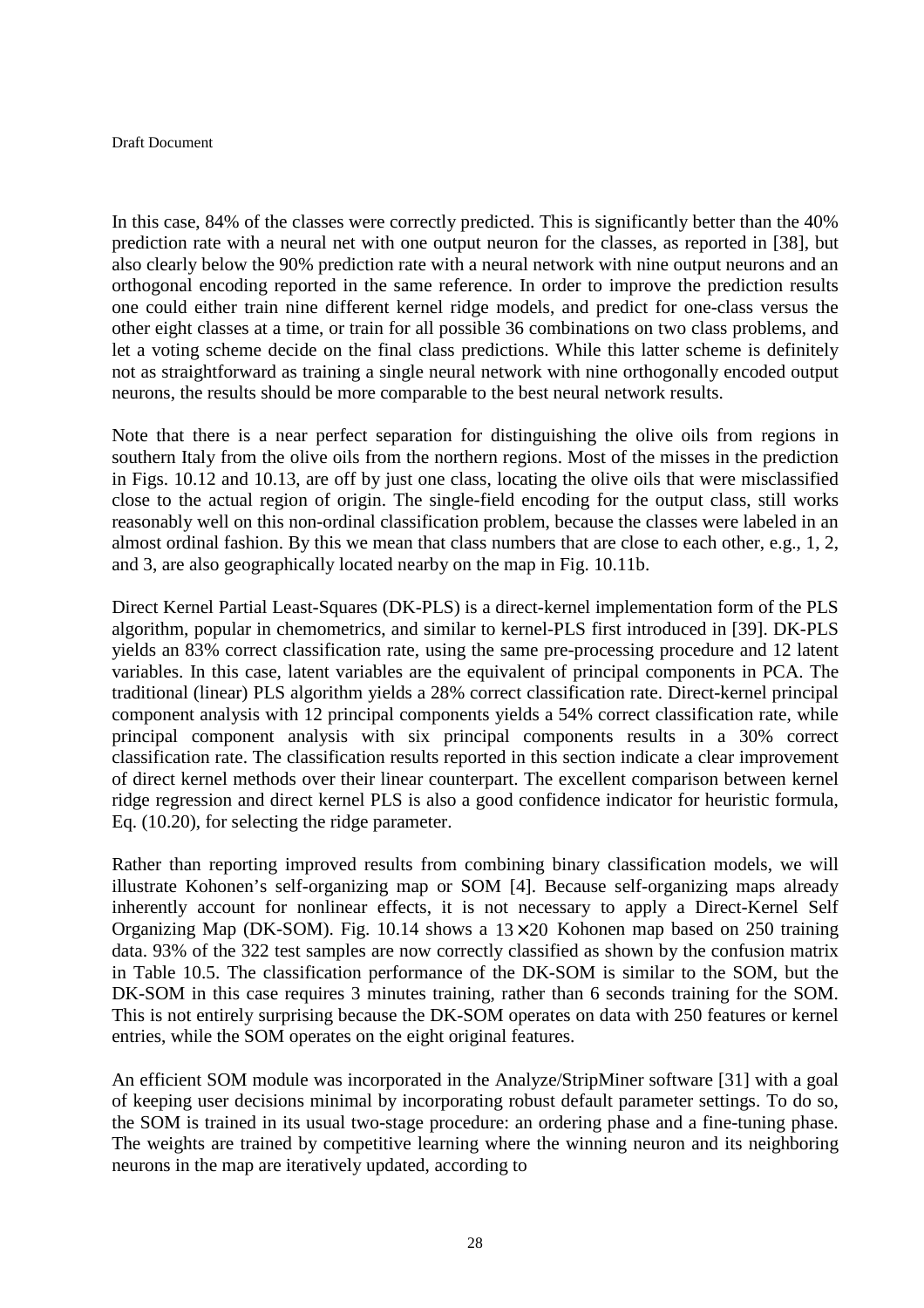$$
\vec{w}_{m}^{new} = (1 - \alpha)\vec{w}_{m}^{old} + \alpha \vec{x} \quad (10.21)
$$

where  $\vec{x}$  is a pattern vector with *m* features,  $\alpha$  is the learning parameter and  $\vec{w}$  represents the weight vector.



Figure 10.14 SOM for 250 training data for olive oil region of origin.

| Table 10.5 Confusion matrix for 332 test data for nine non-ordinal classes. |  |  |  |
|-----------------------------------------------------------------------------|--|--|--|
|                                                                             |  |  |  |

| Region          |    |    |     |    |    |    |    |    |    | # test data |
|-----------------|----|----|-----|----|----|----|----|----|----|-------------|
| North Apulia    | 10 |    |     |    | 0  | 0  | 0  | 0  | 0  | 13          |
| Calabria        | 0  | 25 | 6   | 0  | 0  | 0  | 0  | 0  | 0  | 31          |
| South Apulia    | 0  | 1  | 108 | 0  | 0  | 0  | 0  | 0  | 0  | 109         |
| Sicily          |    | 5  | 3   | 13 | 0  | 0  | 0  | 0  | 0  | 22          |
| Inner Sardinia  | 0  | ი  | 0   | 0  | 40 | 1  | 0  | 0  | 0  | 41          |
| Coast. Sardinia | 0  | ი  | 0   | 0  | 0  | 16 | 0  | 0  | 0  | 16          |
| East Liguria    | 0  | 0  | 0   | 0  | 1  | 0  | 23 | 1  | 0  | 25          |
| West Liguria    | 0  | ი  | 0   | 0  | 0  | 0  | 0  | 33 | 0  | 33          |
| Umbria          | 0  | O  | 0   | 0  | 0  | 0  | 0  | 0  | 32 | 32          |
|                 |    |    |     |    |    |    |    |    |    | 322         |

Data patterns are presented at random and the learning parameter  $\alpha$  is linearly reduced from 0.9 to 0.1 during the ordering phase. During this phase, the neighborhood size of the SOM is reduced from six to one on a hexagonal grid in a linear fashion. The number of iterations with Eq. (10.24) can be user-specified: 100 times the number of samples is a robust default for the ordering phase. During the fine iteration stage,  $\alpha$  is reduced from 0.1 to 0.01 in a linear fashion. The code defaults to 20000 iterations for the ordering phase and 50000 iterations in the fine-tuning phase.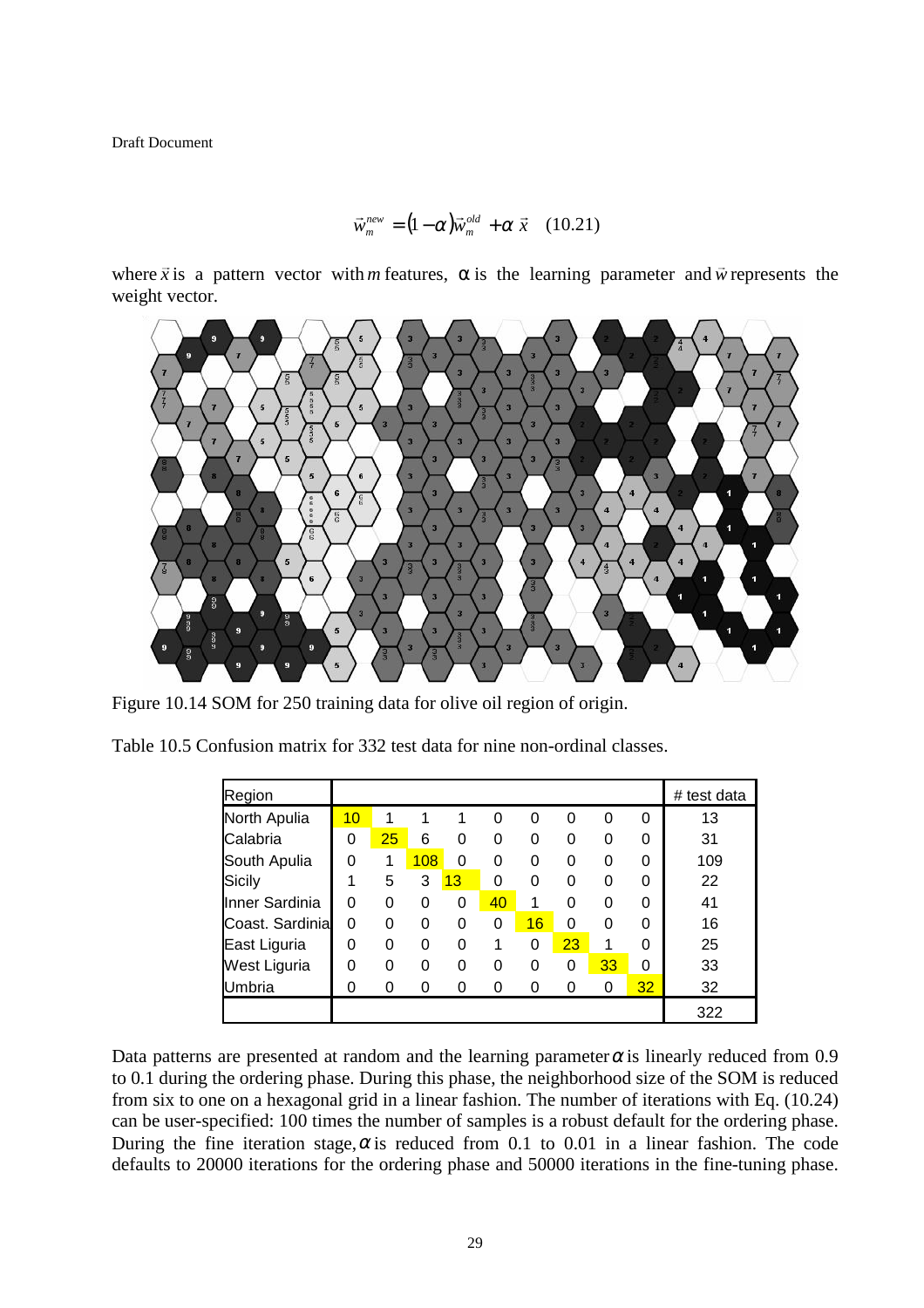The map size defaults to a  $9 \times 18$  hexagonal grid. Following Kohonen [4], the initial weights are random data samples and a supervised Learning Vector Quantization (LVQ) algorithm was implemented in the fine-tuning stage following [4]. The cells in the Kohonen map are colored by applying semi-supervised learning. By this, we mean that the weight vector is augmented by an additional entry for the class, which is called the color. The color code entry is not used in the distance metrics used in the SOM, but is otherwise updated in the same manner as the other weights in the SOM. A second optional cell-coloring scheme implemented in the code is based on a cellular automaton rule. Note also that in our study the data were preprocessed by Mahalanobis scaling each column entry first. The only difference between DK-SOM and SOM is that for DK-SOM, there is an additional pre-processing stage where the data are kernel transformed using a Gaussian kernel. The Parzen width, σ, for the default Gaussian kernel in the SOM is kept the same as for the kernel-ridge regression model.

# **10.6.3 Case Study #3: Predicting Ischemia from Magnetocardiography**

## **10.6.3.1 Introduction**

We describe in this section the use of direct-kernel methods and support vector machines for pattern recognition in magnetocardiography (MCG) that measures magnetic fields emitted by the electrophysiological activity of the heart. A SQUID (or Superconducting Interference Device) measures MCGs in a regular, magnetically unshielded hospital room. The operation of the system is computer-controlled and largely automated. Procedures are applied for electric/magnetic activity localization, heart current reconstruction, and derivation of diagnostic scores**.** However, the interpretation of MCG recordings remains a challenge since there are no databases available from which precise rules could be educed. Hence, there is a need to automate interpretation of MCG measurements to minimize human input for the analysis. In this particular case we are interested in detecting ischemia, which is a loss of conductivity because of damaged cell tissue in the heart and the main cause of heart attacks, the leading cause of death in the USA.

## **10.6.3.2 Data acquisition and pre-processing**

MCG data are acquired at 36 locations above the torso for 90 seconds using a sampling rate of 1000 Hz leading to 36 individual time series. To eliminate noise components, the complete time series is low-pass filtered at 20 Hz and averaged using the maximum of the R peak of the cardiac cycle as trigger point. For automatic classification, we used data from a time window within the ST-segment [43] of the cardiac cycle in which values for 32 evenly spaced points were interpolated from the measured data. The training data consist of 73 cases that were easy to classify visually by trained experts. The testing was done on a set of 36 cases that included patients whose magnetocardiograms misled or confused trained experts doing visual classification.

We experimented with different pre-processing strategies. Data are pre-processed in this case by first subtracting the bias from each signal, each signal is then wavelet transformed by applying the Daubechies 4 wavelet transform [41]. Finally, there is a (horizontal) Mahalanobis scaling for each patient record over all the 36 signals combined. The data are then vertically Mahalanobis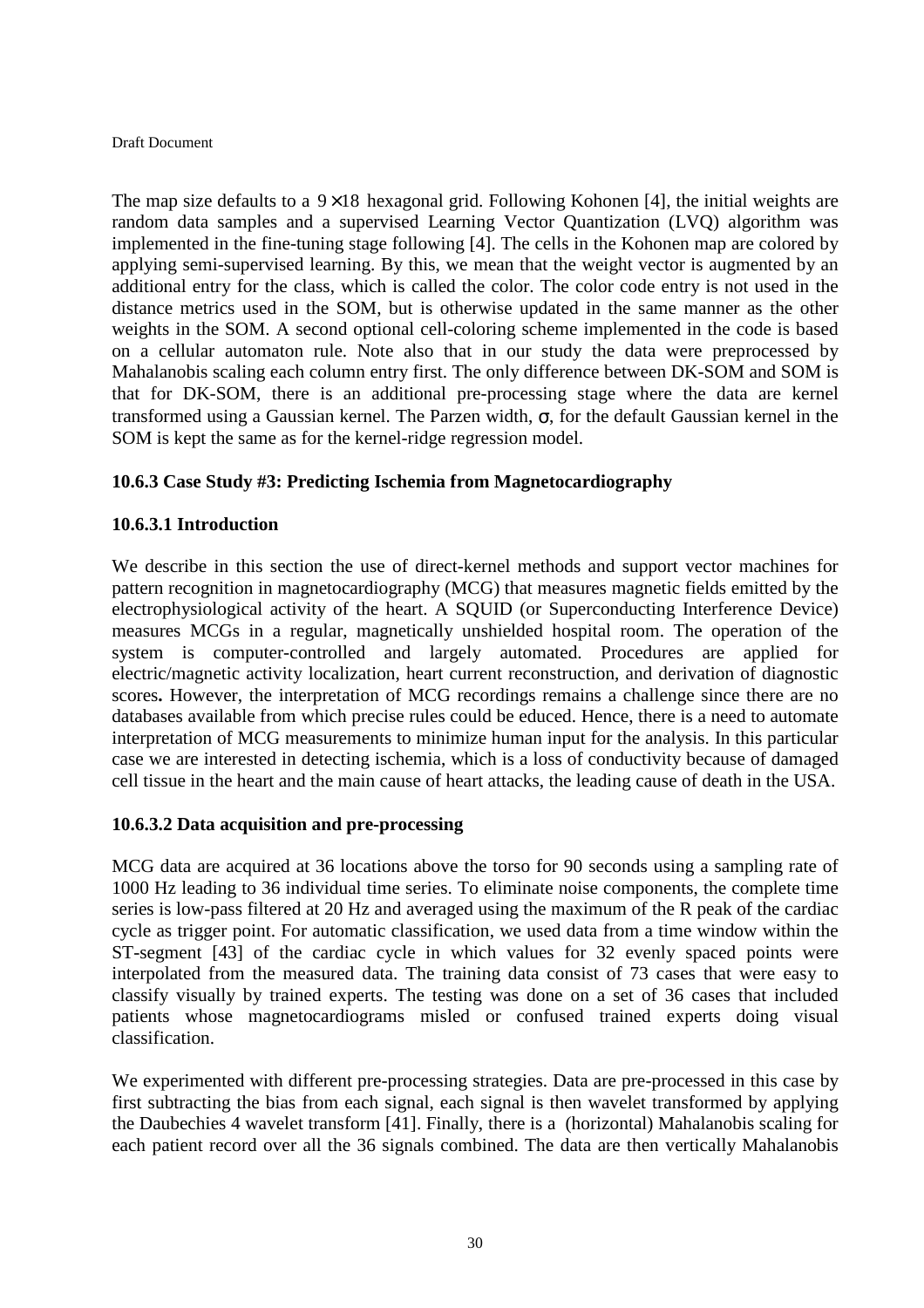scaled on each attribute (except for the SOM based methods, where no further vertical scaling was applied).

### **10.6.3.3 Results from predictive modeling for binary classification of magnetocardiograms**

The aim of this application is the automatic pattern recognition and classification for MCG data in order to separate abnormal from normal heart patterns. For unsupervised learning, we used DK-SOMs, because SOMs are often applied for novelty detection and automated clustering. The  $DK-SOM$  has a  $9 \times 18$  hexagonal grid with unwrapped edges. Three kernel-based regression algorithms were used for supervised learning: support vector machines, direct kernel partial least squares (DK-PLS), and kernel ridge regression (also known as least-squares support vector machines). The Analyze/StripMiner software package, developed in-house, was used for this analysis. LibSVM was applied for the SVM model [40]. The parameter values for DK-SOM, SVM, DK-PLS and LS-SVM were tuned on the training set, before testing. The results are similar to the quality of classification achieved by the trained experts and similar for all three methods. A typical dataset for 36 signals that are interpolated to 32 equally spaced points in the analysis window [43] and after Mahalanobis scaling on each of the individual signals is shown in Fig. 10.15. The results for different methods are shown in table 10.6. Table 10.6 also indicates the number of correctly classified patterns and the number of misses on the negative and the positive cases.



Figure 10.15 Superposition of all traces of the 36-lead MCG. The typical wave forms as seen in ECG are the P wave  $(P,$  atrial activation), the Q wave  $(Q,$ , septal activation), the R peak  $(R, \text{ left})$ ventricular depolarization), the S wave (S, late right ventricular depolarization), and the T wave (T, ventricular repolarization).

Better results were generally obtained with wavelet-transformed data rather than pure time series data. For wavelet-transformed data, the Daubechies-4 or D4 wavelet transform [41] was chosen, because of the relatively small set of data (32) in each of the interpolated time signals. The agreement between K-PLS as proposed by Rosipal [40], direct kernel PLS or DK-PLS, SVMLib, and LS-SVM is generally excellent, and there are no noticeable differences between these methods on these data. In this case, DK-PLS gave a superior performance, but the differences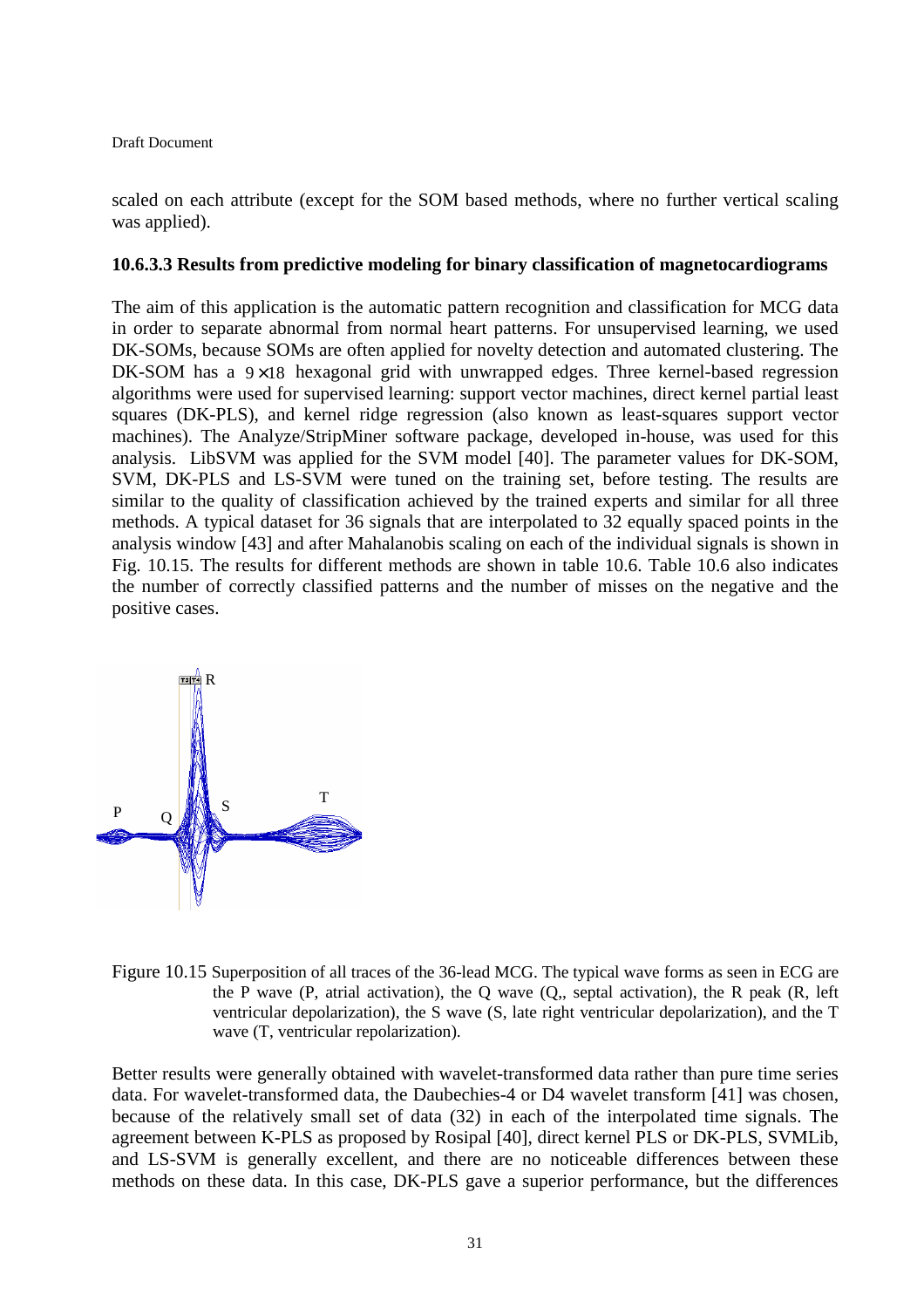between kernel-based methods are usually insignificant. After tuning, σ was chosen as 10, λ was determined from Eq. (10.20), and the regularization parameter, C, in SVMLib was set as  $1/\lambda$  as suggested in [39].

Table 10.6 RMSE, q2 and Q2, # of correct patterns and # of misses and execution time (on negative and positive cases on 36 test data) for magnetocardiogram data.

| Method        | Domain     | a2    | Q <sub>2</sub> | <b>RMSE</b> | %correct | #misses  | time(s) | comment                          |
|---------------|------------|-------|----------------|-------------|----------|----------|---------|----------------------------------|
| SVMLib        | time       | 0.767 | 0.842          | 0.852       | 74       | $4 + 5$  | 10      | $lambda = 0.011$ , sigma = 10    |
| K-PLS         | time       | 0.779 | 0.849          | 0.856       | 74       | $4 + 5$  | 6       | 5 latent variables, sqma = $10$  |
| DK-PCA        | D4-wavelet | 0.783 | 0.812          | 0.87        | 71       | 7+3      | 5       | 5 principal components           |
| <b>PLS</b>    | D4-wavelet | 0.841 | 0.142          | 1.146       | 63       | $2 + 11$ |         | 5 latent variables               |
| K-PLS         | D4-wavelet | 0.591 | 0.694          | 0.773       | 80       | $2 + 5$  | 6       | 5 latent variables, sigma = $10$ |
| <b>DK-PLS</b> | D4-wavelet | 0.554 | 0.662          | 0.75        | 83       | 1+5      | 5       | 5 latent variables, sigma = $10$ |
| <b>SVMLib</b> | D4-wavelet | 0.591 | 0.697          | 0.775       | 80       | $2 + 5$  | 10      | $lambda = 0.011$ , sigma = 10    |
| LS-SVM        | D4-wavelet | 0.59  | 0.692          | 0.772       | 80       | $2 + 5$  | 0.5     | lambda = $0.011$ , sigma = 10    |
| <b>SOM</b>    | D4-wavelet | 0.866 | 1.304          | 1.06        | 63       | $3+10$   | 960     | 9x18 hexagonal grid              |
| DK-SOM        | D4-wavelet | 0.855 | 1.0113         | 0.934       | 71       | $5 + 5$  | 28      | $9x18$ hex grid, sigma = 10      |
| DK-SOM        | D4-wavelet | 0.755 | 0.859          | 0.861       | 77       | $3 + 5$  | 28      | $18x18$ hexagonal, sigma = 8     |

The excellent agreement between the direct kernel methods (DK-PLS and LS-SVM) and the traditional kernel methods (K-PLS and SVMLib) shows the robustness of the direct kernel methods and also indicates that Eq. (10.20) results in a near-optimal choice for the ridge parameter.



Figure 10.16 Error plot for 35 test cases, based on K-PLS for wavelet-transformed magnetocardiograms.

Not only does Eq. (10.20) apply to the selection of the ridge parameter, but also to selecting the regularization parameter, C, in support vector machines, when C is taken as  $1/\lambda$ . Linear methods such as partial-least squares result in an inferior predictive model as compared to the kernel methods. For K-PLS and DK-PLS we chose 5 latent variables, but the results were not critically dependent on the exact choice of the number of latent variables. We also tried Direct Kernel Principal Component Analysis (DK-PCA), the direct kernel version of K-PCA [3, 21-23], but the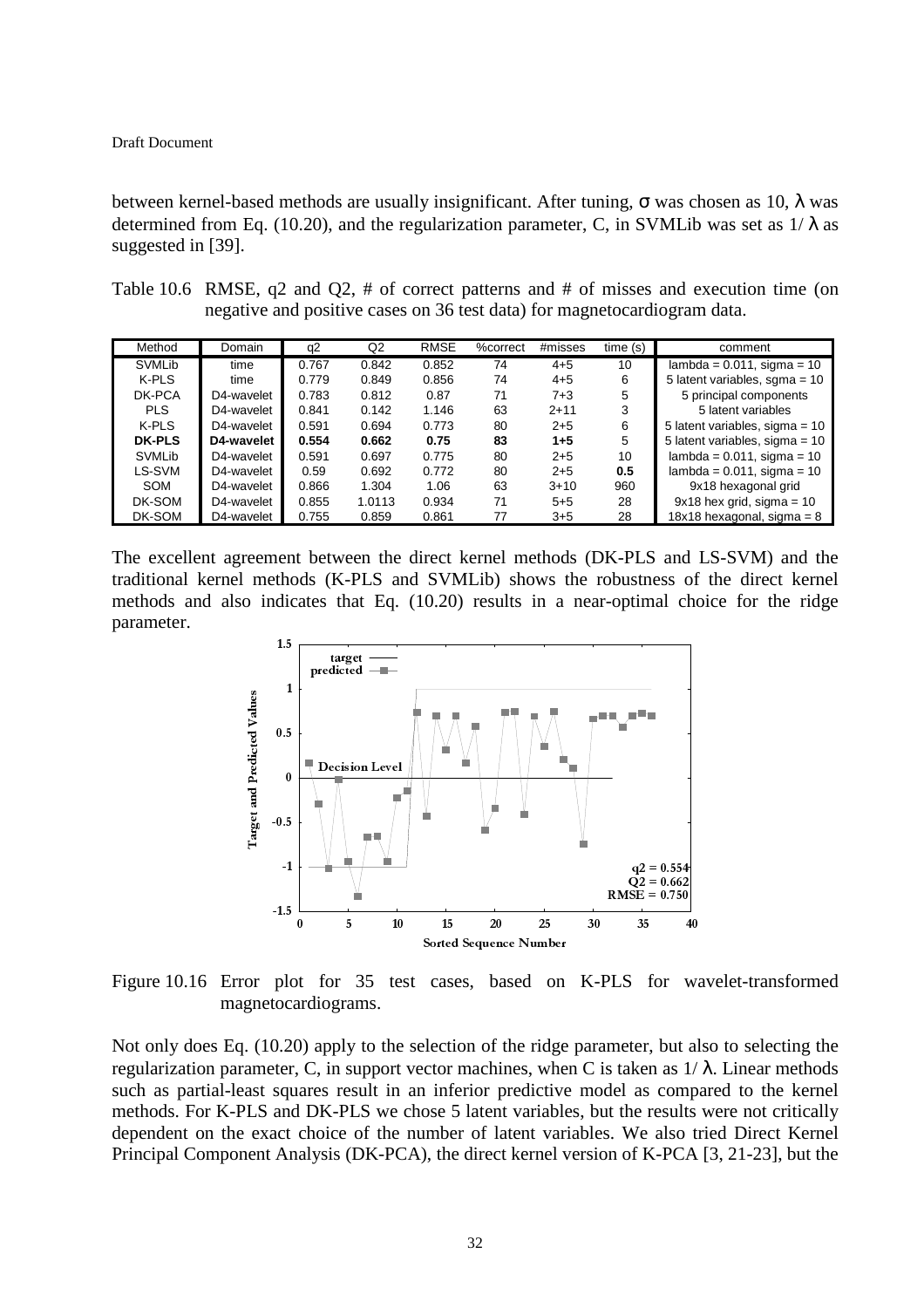results were more sensitive to the choice for the number of principal components and not as good as for the other direct kernel methods.

Typical prediction results for the magnetocardiogram data based on wavelet transformed data and DK-PLS are shown in Fig. 10.16. We can see from this figure, that the predictions miss 6/36 test cases (1 healthy or negative case, and 5 ischemia cases). The missed cases were also difficult for the trained expert to identify, based on a 2-D visual display of the time-varying magnetic field, obtained by proprietary methods.

For medical data, it is often important to be able to make a trade-off between false negative and false-positive cases, or between sensitivity and specificity (which are different metrics related to false positives and false negatives). In machine-learning methods such a trade-off can easily be accomplished by changing the threshold for interpreting the classification, i.e., in Fig. 10.16, rather than using the zero as the discrimination level, one could shift the discrimination threshold towards a more desirable level, hereby influencing the false positive/false negative ratio. A summary of all possible outcomes can be displayed in an ROC curve as shown in Fig. 10.17 for the above case. The concept of ROC curves (or Receiver Operator Characteristics) originated from the early development of the radar in the 1940's for identifying airplanes and is summarized in [42].



Fig. 10.17 ROC curve showing possible trade-offs between false positive and false negatives.

Figure 10.18 displays a projection of 73 training data, based on (a) Direct Kernel Principal Component Analysis (DK-PCA), and (b) Direct Kernel PLS (DK-PLS). Diseased cases are shown as filled circles. Figure 10.18b shows a clearer separation and wider margin between different classes, based on the first two components for DK-PLS as compared to DK-PCA in figure 10.18a.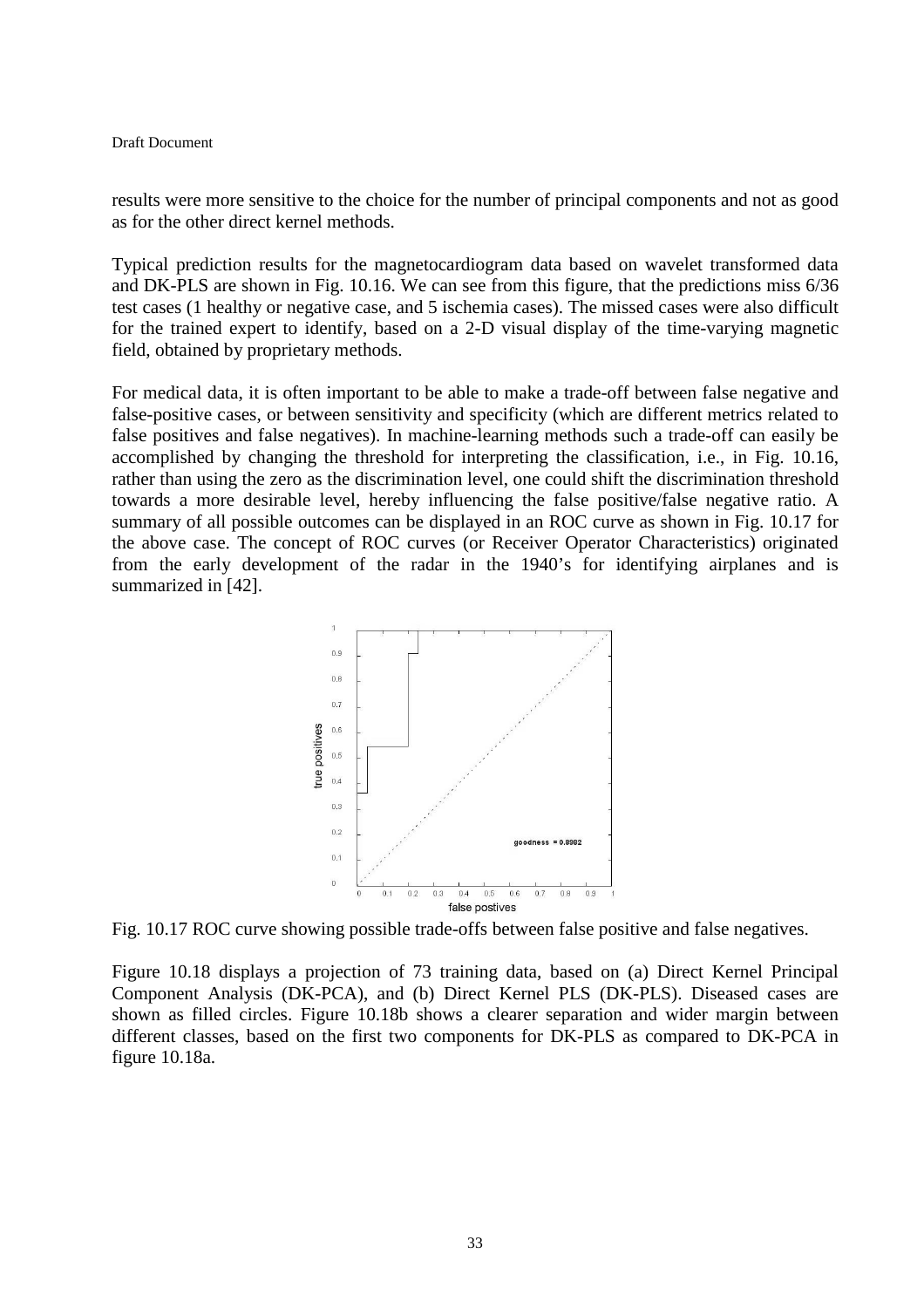

Figure 10.18 Projection of 73 training data, based on (a) Direct Kernel Principal Component Analysis (DK-PCA), and (b) Direct Kernel PLS (DK-PLS). Diseased cases are shown as filled circles. The test data are not shown on these plots.

A typical  $9 \times 18$  self-organizing map on a hexagonal grid in wrap-around mode, based on the direct kernel SOM, is shown in Figure 10.19. The wrap-around mode means that the left and right boundaries (and also the top and bottom boundaries) flow into each other, and that the map is an unfolding of a toroidal projection. The dark hexagons indicate diseased cases, while the light hexagons indicate healthy cases. Fully colored hexagons indicate the positions for the training data, while the white and dark-shaded numbers are the pattern identifiers for healthy and diseased test cases. Most misclassifications actually occur on boundary regions in the map. The cells in the map are colored by semi-supervised learning, i.e., each data vector, containing 36x32 or 1152 features are augmented by an additional field that indicates the color. The color entry in the data vectors are updated in a similar way as for the weight vectors, as indicated by Eq. (10.21), but are not used to calculate the distance metrics for determining the winning cell. The resulting map for a regular SOM implementation is very similar to the corresponding map based on direct kernel DK-SOM. The execution time for generating DK-SOM on a 128 MHz Pentium III computer was 28 seconds, rather than 960 seconds required for generating the regular SOM. The kernel transformation caused this significant speedup, because the data dimensionality dropped from the original 1152 descriptive features to 73 after the kernel transformation. The fine-tuning stage for the SOM and DK-SOM was done in a supervised mode with learning vector quantization [4], following Kohonen's suggestion for obtaining better classification results. While the results based on SOM and DK-SOM are still excellent, they are not as good as those obtained with the other kernel-based methods (SVMLib, LS-SVM, and K-PLS).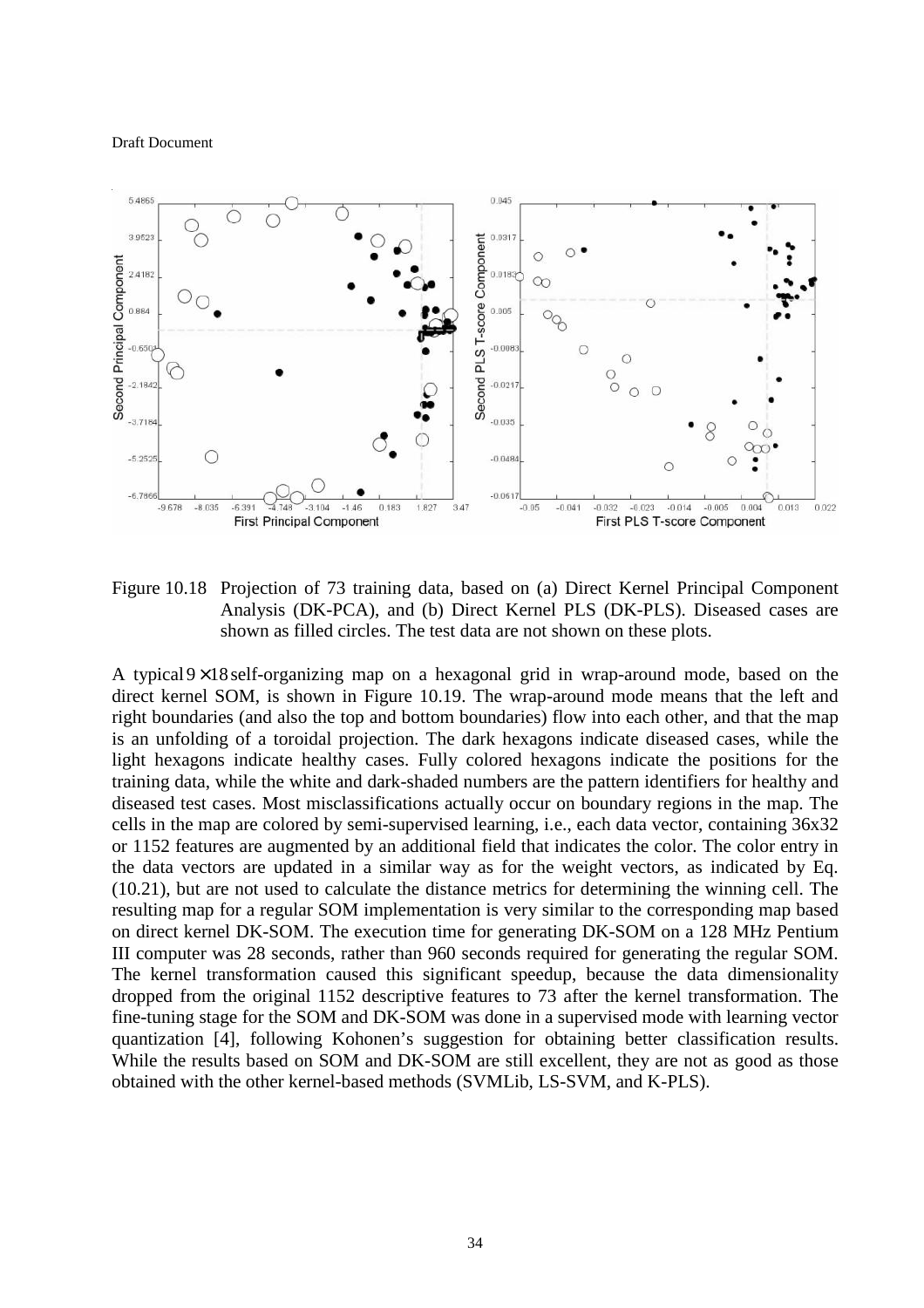

Figure 19. Test data displayed on the self-organizing map based on a  $9 \times 18$  DK-SOM in wraparound mode. Light colored cells indicate healthy cases, and dark colored cells diseased cases. Patient IDs for the test cases are displayed as well.

# **10.6.3.4 Feature selection**

The results in the previous section were obtained using all  $1152 (36 \times 32)$  descriptors. It would be most informative to the domain expert if we were able to identify, where exactly in the time or wavelet signals, and for which of the 36 magnetocardiogram signals that were measured at different positions for each patient, the most important information necessary for good binary classification is located. Such information can be derived from feature selection.

Feature selection, i.e., the identification of the most important input parameters for the data vector, can proceed in two different ways: the filtering mode and the wrap-around mode. In the filtering mode, features are eliminated based on a prescribed, and generally unsupervised procedure. An example of such a procedure could be the elimination of descriptor columns that contain 4- $\sigma$  outliers, as is often the case in PLS applications for chemometrics. Depending on the modeling method, it is often common practice to drop the cousin descriptors (descriptors that show more than 95% correlation between each other) and only retain the descriptors that (i) either show the highest correlation with the response variable, or (ii) have the clearest domain transparency to the domain expert for explaining the model.

The second mode of feature selection is based on the wrap-around mode. It is the aim to retain the most relevant features necessary to have a good predictive model. Often the modeling quality improves with a good feature subset selection. Determining the right subset of features can proceed based on different concepts. The particular choice for the features subset often depends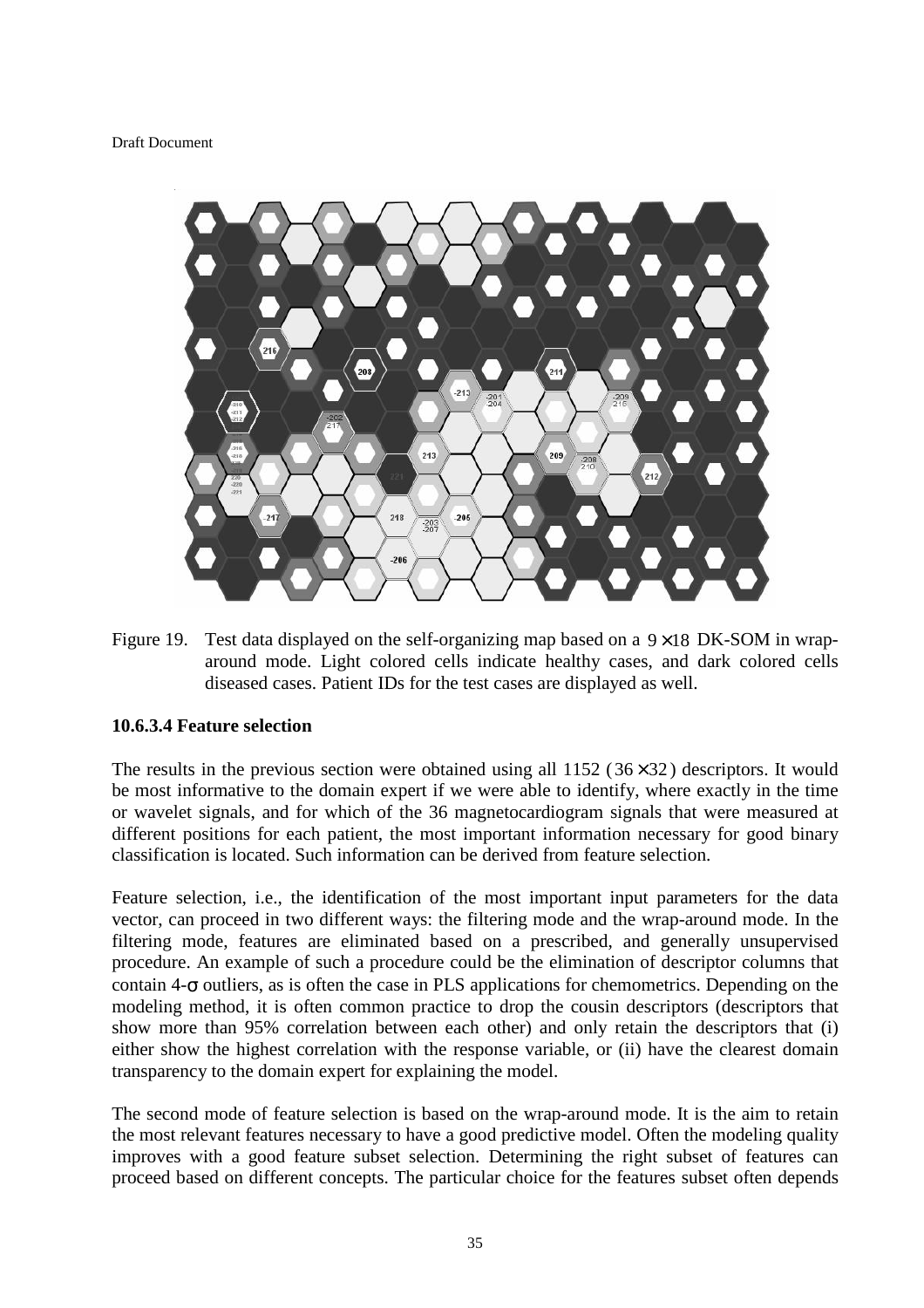on the modeling method. Feature selection in a wrap-around mode generally proceeds by using a training set and a validation set. In this case, the validation set is used to confirm that the model is not over-trained by selecting a spurious set of descriptors.

Two generally applicable methods for feature selections are based on the use of genetic algorithms and sensitivity analysis. The idea with the genetic algorithm approach is to be able to obtain an optimal subset of features from the training set, showing a good performance on the validation set as well. The concept of sensitivity analysis [12] exploits the saliency of features, i.e., once a predictive model has been built, the model is used for the average value of each descriptor, and the descriptors are tweaked, one-at-a time between a minimum and maximum value. The sensitivity for a descriptor is the change in predicted response. The premise is that when the sensitivity for a descriptor is low, it is probably not an essential descriptor for making a good model. A few of the least sensitive features can be dropped during one iteration step, and the procedure of sensitivity analysis is repeated many times until a near optimal set of features is retained. Both the genetic algorithm approach and the sensitivity analysis approach are true soft computing methods and require quite a few heuristics and experience. The advantage of both approaches here is that the genetic algorithm and sensitivity approach are general methods that do not depend on the specific modeling method.

# **10.7 FUSION OF SOFT AND HARD COMPUTING**

In this chapter the fusion of soft and hard computing occurred on several levels. On the one hand, scientific data mining applications operate on data that are generated based on extensive and computationally intense algorithms. An example of the hard computing algorithms, are the extensive filtering and pre-processing algorithms in the case of the heart disease example. Other examples of hard computing in scientific data mining occur when the purpose of the soft computing model is to mimic a more traditional computationally demanding hard computing problem.

In this chapter the fusion of soft and hard computing occurs on a different level as well. The direct-kernel modeling methods highlighted in this chapter are in essence neural networks, a soft computing method. On the other hand, the kernel transform itself, and the way how the weights of support vectors machines, kernel ridge regression, and kernel-PLS are determined are hard computing methods. Nevertheless, the optimal choice for the hyper-parameters in these models, e.g., the kernel  $\sigma$ , and the  $\lambda$  for the regularization parameter in ridge regression, is often based on a soft computing approach. By this we mean that the model performance is rather insensitive to the exact (hard) optimal choice, and that approximate procedures for determining the hyperparameters suffice for most applications.

## **10.8 CONCLUSIONS**

In this chapter, we provided an introduction to predictive data mining, introduced the standard data mining problem and some basic terminology, and developed direct kernel methods as a way-out of the machine learning dilemma and as a true fusion between hard and soft computing. Direct kernel methods were then applied to three different case studies for predictive data mining. In this introduction, a rather narrow view on data mining was presented. We did not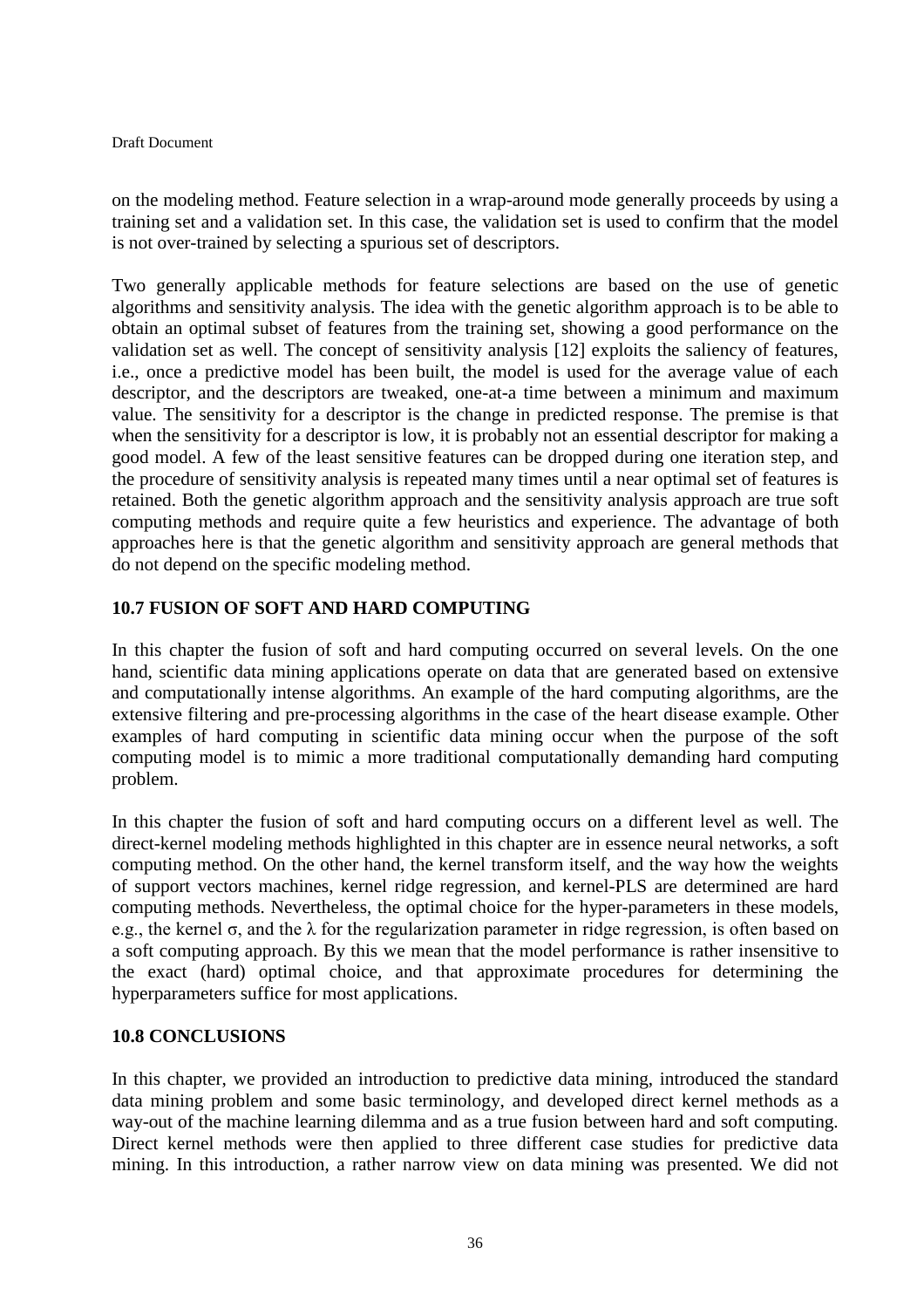address explicitly how to feed back novel and potentially useful information to the expert. While feature selection is definitely and important step to provide such meaningful feedback, the final discovery and rule formulation phase is often highly application dependent. The use of innovative visualization methods, such as the so-called pharmaplots in Fig. 10.18, and selforganizing maps is often informative and helpful for the knowledge discovery process.

# **ACKNOWLEDGEMENT**

The authors thank Thanakorn Naenna, Robert Bress and Ramathilagam Bragaspathi for the computational support for this work. The authors also thank Profs. Kristin Bennett and Curt Breneman, for interesting and stimulating discussions during developing the framework of direct kernel methods for data mining applications. The helpful and substantial comments of Prof. Ovaska for improving the presentation are greatly appreciated.

The authors acknowledge the National Science Foundation support of this work (IIS-9979860) and SBIR Phase I #0232215.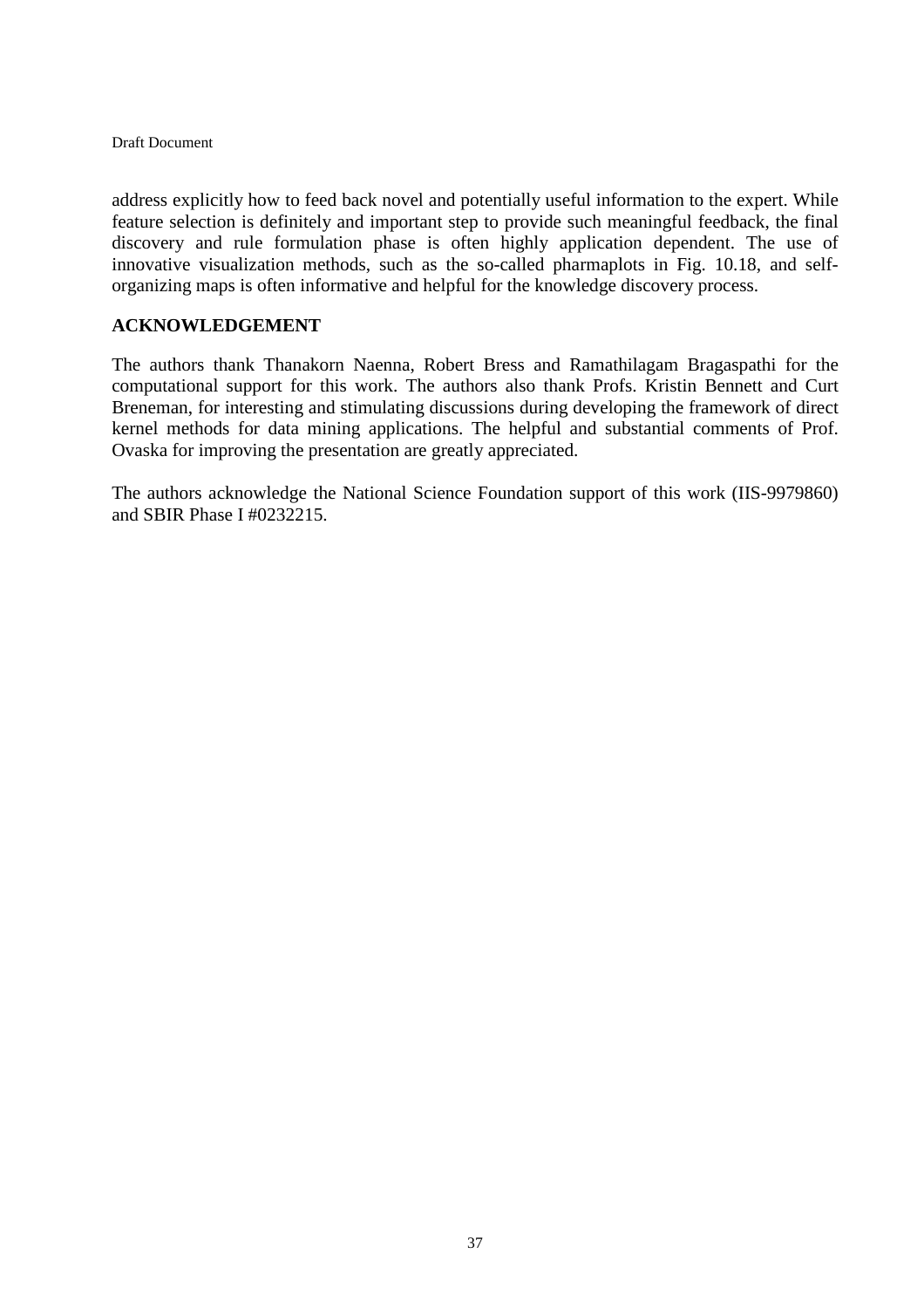### **REFERENCES**

- [1] Nello Cristianini and John Shawe-Taylor [2000] *Support Vector Machines and Other Kernel-Based Learning Methods*, Cambridge University Press.
- [2] Vladimir Vapnik [1998] *Statistical Learning Theory*, John Wiley & Sons.
- [3] Bernhard Schölkopf and Alexander J. Smola [2002] *Learning with Kernels*, MIT Press.
- [4] Teuvo Kohonen [1997] *Self-Organizing Maps, 2nd Edition*, Springer.
- [5] Guido Deboeck and Teuvo Kohonen (Eds.) [1998] *Visual Explorations in Finance with Self-Organizing* Maps, Springer.
- [6] Usama M. Fayyad, Gregory Piatetsky-Shapiro, Padhraic Smyth, and Ramasamy Uthurusamy, Eds. [1996] *Advances in Knowledge Discovery and Data mining*, MIT Press.
- [7] Mj. A. Berry and G. Linoff [1997] *Data Mining Techniques for Marketing, Sales, and Customer Support*, John Wiley & Sons, Inc.
- [8] Joseph P. Bigus [1996] *Data Mining with Neural Networks*, McGraw-Hill.
- [9] Sholom M. Weiss and Nitin Indurkhya [1998] *Predictive Data Mining: A practical Guide*, Morgan Kaufmann Publishers, Inc., San Fransisco.
- [10] Zhengxin Chen [2001] *Data Mining and Uncertain Reasoning*, John Wiley & Sons, Inc.
- [11] Curt M. Breneman, Kristin P. Bennett, Mark Embrechts, Steven Cramer, Minghu Song, and Jinbo Bi [2003] "Descriptor Generation, Selection and Model Building in Quantitative Structure-Property Analysis" Chapter 11 in *QSAR Developments*, James N. Crawse, Ed., John Wiley.
- [12]Robert H. Kewley, and Mark J. Embrechts [2000] "Data Strip Mining for the Virtual Design of Pharmaceuticals with Neural Networks," *IEEE Transactions on Neural Networks*, Vol.11 (3), pp. 668-679.
- [13] Svante Wold, Michael Sjöström, and Lennart Eriksson [2001] "PLS-Regression: a Basic Tool of Chemometrics," Chemometrics and Intelligent Laboratory Systems, Vol. 58, pp. 109-130.
- [14] Alexander Golbraikh and Alexander Tropsha [2002] "Beware of q<sup>2</sup>!" *Journal of Molecular Graphics and Modelling*, Vol 20, pp. 269-276.
- [15]Richard A. Johnson and Dean W. Wichern [2000] *Applied Multivariate Statistical Analysis (second edition)*, Prentice Hall
- [16]Fredric M. Ham and Ivica Kostanic [2001] *Priciples of Neurocomputing for Science & Engineering*, McGraw-Hill.
- [17] Vladimir Cherkassky and Filip Mulier [1998] *Learning from Data: Concepts, Theory, and Methods*, John Wiley & Sons, Inc.
- [18] A. E. Hoerl, and R. W. Kennard [1970] "Ridge Regression: Biased Estimation for Non-Orthogonal Problems," *Technometrics*, Vol. 12, pp. 69-82.
- [19] Simon Haykin [1999] *Neural Networks: A Comprehensive Foundation (2<sup>nd</sup> Ed.)*, Prentice Hall.
- [20]José Principe, Neil R. Euliano, and W. Curt Lefebre [2000] *Neural and Adaptive Systems: Fundamentals through Simulations*, John Wiley & Sons, Inc.
- [21]B. Schölkopf, A. Smola, and K-R Müller [1998] "Nonlinear Component Analysis as a Kernel Eigenvalue Problem," *Neural Computation*, Vol. 10, 1299-1319, 1998.
- [22] W. Wu, D. L. Massarat and S. de Jong [1997] "The Kernel PCA Algorithm for Wide Data. Part I: Theory and Algorithms," *Chemometrics and Intelligent Laboratory Systems*, Vol. 36, pp. 165-172.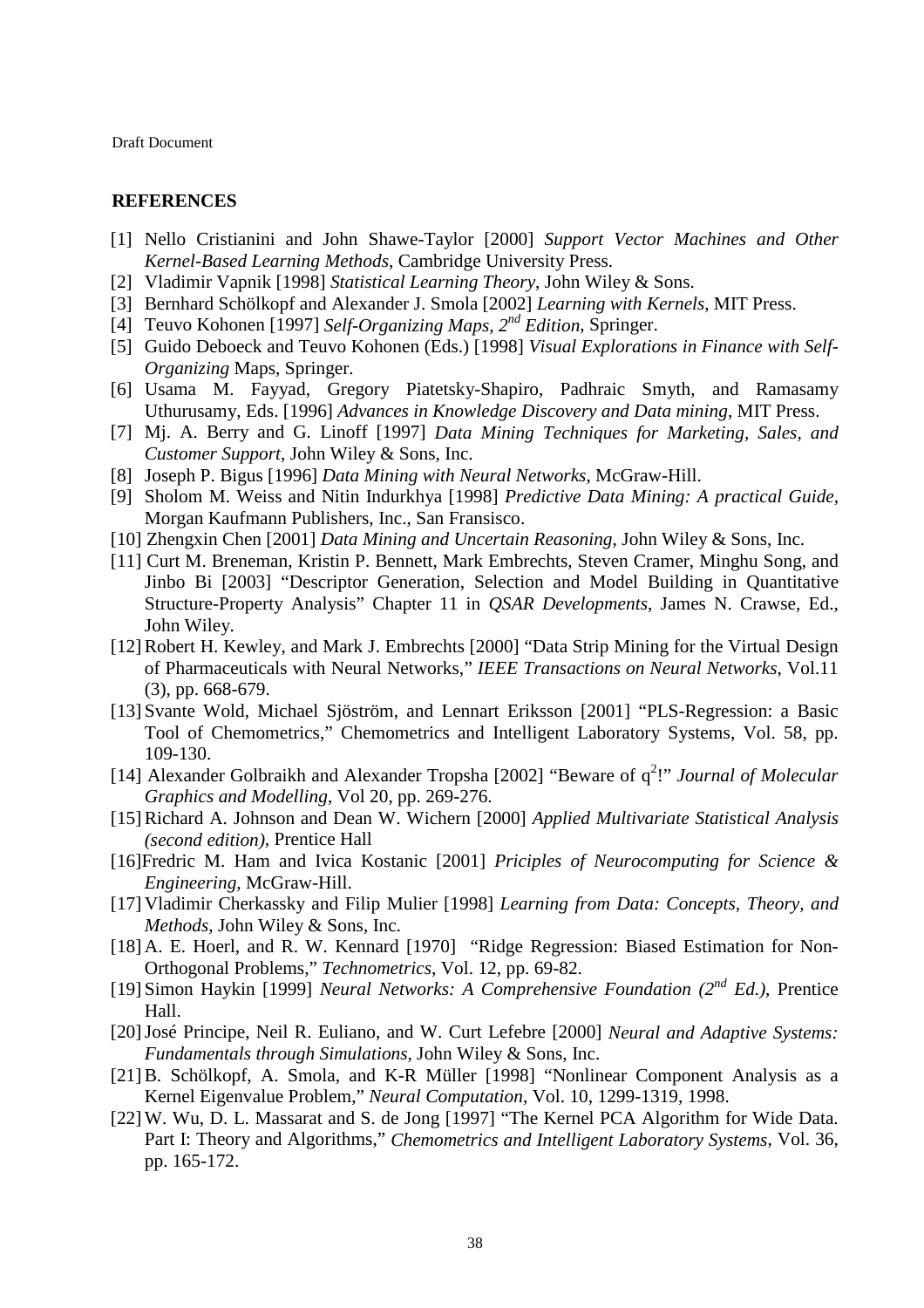- [23]W. Wu, D. L. Massarat and S. de Jong [1997] "The Kernel PCA Algorithm for Wide Data. Part II: Fast Cross-Validation and Application in Classification of NIR Data," *Chemometrics and Intelligent Laboratory Systems*, Vol. 37, pp. 271-280.
- [24] Glenn Fung and Olvi L. Mangasarian, "Proximal Support Vector Machine Classifiers," in *Proceedings KDD 2001*, San Francisco, CA.
- [25] Evgeniou, T., Pontil, and M. Poggio, T. [2000] "Statistical Learning Theory: A Primer," *International Journal of Computer Vision*, Vol. 38(1), pp. 9-13.
- [26] Theodoros Evgeniou, Massimiliano Pontil, and Tomaso Poggio [2000] "Regularization Networks and Support Vector Machines," in *Advances in Large Margin Classifiers*, MIT Press.
- [27] Poggio, T., and Smale S., [2003] "The Mathematics of Learning: Dealing with Data," To appear in *Notices of the AMS*, May 2003.
- [28] Suykens, J. A. K. and Vandewalle, J. [1999] "Least-Squares Support Vector Machine Classifiers," *Neural Processing letters*, Vol. 9(3), pp. 293-300, Vol. 14, pp. 71-84.
- [29] Suykens, J. A. K., van Gestel, T. de Brabanter, J. De Moor, M., and Vandewalle, J. [2003] *Least Squares Support Vector Machines*, World Scientific Pub Co, Singapore.
- [30]Ilse C. F. Ipsen, and Carl D. Meyer [1998] "The Idea behind Krylov Methods," *American Mathematical Monthly*, Vol. 105, 889-899.
- [31] The Analyze/StripMiner code is available on request for academic use, or can be downloaded from www.drugmining.com.
- [32] Møller, M. F., [1993] "A Scaled Conjugate Gradient Algorithm for Fast Supervised Learning," *Neural Networks*, Vol. 6, pp.525-534.
- [33] Keerthi, S. S., and Shevade S. K. [2003] "SMO Algorithm for Least Squares SVM Formulations," *Neural Computation*, Vol. 15, pp. 487-507.
- [34] A. N. Tikhonov [1963] "On Solving Incorrectly Posed Problems and Method of Regularization," *Doklady Akademii Nauk USSR*, Vol. 151, pp. 501-504.
- [35] A. N. Tikhonov and V. Y. Arsenin [1977] *Solutions of ill-Posed Problems*, W.H. Winston, Washinton D.C.
- [36]Bennett, K. P., and Embrechts, M. J. [2003] "*An Optimization Perspective on Kernel Partial Least Squares Regression,"* Chapter 11 in *Advances in Learning Theory: Methods, Models and* Applications, Suykens J.A.K. et al., Eds., NATO-ASI Series in Computer and System Sciences, IOS Press, Amsterdam, The Netherlands.
- [37] M. Forina and C. Armanino [1981] "Eigenvector Projection and Simplified Non-Linear Mapping of Fatty Acid Content of Italian Olive Oils," *Ann. Chim. (Rome)* Vol. 72, pp. 127- 155.
- [38]Jure Zupan and Johann Gasteiger [1999] *Neural Networks in Chemistry and Drug Design*, Wiley-CH.
- [39]Rosipal R., and Trejo, L. J. [2001] "Kernel Partial Least Squares Regression in Reproducing Kernel Hilbert Spaces," *Journal of Machine Learning Research*, Vol. 2, pp. 97-128.
- [40]Chih-Chung Chang and Chih-Jen Lin [2001] *LIBSVM: A library for Support Vector Machines*, Software available at http://www.csie.ntu.edu.tw/~cjlin/libsvm.
- [41] Daubechies, I. [1992], *Ten Lectures on Wavelets*, Siam, Philadelphia, PA.
- [42] J. A. Swets, R. M. Dawes, and J. Monahan [2000] "Better Decisions through Science," *Scientific American*, pp. 82-87. Froelicher, V., Shetler, K., and Ashley, E. [2002] "Better Decisions through Science: Exercise Testing Scores." *Progress in Cardiovascular Diseases*, Vol. 44(5), pp. 385-414.

39